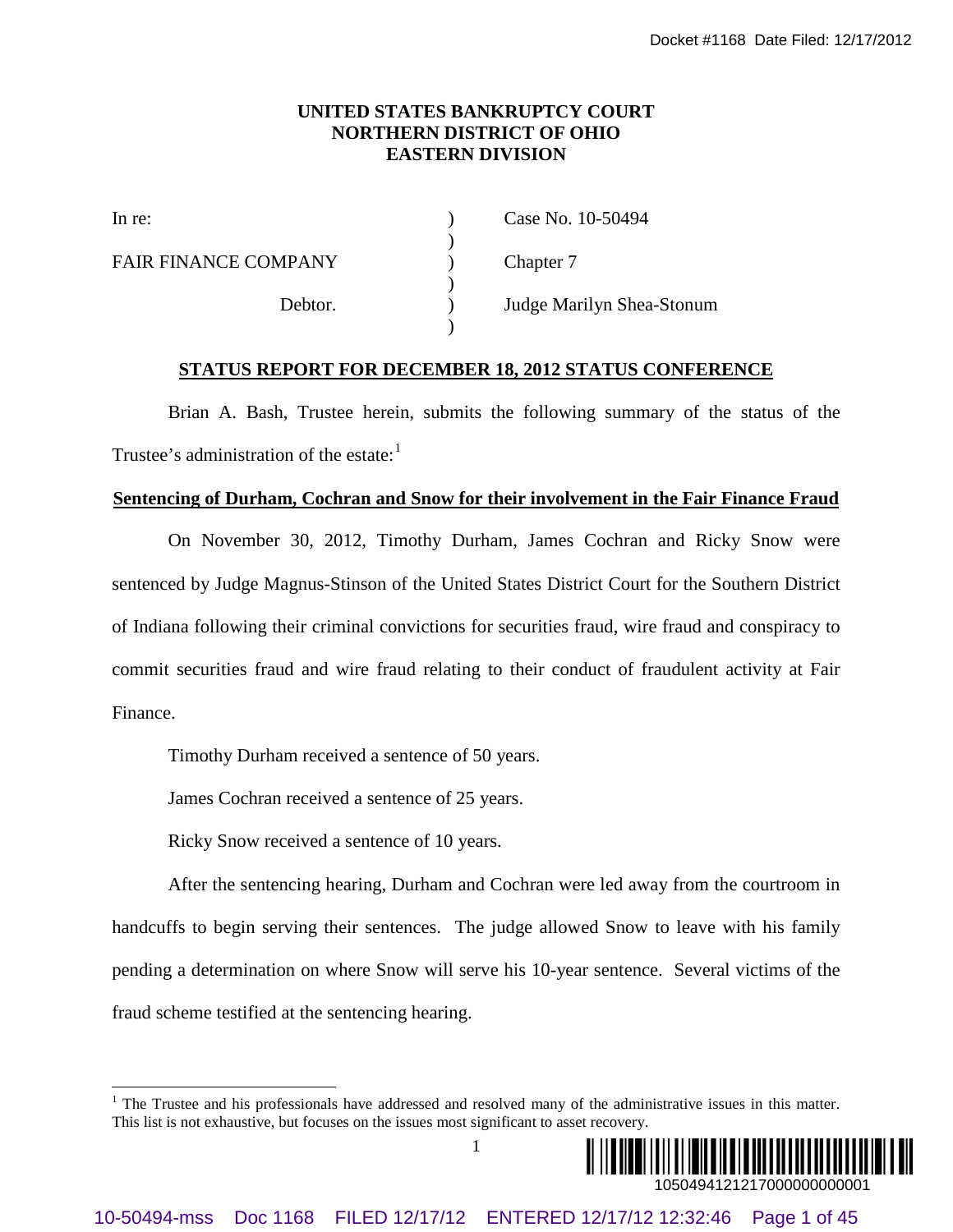#### **Recent Recoveries For the Estate**

Since the last status conference on November 20, 2012, the Trustee has recovered **\$121,726.90** for the estate constituting payments on fraudulent transfer settlements and accounts receivable collections, including \$81,828.59 from Duvera Billing Services. The Trustee has filed or will be filing motions to compromise in connection with settlements entered into after the last status conference. As of December 14, 2012, the balance in the money market account maintained by the Trustee for the benefit of the Debtor's estate is **\$1,639,242.66**.

#### **The Trustee's Collection Efforts on the Group B Default Judgments**

This month, the Trustee obtained a default judgment against defendant DW Leasing Company, LLC. With the addition of this default judgment, the Trustee has obtained 35 default judgments in adversary proceedings filed with this Court, for a total judgment amount of \$48,340,333.74. A spreadsheet identifying the adversary proceeding number, judgment debtor(s), default judgment date, amount and summary of collection strategy for each judgment is attached as **Exhibit A** to this status update.

The Trustee has targeted eight judgments for domestication. The judgment debtors in these cases either appear to be collectible based on a preliminary examination **or** have very large judgments against them. The total amount of these judgments is \$23,891,311.49. The Trustee has domesticated four of these judgments in the states of Indiana and California. In addition, three other judgments will be domesticated in the states of South Carolina, Georgia and Mississippi. The Trustee is in the process of locating and negotiating compensation terms with local counsel in South Carolina, Georgia and Mississippi. Once the Trustee identifies local counsel in those states, he will file the appropriate motion for Court approval of the retention of those professionals and proceed swiftly with domestication of judgments in those states.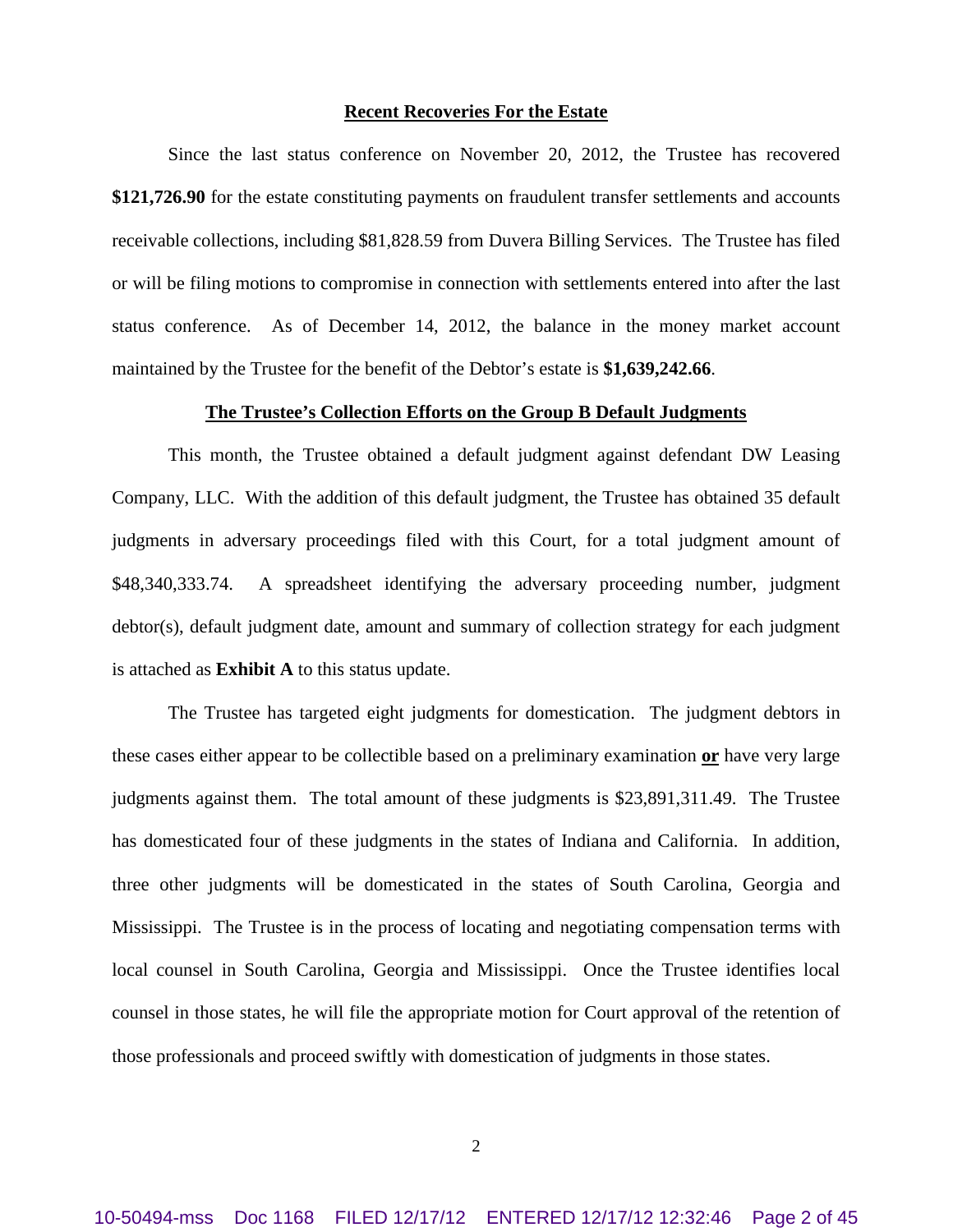One judgment is against individuals who are believed to be British nationals. The total amount of this judgment is \$205,997.77. The Trustee is considering the need to retain an experienced professional to assist with collection against these foreign judgment debtors.

The Trustee is also focusing his collection efforts on the judgment debtors with the six largest outstanding judgments. The total amount of these judgments is \$39,533,442.99. This month, the Trustee issued a total of 12 document subpoenas to banks that are or were associated with these judgment debtors. The Trustee will take further collection actions based on the information produced in response to these subpoenas.

The Trustee continues to conduct asset searches on all "high value" cases. The Trustee has deferred pursuit of ten judgments that have been classified as "low value" judgments. The total amount of these judgments is \$1,055,304.83. The Trustee will reevaluate whether there is any benefit to the estate in pursuing collection of the "low value" judgments based on the success of his collection efforts in the other default cases.

#### **Status of the Litigation**

**The "Group A" Cases – Settlement of the** *Donald Fair* **Litigation:** Since the last monthly status report, the Trustee has filed a motion to compromise the Trustee's claims against the defendants in the *Donald Fair* litigation, subject to this Court's approval of that compromise.

Donald Fair and certain related trusts have agreed to pay \$3.55 million to the estate to settle the Trustee's claims. The parties orally reached an agreement in principle on the terms of this agreement on November 30, 2012, and the parties promptly documented the settlement over the next four business days. On December 6, 2012, the Trustee filed a motion to compromise his claims against the Donald Fair defendants [Dkt. No. 1150], and on the same date the Trustee filed a motion to shorten the time for the filing of objections [Dkt. No. 1151]. The motion to shorten was filed to address concerns raised by the Donald Fair defendants regarding the taxable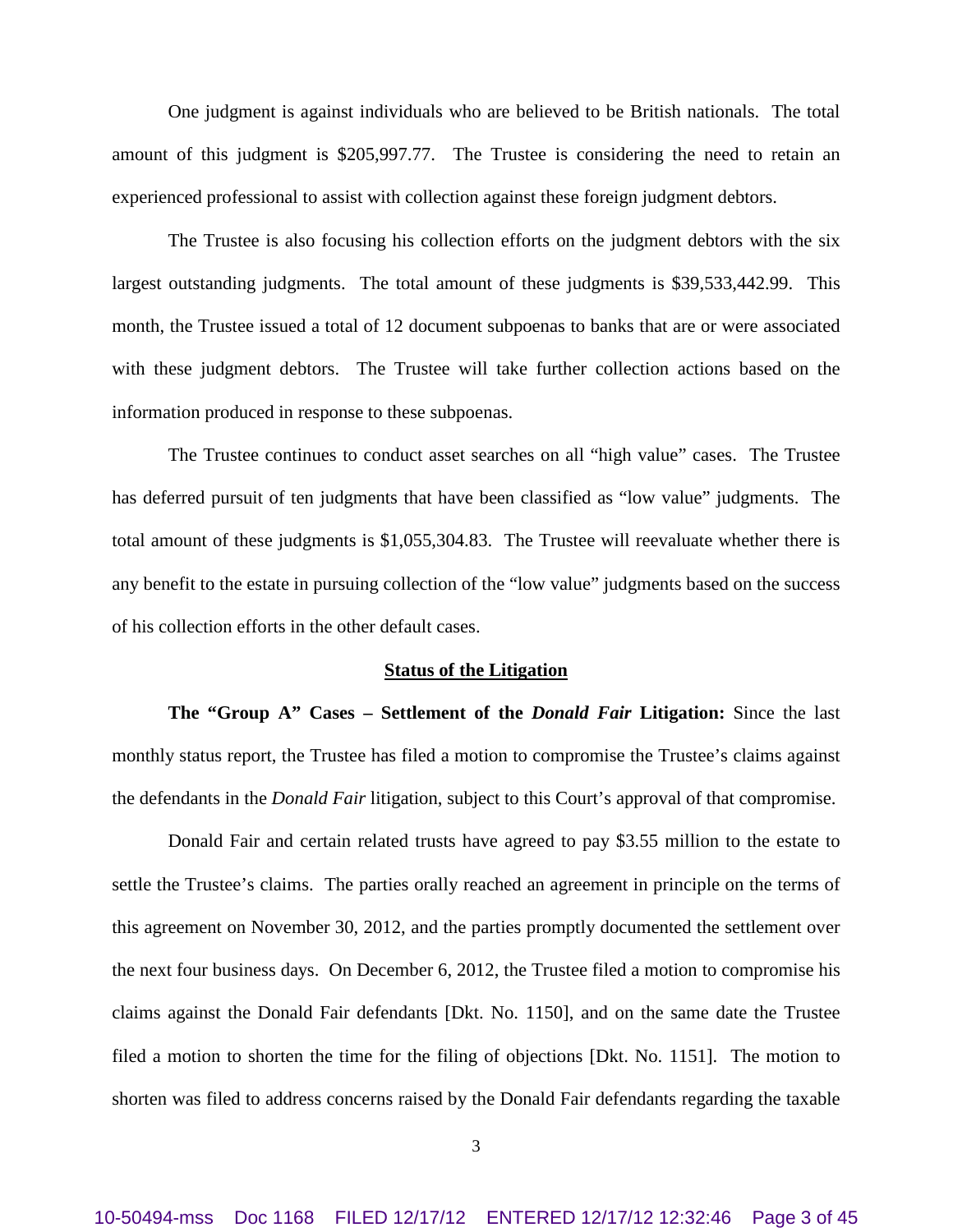consequences of the timing of the settlement payment. The Court has set the motion to shorten time for hearing at the status conference, and if granted the Court will consider the motion to compromise.

If the Donald Fair settlement is approved, the aggregate value of the settlements in the Group A cases will be **\$4,180,000.00** in cash payments to the estate.

#### **The Remaining "Group A" Cases:**

The following are the other active and pending Group A cases, also list on **Exhibit B** attached hereto:

- 1. The *Textron / Fortress* litigation (\$72 million in claims);
- 2. Litigation against the former legal advisor for Fair Finance, Ronald Kaffen (approximately \$180,000);
- 3. Litigation against John Head, a former officer of the Debtor (approximately \$2.5 million in claims);
- 4. Litigation against Ricky Snow, a former officer of the Debtor (approximately \$1.7 million in claims); and
- 5. The *Osler* and *Geist Sports* litigation (approximately \$1.2 million in claims).

With respect to the *Textron / Fortress* litigation, on November 9, 2012, District Judge Gaughan dismissed all claims against Textron. Judge Gaughan granted, in part, and denied, in part, Fortress' motion to dismiss. Substantial claims against Fortress, therefore, remain pending. The Trustee intends to pursue an appeal of Judge Gaughan's decision at the appropriate time.

In the litigation against Ronald Kaffen, the Trustee's counsel has taken the depositions of both Ronald Kaffen and his law firm, both of which are defendants in the litigation, and the Trustee's counsel has requested and obtained additional records from Mr. Kaffen relevant to Fair Finance and the claims at issue in the litigation. The remaining fact witness depositions in this litigation are being coordinated with the fact witness depositions in the Fortress matter in accordance with the Case Management Order entered in the Kaffen matter.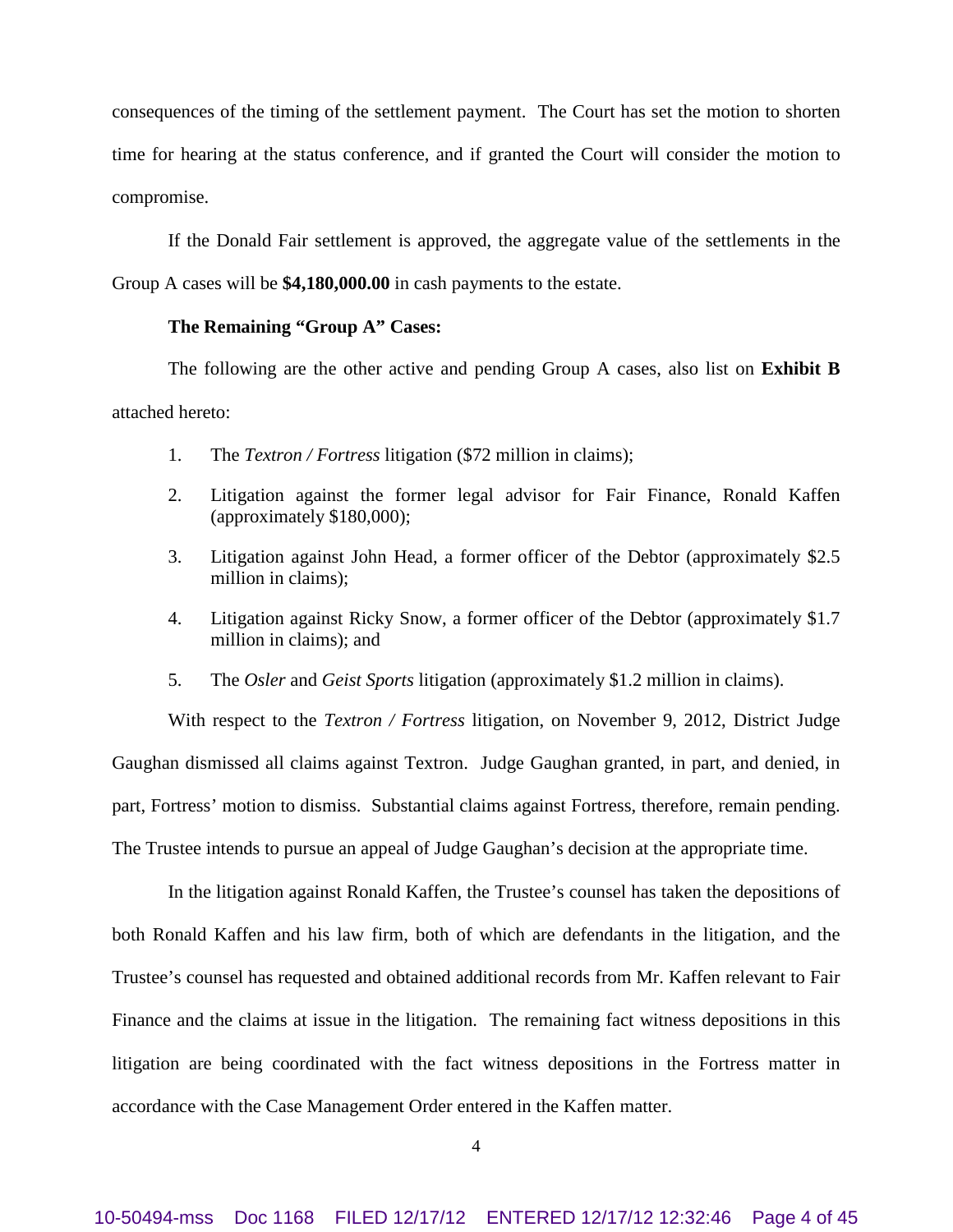The continuing discovery in the litigation against John Head and Ricky Snow likewise is being coordinated with the discovery taking place in the Fortress litigation. Counsel for the Trustee and John Head recently filed a joint motion to line up the case deadlines in that matter with those in the Fortress litigation to ensure efficiency and consistency in the discovery period. In the litigation against Ricky Snow, settlement negotiations continue between counsel for the Trustee and Ricky Snow.

Finally, with respect to the *Osler/Geist Sports* litigation, on December 10, 2012, the Trustee filed a motion for sanctions in the form of a default judgment against Dana Osler and Geist Sports Academy, LLC. The motion is premised on violations by the defendants of discovery orders issued by this Court. The granting of default judgments as requested by the Trustee could effectively end the litigation in this matter.

**The "Group B" Cases:** The one hundred and twenty (120) cases in the "Group B" category of cases include claims based on non-debtor transfers, loans or preferential transfers for which actions were filed after November 2011. These cases include the following:

- 1. **Fraudulent Transfer or Contract Claims:** This group of cases includes one hundred and one (101) lawsuits. Of those lawsuits, approximately fourteen (14) lawsuits remain active and contested and three (3) cases have been stayed because of bankruptcy filings by the defendants on those cases. The Trustee has settled or otherwise resolved his claims in forty-seven (47) lawsuits. In addition, a number of defendants in these lawsuits have defaulted, including all of the defendants in thirty-seven (37) lawsuits and some of the defendants in six (6) lawsuits, and the Trustee has obtained default judgments in most of these cases.
- 2. **Section 547 Claims Against Investors:** The Trustee filed twelve (12) preference complaints against investors. All of these complaints have been settled or otherwise resolved.
- 3. **Section 547 Claims Against Non-Investors:** The Trustee filed seven (7) complaints against non-investors receiving preferential payments from the Debtor. All of these complaints have been settled or otherwise resolved.

The chart attached as **Exhibit B** includes a list of all of the Group B cases, including

those cases that have been settled or otherwise resolved by the Trustee with information on the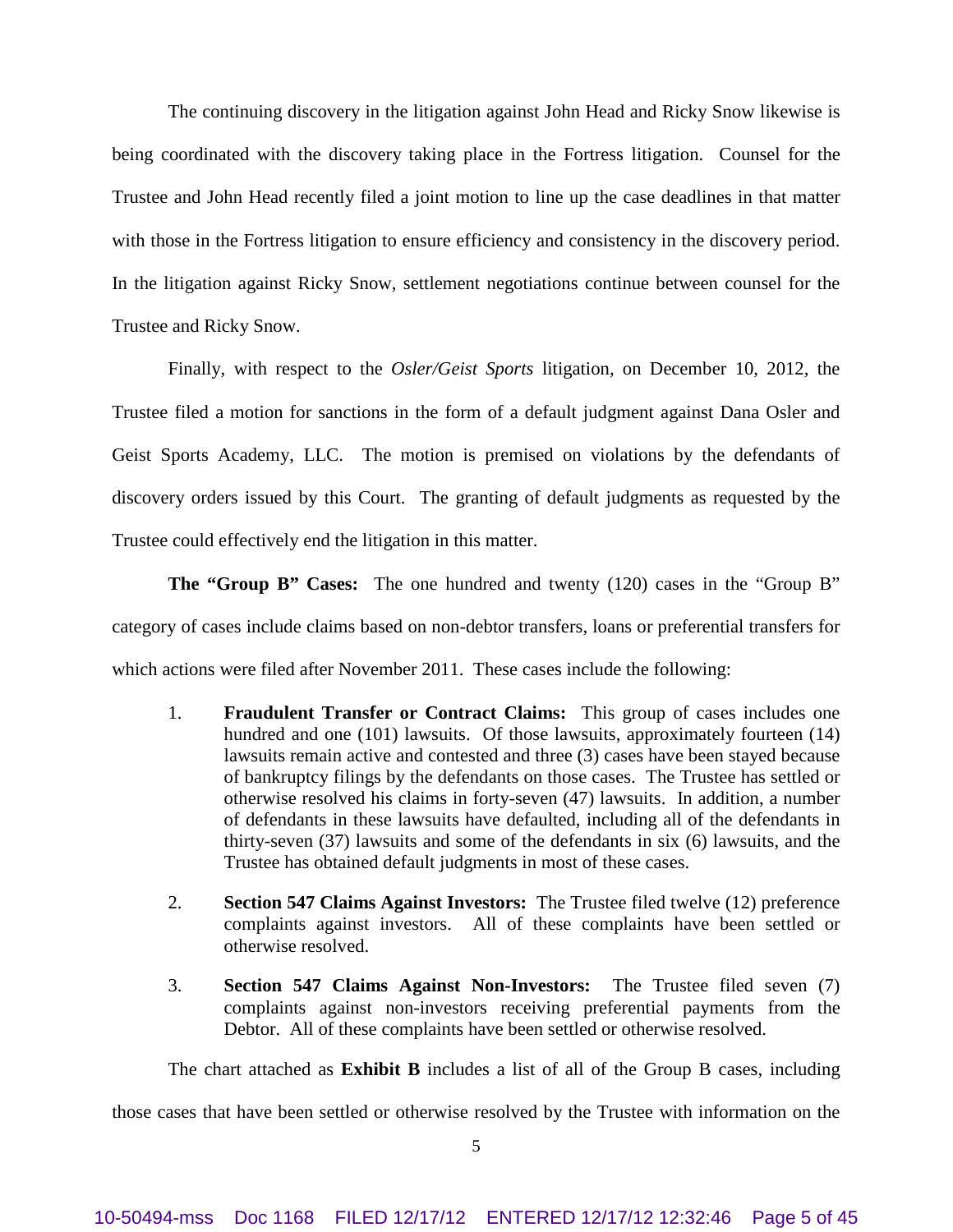corresponding settlement amount or resolution. The Trustee is pursuing settlement negotiations in the remaining Group B cases and will continue to prepare those matters for trial, if necessary.

**Other Litigation:** The Trustee is pursuing recovery for the estate in several other lawsuits involving certain state-law claims, including loan claims and claims against certain insiders of the Debtor. This group of cases includes the only lawsuit filed by the Trustee outside of this district (the *National Lampoon* litigation filed in the United States District Court for the

Central District of California, Western Division). These cases include the following:

- 1. **The** *Laikin* **litigation (approximately \$25 million).** The parties to this litigation attended mediation in an effort to settle the Trustee's claims, and those efforts were not successful. The Court subsequently granted the Trustee's motion to reopen discovery in the litigation, and the Trustee has conducted numerous depositions pursuant to that Order, which have and continue to be subject to related motion practice. With the reopening of discovery, the Trustee also discovered that National Lampoon possesses data and documents that National Lampoon previously contended were missing, and the Trustee is in the process of attempting to retrieve pertinent information from that data. The Trustee anticipates that the matter will ultimately proceed to trial.
- 2. **The** *National Lampoon* **litigation (approximately \$9 million).** The judge in the district court in California where this case is pending has set a discovery schedule and a current trial date of June 4, 2013. While the parties have exchanged written discovery, the Trustee recently discovered that National Lampoon possesses a significant volume of data and documents that National Lampoon previously contended were missing. That revelation and the Trustee's discovery of the use of National Lampoon's cash to fund Durham's criminal defense, has significantly changed the posture of the case. The Trustee has consequently moved the California district court to postpone the trial to December 2013, with an extension of related discovery and pre-trial deadlines in order to accommodate the considerable task of retrieving and digesting the newly discovered data for use in prosecuting the Trustee's claims. The Trustee anticipates substantial further discovery and motion practice will result. National Lampoon also has undergone several changes in management since the Trustee commenced his claims. The Trustee is informed that Mr. Durham no longer has any position of management of or control over National Lampoon. The Trustee and counsel for National Lampoon have been cooperating with respect to the additional discovery and also intend to explore alternatives for resolving the Trustee's claims.
- 3. **The** *McKibben* **litigation against insiders of the Debtor and entities they controlled.** This Court recently heard oral arguments on whether some of the defendants in the *McKibben* action are subject to summary judgment in favor of the Trustee. Further, the Trustee has negotiated a settlement of the pending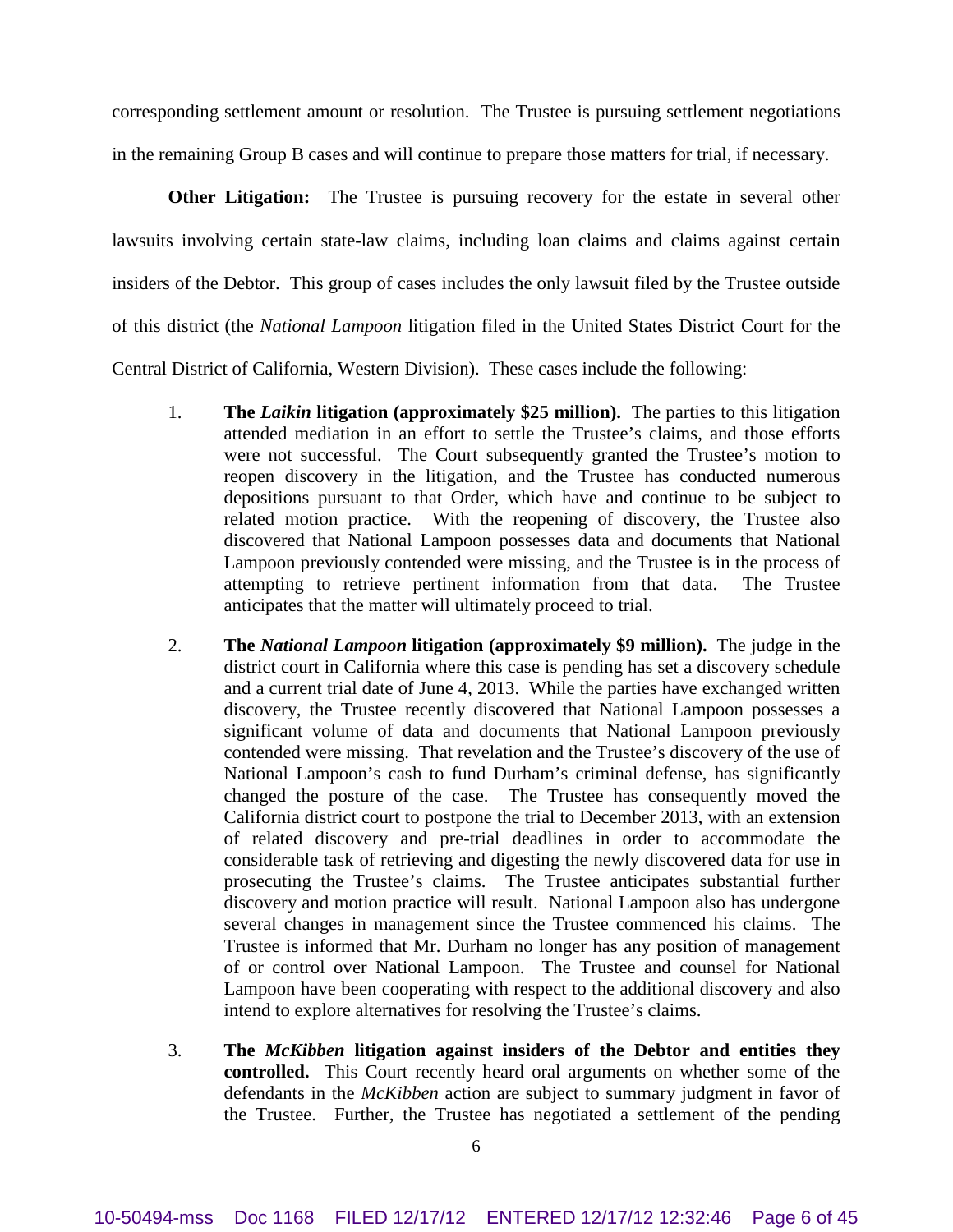dispute regarding the National Union insurance policy. Subject to final approval of the draft agreement, the Trustee will file a motion to approve that compromise, which also will settle the Trustee's claims in the *McKibben* action against four of the defendants.

#### **Forthcoming Litigation**

a) **Subsequent Transfer Claims:** The Trustee expects that some of the defendants in the loan and fraudulent transfer litigation may not have the financial ability to pay the amounts sought by the Trustee. If the Trustee's claims are successful, the Trustee will consider pursuing subsequent transferee claims against transferees of those defendants.

b) **Additional Litigation:** The Trustee continues to evaluate additional potential claims that may be pursued for the benefit of the estate, including loan and fraudulent transfer claims for which the statute of limitations will not be expiring until the later part of 2013.

#### **Trustee's Focus in the Upcoming Weeks**

**Continuing Litigation:** The Trustee's counsel will continue to focus efforts on the litigation of the cases that have been filed by the Trustee to date.

Date: December 17, 2012

Respectfully submitted,

*/s/ Brian A. Bash*

Brian A. Bash, Trustee (0000134) Kelly S. Burgan (0073649) Baker & Hostetler LLP PNC Center 1900 East 9<sup>th</sup> Street, Suite 3200 Cleveland, OH 44114-3482 Telephone: 216.621.0200 Facsimile: 216.696.0740 Email: bashtrustee@bakerlaw.com Email: kburgan@bakerlaw.com

*Counsel for the Trustee*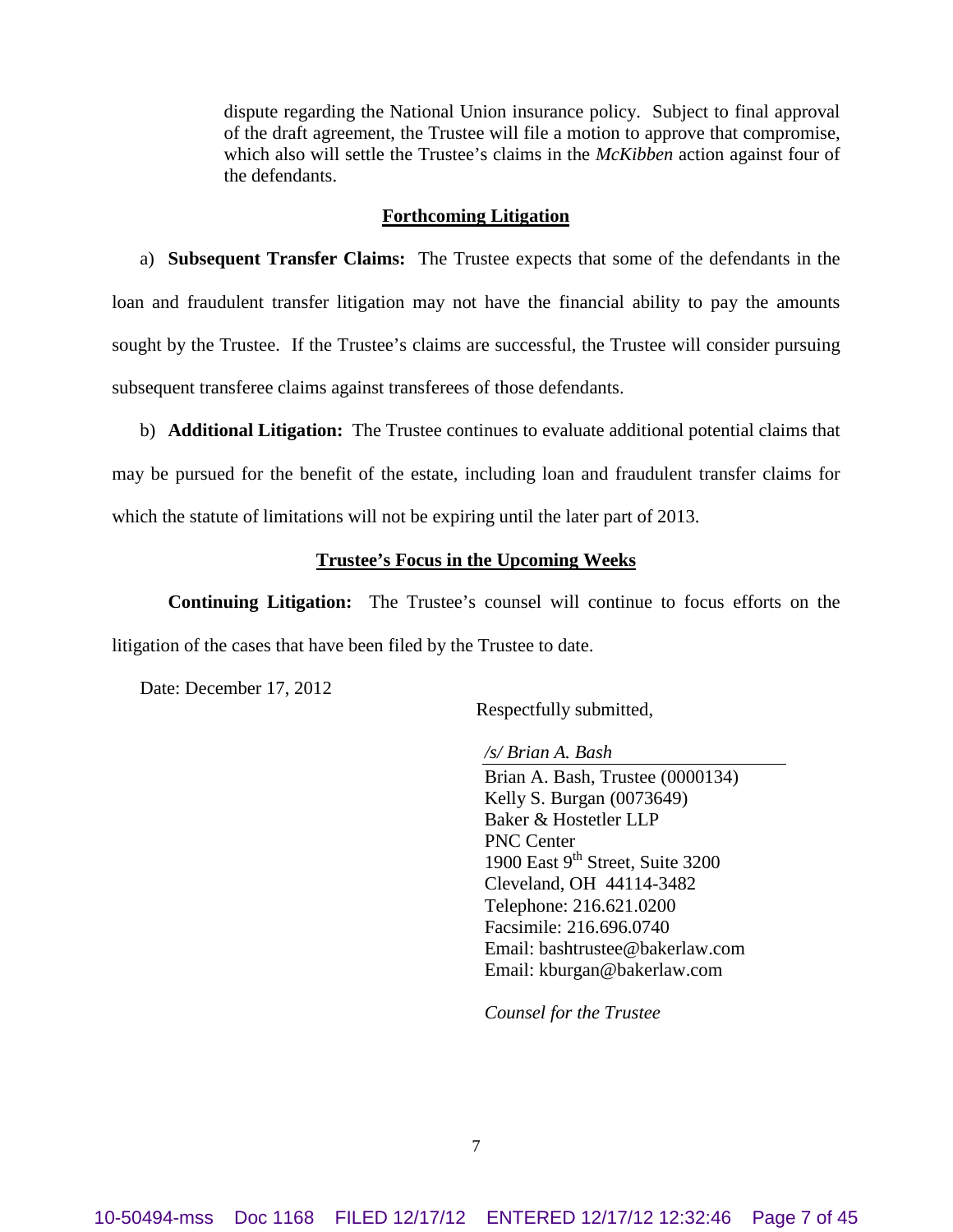| <b>Adversary</b><br><b>Proceeding</b><br><b>Number</b> | <b>Defendants' Names and</b><br><b>Addresses</b>                                                                                                     | <b>Final</b><br>Judgment<br><b>Entered</b><br>by District<br><b>Court</b> | <b>Amount of Judgment</b><br>(excluding post-<br>judgment interest) | <b>Breakdown of</b><br><b>Judgment</b><br><b>Amount</b>                           | Collection Efforts As Of 12/14/2012                                                                                                                                                                                                                                                                                                                                                                                                            |
|--------------------------------------------------------|------------------------------------------------------------------------------------------------------------------------------------------------------|---------------------------------------------------------------------------|---------------------------------------------------------------------|-----------------------------------------------------------------------------------|------------------------------------------------------------------------------------------------------------------------------------------------------------------------------------------------------------------------------------------------------------------------------------------------------------------------------------------------------------------------------------------------------------------------------------------------|
| 11-05232                                               | <b>Durham Capital Corporation</b><br>1650 Marlay Drive<br>Los Angeles, California<br>46236<br>Timothy Durham -<br>incarcerated pending<br>sentencing | 6/4/2012                                                                  | \$152,452.75                                                        | Jointly and<br>Severally                                                          | Conducted asset search. No real<br>property found in the name of<br>Durham Capital Corp. Real property<br>found for Durham.<br>Judgment Lien transferred to Indiana<br>Federal Court.<br>Judgment domesticated in Indiana<br>and California. Anticipated next<br>steps include attaching property (if<br>possible), issuing bank subpoenas,<br>and conducting bank sweeps.<br>Debtor's examination of Durham<br>scheduled for January 9, 2013. |
| 11-05234                                               | Guyer Durham, LLC<br>111 Monument Circle, Suite<br>4800<br>Indianapolis, Indiana 46204                                                               | 6/4/2012                                                                  | \$268,990.00                                                        | \$157,000.00 -<br><b>Note</b><br>\$111,990.00 -<br>Fraudulent<br><b>Transfers</b> | Conducted asset search. No real<br>property found in the name of the<br>defendant.<br>Judgment domesticated in Indiana.<br>Anticipated next steps include<br>attaching property (if available),<br>issuing bank subpoenas, and<br>conducting bank sweeps.<br>Deciding whether to conduct<br>debtor's exam of Dale Buyer, who                                                                                                                   |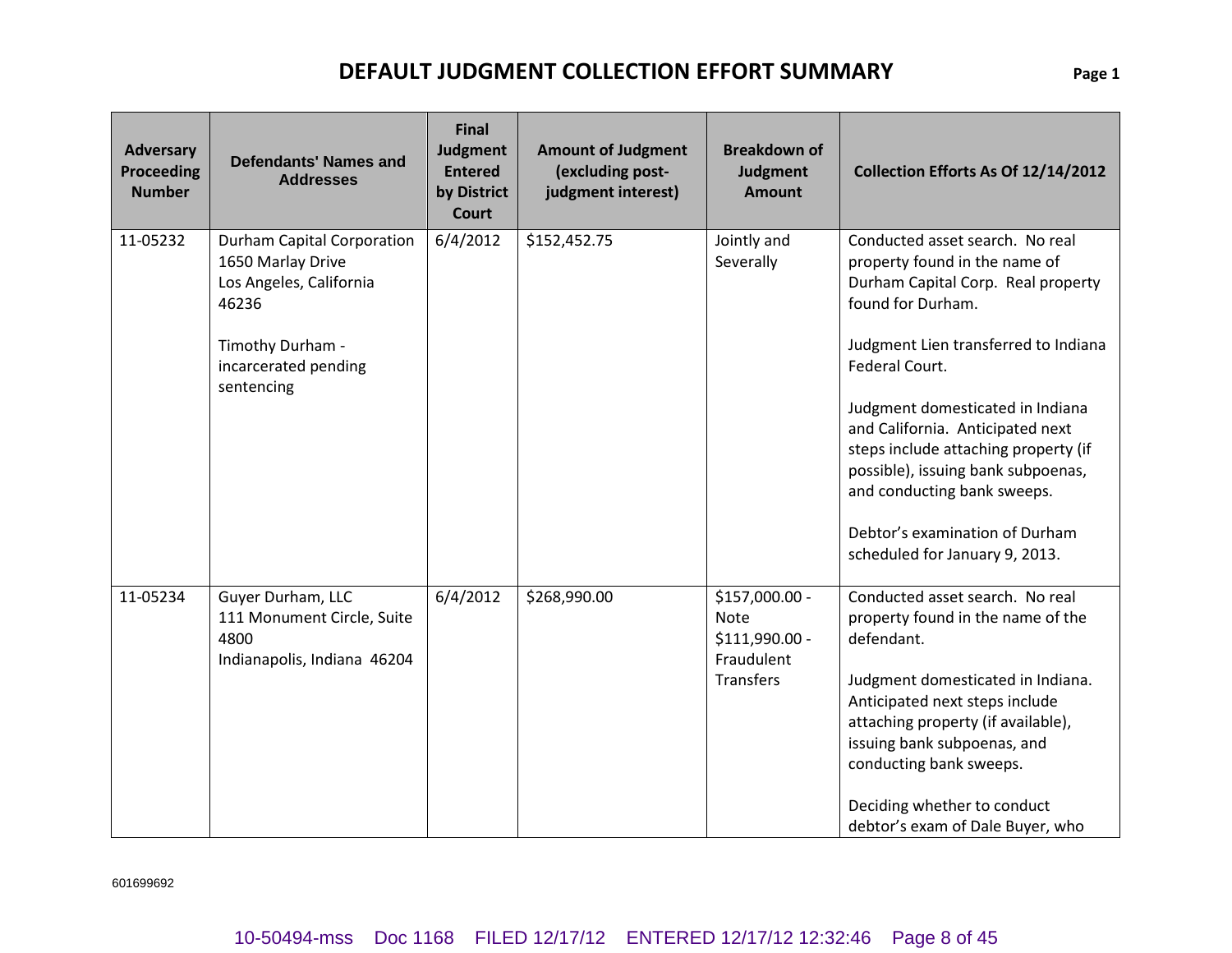| <b>Adversary</b><br><b>Proceeding</b><br><b>Number</b> | <b>Defendants' Names and</b><br><b>Addresses</b>                   | <b>Final</b><br>Judgment<br><b>Entered</b><br>by District<br><b>Court</b> | <b>Amount of Judgment</b><br>(excluding post-<br>judgment interest) | <b>Breakdown of</b><br>Judgment<br><b>Amount</b> | Collection Efforts As Of 12/14/2012                                                                                                                                                                                                                                                                                                                                                                                                                                                                                                                                                                                                                                                                      |
|--------------------------------------------------------|--------------------------------------------------------------------|---------------------------------------------------------------------------|---------------------------------------------------------------------|--------------------------------------------------|----------------------------------------------------------------------------------------------------------------------------------------------------------------------------------------------------------------------------------------------------------------------------------------------------------------------------------------------------------------------------------------------------------------------------------------------------------------------------------------------------------------------------------------------------------------------------------------------------------------------------------------------------------------------------------------------------------|
|                                                        |                                                                    |                                                                           |                                                                     |                                                  | owned 47.5% of the defendant with<br>Durham (47.5%) and Isaac Jacobson<br>$(5%)$ .                                                                                                                                                                                                                                                                                                                                                                                                                                                                                                                                                                                                                       |
| 11-05203                                               | Cedric Rashad<br>401 Abbey Springs Way<br>McDonough, Georgia 30253 | 6/4/2012                                                                  | \$83,340.48                                                         | n/a                                              | Conducted asset search. Real<br>property found in the name of the<br>defendant around Atlanta, Georgia.<br>Working on locating and negotiating<br>retention agreement with local<br>counsel in Georgia. Have some<br>contacts. Hoping to find a firm<br>willing to work on contingency.<br>Once work out fee agreement with<br>local counsel, will file motion for<br>court approval to retain local<br>collections counsel. After local<br>counsel is approved, will work with<br>local counsel to domesticate<br>judgment in Georgia with goal of<br>attaching property or conducting<br>bank sweeps against the defendant.<br>Will decide whether to conduct<br>debtor's examination at a later date. |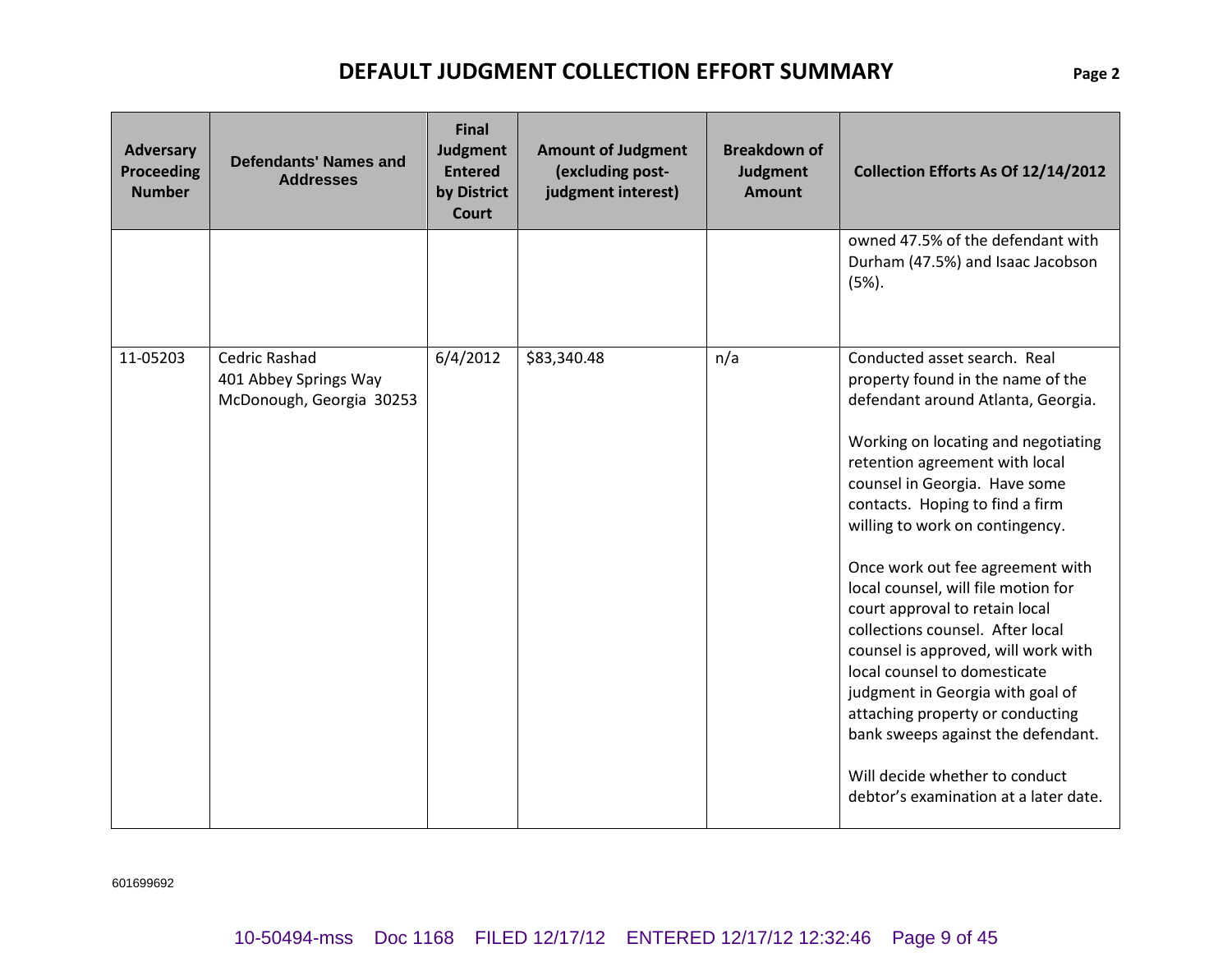| <b>Adversary</b><br><b>Proceeding</b><br><b>Number</b> | <b>Defendants' Names and</b><br><b>Addresses</b>                                                                                                 | <b>Final</b><br>Judgment<br><b>Entered</b><br>by District<br><b>Court</b> | <b>Amount of Judgment</b><br>(excluding post-<br>judgment interest) | <b>Breakdown of</b><br>Judgment<br><b>Amount</b>                       | Collection Efforts As Of 12/14/2012                                                                                                                                                                                                                                                                                                                                                                                                                                                                                                                                                                                                                                                                                                                                                                                            |
|--------------------------------------------------------|--------------------------------------------------------------------------------------------------------------------------------------------------|---------------------------------------------------------------------------|---------------------------------------------------------------------|------------------------------------------------------------------------|--------------------------------------------------------------------------------------------------------------------------------------------------------------------------------------------------------------------------------------------------------------------------------------------------------------------------------------------------------------------------------------------------------------------------------------------------------------------------------------------------------------------------------------------------------------------------------------------------------------------------------------------------------------------------------------------------------------------------------------------------------------------------------------------------------------------------------|
| 11-05209                                               | CargoTrailerUSA.com<br>2 Walkers Court<br>Bluffton, South Carolina<br>29910<br>Adam Dowe<br>2 Walkers Court<br>Bluffton, South Carolina<br>29910 | 6/4/2012                                                                  | \$68,926.31                                                         | $$24,917.18 -$<br><b>Note</b><br>\$44,009.13 -<br>Unjust<br>Enrichment | Conducted asset search. Real<br>property found in the name of Adam<br>Dowe in South Carolina. No real<br>property found in name of<br>CargoTrailer, but appear to have a<br>business address in South Carolina.<br>Working on locating and negotiating<br>retention agreement with local<br>counsel in South Carolina. Have<br>some contacts. Hoping to find a firm<br>willing to work on contingency.<br>Once work out fee agreement with<br>local counsel, will file motion for<br>court approval to retain local<br>collections counsel. After local<br>counsel is approved, will work with<br>local counsel to domesticate<br>judgment in South Carolina with goal<br>of attaching property or conducting<br>bank sweeps against the defendant.<br>Will decide whether to conduct<br>debtor's examination at a later date. |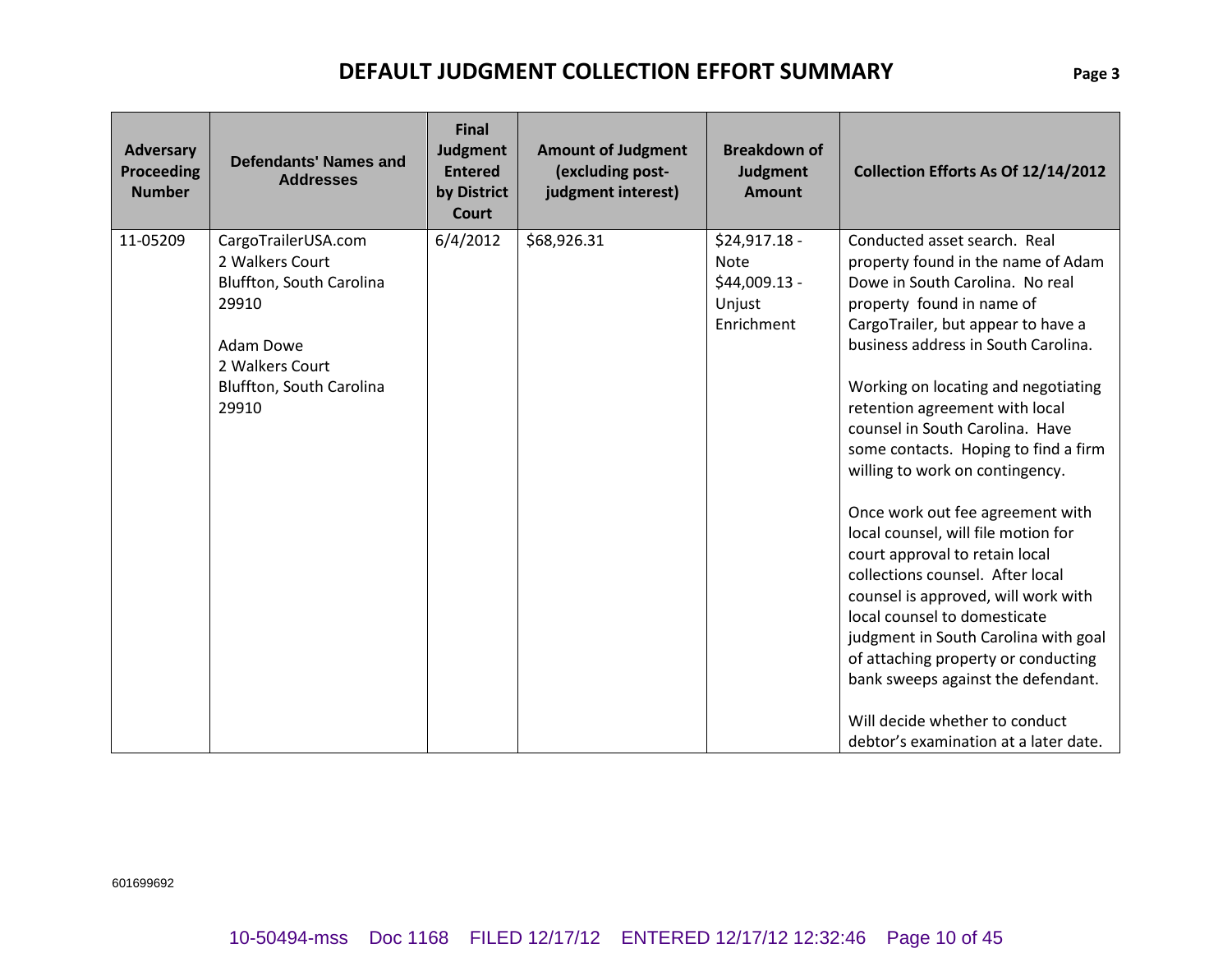| Adversary<br><b>Proceeding</b><br><b>Number</b> | <b>Defendants' Names and</b><br><b>Addresses</b>                                           | <b>Final</b><br>Judgment<br><b>Entered</b><br>by District<br><b>Court</b> | <b>Amount of Judgment</b><br>(excluding post-<br>judgment interest) | <b>Breakdown of</b><br>Judgment<br><b>Amount</b>                                  | Collection Efforts As Of 12/14/2012                                                                                                                                                                                                                                                                                                                                                                                 |
|-------------------------------------------------|--------------------------------------------------------------------------------------------|---------------------------------------------------------------------------|---------------------------------------------------------------------|-----------------------------------------------------------------------------------|---------------------------------------------------------------------------------------------------------------------------------------------------------------------------------------------------------------------------------------------------------------------------------------------------------------------------------------------------------------------------------------------------------------------|
| 11-05237                                        | My Ghetto Holdings, LLC<br>8228 Sunset Boulevard<br>Los Angeles, California<br>90046       | 6/4/2012                                                                  | \$305,160.18                                                        | \$170,260.18 -<br><b>Note</b><br>\$134,900.00 -<br>Fraudulent<br><b>Transfers</b> | Not expected to be collectible. Social<br>networking site that is believed to be<br>defunct. Members: Durham (40%),<br>DTP Holdings, LLC (30%), Daniel<br>Laiken (5%), John Ringgold (5%),<br>Reno Rolle (5%), Various Laiken trusts<br>$(15%)$ .<br>In process of conducting asset search<br>to determine whether it is<br>worthwhile to domesticate judgment<br>for purpose of conducting bank<br>sweeps.         |
| 12-05021                                        | Bad Boyz Toy Shop LLC<br>111 Monument Circle, Suite<br>4800<br>Indianapolis, Indiana 46204 | 6/4/2012                                                                  | \$153,900.00                                                        | n/a                                                                               | Corresponds closely with Rated X<br>Garage.<br>Not expected to be collectible. High<br>end sports car repair show with no<br>ownership by Durham. Changed<br>name to Rated X. Final tax return for<br>Rated X filed 2007. Administratively<br>dissolved in 2011.<br>Do no plan to conduct asset search or<br>pursue judgment at this time. May<br>reconsider later based on outcome of<br>other collection actions. |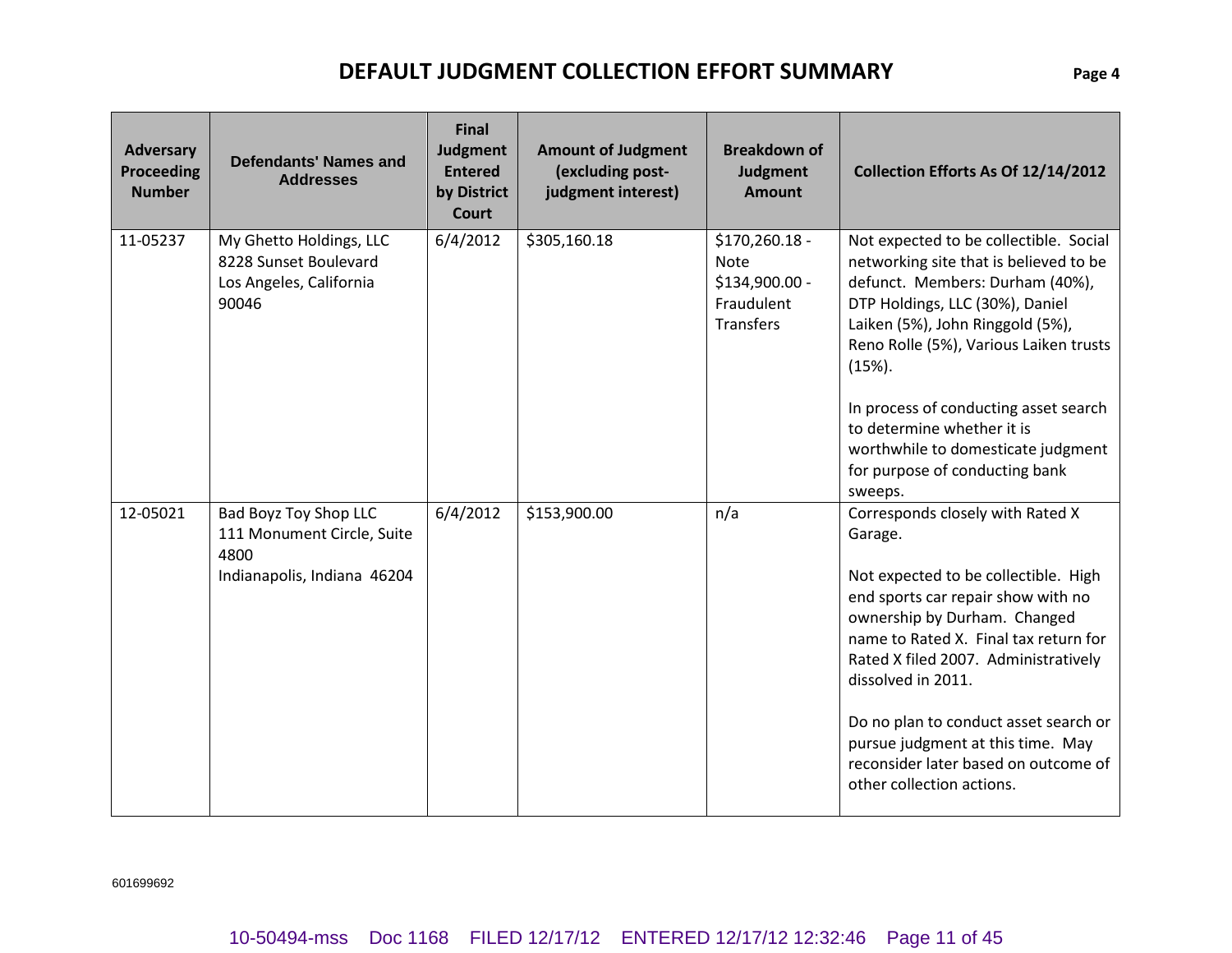| <b>Adversary</b><br><b>Proceeding</b><br><b>Number</b> | <b>Defendants' Names and</b><br><b>Addresses</b>                                                                          | <b>Final</b><br>Judgment<br><b>Entered</b><br>by District<br><b>Court</b> | <b>Amount of Judgment</b><br>(excluding post-<br>judgment interest) | <b>Breakdown of</b><br>Judgment<br><b>Amount</b> | Collection Efforts As Of 12/14/2012                                                                                                                                                                                                                                                                                   |
|--------------------------------------------------------|---------------------------------------------------------------------------------------------------------------------------|---------------------------------------------------------------------------|---------------------------------------------------------------------|--------------------------------------------------|-----------------------------------------------------------------------------------------------------------------------------------------------------------------------------------------------------------------------------------------------------------------------------------------------------------------------|
| 12-05022                                               | <b>Black Rock Acquisition</b><br>Corporation<br>9032 Diamond Point Drive<br>Indianapolis, Indiana 46236                   | 6/4/2012                                                                  | \$838,900.00                                                        | n/a                                              | Not expected to be collectible. Entity<br>used to take Obsidian Enterprises<br>private. Final tax return filed 2005.<br>Administratively dissolved in 2006.<br>In process of conducting asset search<br>to determine whether it is<br>worthwhile to domesticate judgment<br>for purpose of conducting bank<br>sweeps. |
| 12-05030                                               | Fashion House, LLC dba<br><b>Identity Streetwear</b><br>111 Monument Circle, Suite<br>4800<br>Indianapolis, Indiana 46204 | 6/4/2012                                                                  | \$42,250.00                                                         | n/a                                              | Not expected to be collectible. Start-<br>up company for Jamie Rae.<br>Members: Durham and Jamie Rae.<br>No financial information. No loan<br>documents.<br>Do no plan to conduct asset search or<br>pursue judgment at this time. May<br>reconsider later based on outcome of<br>other collection actions.           |
| 12-05028                                               | Durco Leasing, LLC<br>111 Monument Circle, Suite<br>4800<br>Indianapolis, Indiana 46204                                   | 6/4/2012                                                                  | \$1,288,650.00                                                      | n/a                                              | Not expected to be collectible. Entity<br>used to own 12.5% of an airplane.<br>2009 settlement released defendant<br>of its financial responsibility and<br>partial ownership interest in the<br>plane.                                                                                                               |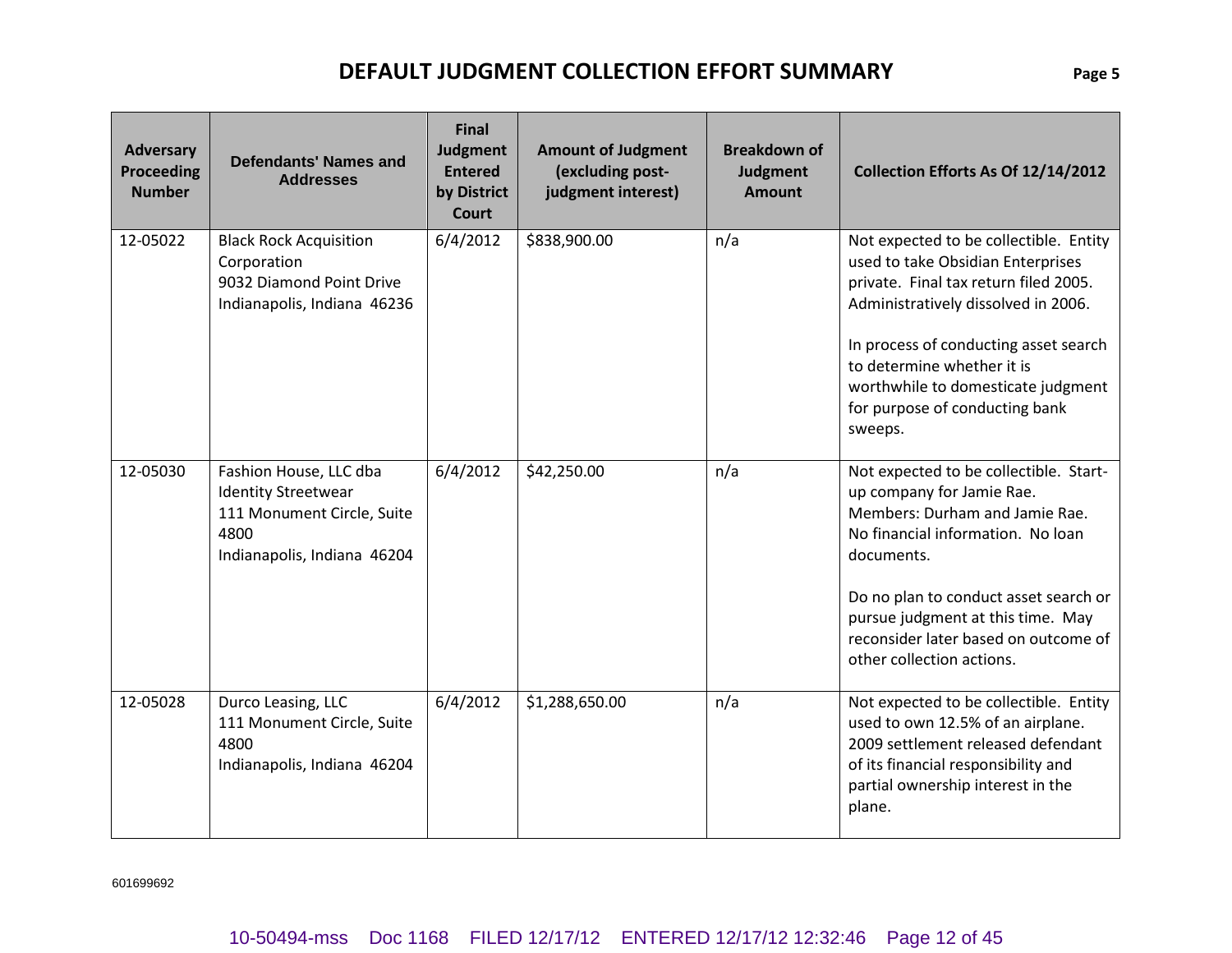| <b>Adversary</b><br><b>Proceeding</b><br><b>Number</b> | <b>Defendants' Names and</b><br><b>Addresses</b>                                                                                                                                                                                                                                                                          | <b>Final</b><br>Judgment<br><b>Entered</b><br>by District<br><b>Court</b> | <b>Amount of Judgment</b><br>(excluding post-<br>judgment interest) | <b>Breakdown of</b><br>Judgment<br><b>Amount</b> | Collection Efforts As Of 12/14/2012                                                                                                                                                                                                                                                                                                                                       |
|--------------------------------------------------------|---------------------------------------------------------------------------------------------------------------------------------------------------------------------------------------------------------------------------------------------------------------------------------------------------------------------------|---------------------------------------------------------------------------|---------------------------------------------------------------------|--------------------------------------------------|---------------------------------------------------------------------------------------------------------------------------------------------------------------------------------------------------------------------------------------------------------------------------------------------------------------------------------------------------------------------------|
|                                                        |                                                                                                                                                                                                                                                                                                                           |                                                                           |                                                                     |                                                  | Issued subpoenas to banks where<br>defendant is known to have had<br>accounts in the past.<br>In process of conducting asset search<br>to determine whether it is<br>worthwhile to domesticate judgment<br>for purpose of conducting bank<br>sweeps.                                                                                                                      |
| 12-05025                                               | <b>Champion Trailer</b><br>Acquisition, LLC<br>111 Monument Circle, Suite<br>4800<br>Indianapolis, Indiana 46204<br>Champion Trailer Company,<br>L.P.<br>111 Monument Circle, Suite<br>4800<br>Indianapolis, Indiana 46204<br>Champion Trailer, Inc.<br>111 Monument Circle, Suite<br>4800<br>Indianapolis, Indiana 46204 | 6/4/2012                                                                  | \$335,783.36                                                        | n/a                                              | Not expected to be collectible. High<br>end, custom built trailers for the<br>racing industry. Closed in 2006.<br>Durham assumed the company's<br>debt with Fair Finance totaling a little<br>over \$7 million.<br>In process of conducting asset search<br>to determine whether it is<br>worthwhile to domesticate judgment<br>for purpose of conducting bank<br>sweeps. |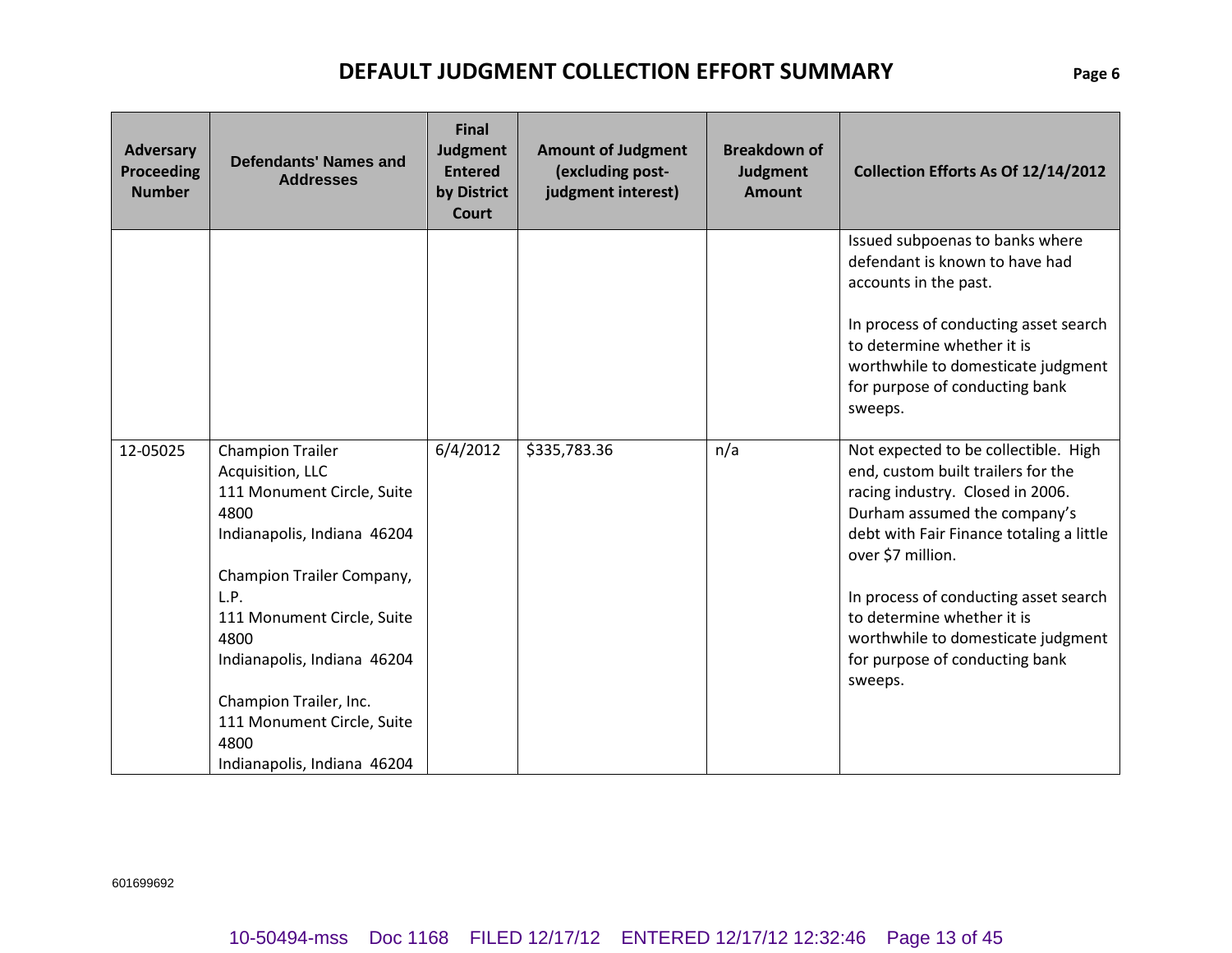| Adversary<br><b>Proceeding</b><br><b>Number</b> | <b>Defendants' Names and</b><br><b>Addresses</b>                                                            | <b>Final</b><br>Judgment<br><b>Entered</b><br>by District<br><b>Court</b> | <b>Amount of Judgment</b><br>(excluding post-<br>judgment interest) | <b>Breakdown of</b><br>Judgment<br><b>Amount</b> | Collection Efforts As Of 12/14/2012                                                                                                                                                                                                                                                                                                                                                                                                                                                                                                                         |
|-------------------------------------------------|-------------------------------------------------------------------------------------------------------------|---------------------------------------------------------------------------|---------------------------------------------------------------------|--------------------------------------------------|-------------------------------------------------------------------------------------------------------------------------------------------------------------------------------------------------------------------------------------------------------------------------------------------------------------------------------------------------------------------------------------------------------------------------------------------------------------------------------------------------------------------------------------------------------------|
| 12-05023                                        | Cannonball World Events,<br><b>LLC</b><br>111 Monument Circle, Suite<br>4800<br>Indianapolis, Indiana 46204 | 6/4/2012                                                                  | \$446,181.76                                                        | n/a                                              | Further investigation required.<br>Closely tied to judgment against<br>Timothy and Nina Porter, on which<br>we are pursuing collection, but not<br>expected to be collectible. Entity<br>operated a cross-county auto race<br>called The Great American Run.<br>Members: Durham (48%) and<br>Timothy Porter (52%).<br>Administratively dissolved in 2011.<br>In process of conducting asset search<br>to determine whether it is<br>worthwhile to domesticate judgment<br>for purpose of conducting bank<br>sweeps or collecting through Timothy<br>Porter. |
| 11-05205                                        | Pointe Leasing, LLC<br>2000 Rubberway Drive, P.O.<br>Box 820165<br>Vicksburg, Mississippi<br>39182          | 6/4/2012                                                                  | \$385,675.34                                                        | n/a                                              | Further investigation required.<br>Not expected to be collectible, but<br>may have leases to pursue. Entity<br>leased trailers to third parties.<br>Members: Durham (62.5%) and<br>Cochran (37.5%).<br>In process of conducting asset search<br>to determine whether it is                                                                                                                                                                                                                                                                                  |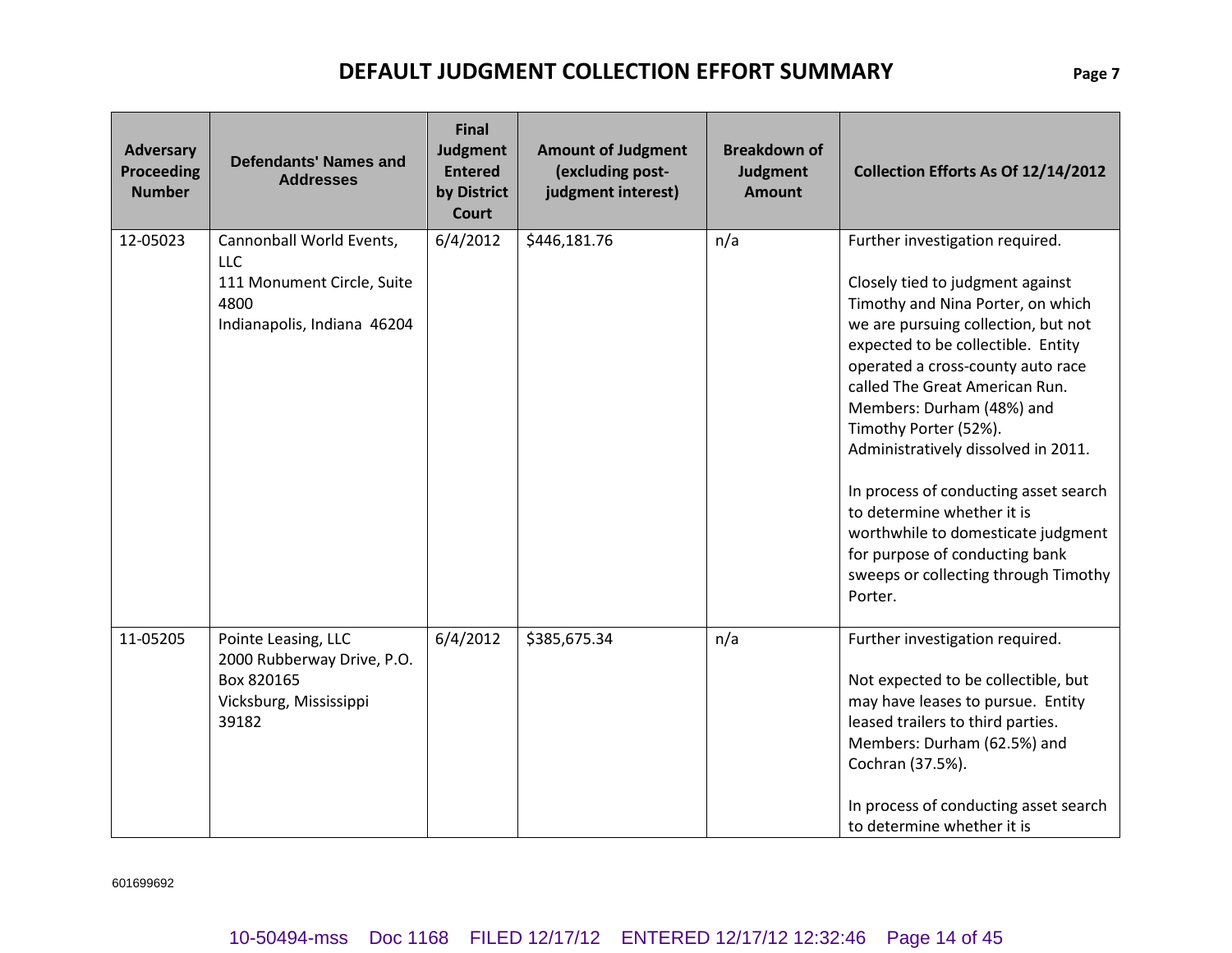| <b>Adversary</b><br><b>Proceeding</b><br><b>Number</b> | <b>Defendants' Names and</b><br><b>Addresses</b>                                                                                                                                           | <b>Final</b><br>Judgment<br><b>Entered</b><br>by District<br><b>Court</b> | <b>Amount of Judgment</b><br>(excluding post-<br>judgment interest) | <b>Breakdown of</b><br>Judgment<br><b>Amount</b> | Collection Efforts As Of 12/14/2012                                                                                                                                                                                                                                                                                                                                                                                                                                                       |
|--------------------------------------------------------|--------------------------------------------------------------------------------------------------------------------------------------------------------------------------------------------|---------------------------------------------------------------------------|---------------------------------------------------------------------|--------------------------------------------------|-------------------------------------------------------------------------------------------------------------------------------------------------------------------------------------------------------------------------------------------------------------------------------------------------------------------------------------------------------------------------------------------------------------------------------------------------------------------------------------------|
|                                                        |                                                                                                                                                                                            |                                                                           |                                                                     |                                                  | worthwhile to domesticate judgment<br>for purpose of conducting bank<br>sweeps or collecting on outstanding<br>leases.                                                                                                                                                                                                                                                                                                                                                                    |
| 11-05204                                               | Alexander Talbott, Inc., fka<br>Hamilton-Ryker of<br>Indianapolis, Ind., dba<br>Strategic Human Resource<br>Management<br>251 E. Ohio Street, Suite<br>1100<br>Indianapolis, Indiana 46204 | 6/4/2012                                                                  | \$423,515.95                                                        | n/a                                              | Further investigation required.<br>Defendant merged with a third party<br>not too long ago (believe 2011). Not<br>expected to be collectible, but may<br>be able to collect from merged<br>entity. Entity was a professional<br>recruitment service. Administratively<br>dissolved in 2011.<br>In process of conducting asset search<br>to determine whether it is<br>worthwhile to domesticate judgment<br>for purpose of conducting bank<br>sweeps or collecting from merged<br>entity. |
| 12-05037                                               | Waterway Group Realty, LLC<br>1404 South 3rd Street<br>Jacksonville Beach, Florida<br>32250                                                                                                | 6/4/2012                                                                  | \$89,000.00                                                         | n/a                                              | Not expected to be collectible. Line<br>of credit from DCI. No loan<br>documents. Administratively<br>dissolved in 2008.<br>Do no plan to conduct asset search or<br>pursue judgment at this time. May                                                                                                                                                                                                                                                                                    |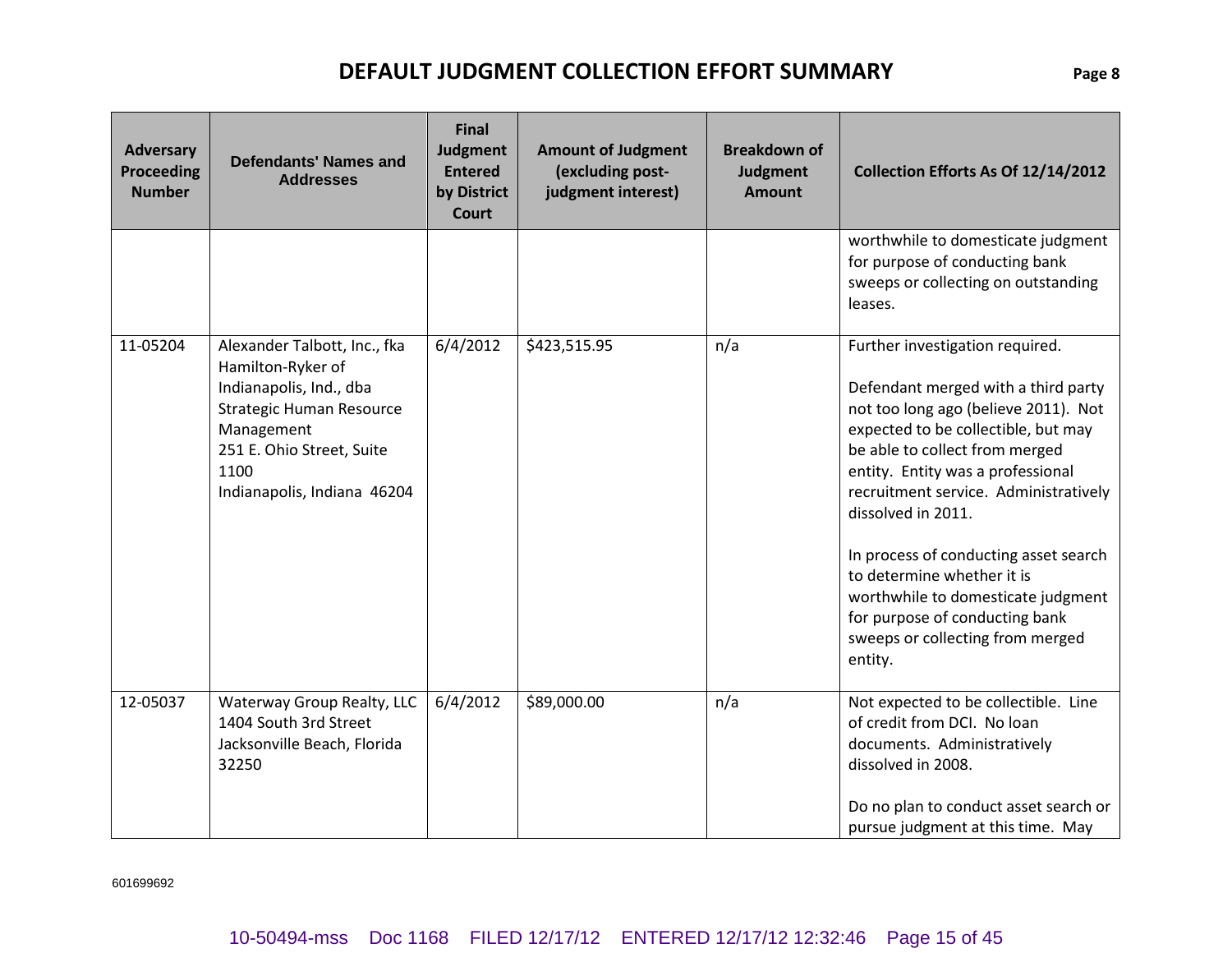| <b>Adversary</b><br><b>Proceeding</b><br><b>Number</b> | <b>Defendants' Names and</b><br><b>Addresses</b>                                                | <b>Final</b><br>Judgment<br><b>Entered</b><br>by District<br><b>Court</b> | <b>Amount of Judgment</b><br>(excluding post-<br>judgment interest) | <b>Breakdown of</b><br>Judgment<br><b>Amount</b> | Collection Efforts As Of 12/14/2012                                                                                                                                                                                                                                                                                                                                                                                   |
|--------------------------------------------------------|-------------------------------------------------------------------------------------------------|---------------------------------------------------------------------------|---------------------------------------------------------------------|--------------------------------------------------|-----------------------------------------------------------------------------------------------------------------------------------------------------------------------------------------------------------------------------------------------------------------------------------------------------------------------------------------------------------------------------------------------------------------------|
|                                                        |                                                                                                 |                                                                           |                                                                     |                                                  | reconsider later based on outcome of<br>other collection actions.                                                                                                                                                                                                                                                                                                                                                     |
| 12-05036                                               | Vizion Enterprises, LLC<br>111 Monument Circle, Suite<br>4800<br>Indianapolis, Indiana 46204    | 6/4/2012                                                                  | \$309,234.29                                                        | n/a                                              | Not expected to be collectible. Entity<br>was a restaurant and lounge that<br>closed in 2007. Foreclosure in 2008.<br>In process of conducting asset search<br>to determine whether it is<br>worthwhile to domesticate judgment<br>for purpose of conducting bank<br>sweeps.                                                                                                                                          |
| 12-05033                                               | Rated X Custom Garage, LLC<br>111 Monument Circle, Suite<br>4800<br>Indianapolis, Indiana 46204 | 6/4/2012                                                                  | \$641,362.01                                                        | n/a                                              | Corresponds closely with Bad Boyz<br>Toye Shop.<br>Not expected to be collectible. High<br>end sports car repair show with no<br>ownership by Durham. Formerly<br>known as Bad Boyz. Final tax return<br>filed 2007. Administratively dissolved<br>in 2011.<br>In process of conducting asset search<br>to determine whether it is<br>worthwhile to domesticate judgment<br>for purpose of conducting bank<br>sweeps. |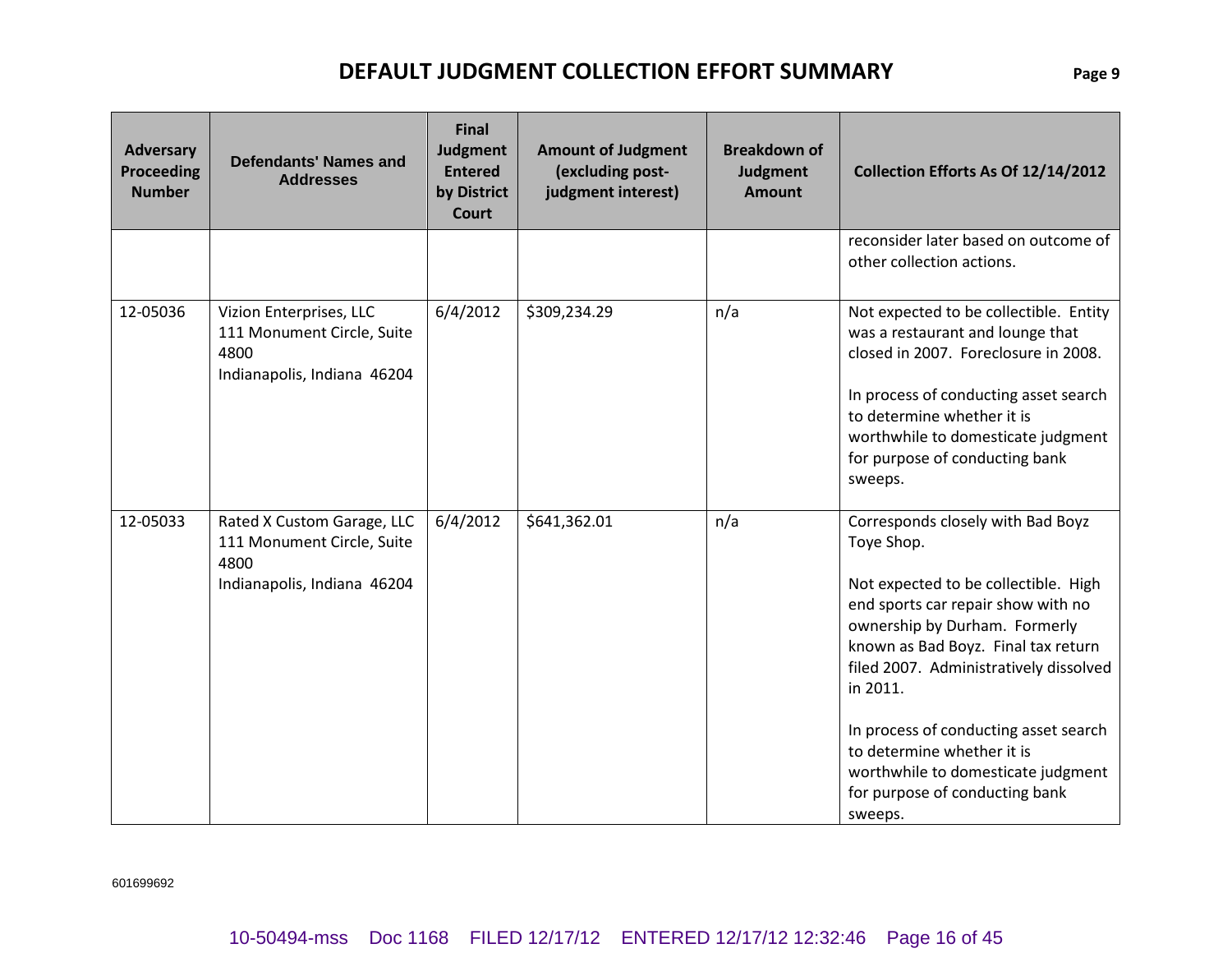| Adversary<br><b>Proceeding</b><br><b>Number</b> | <b>Defendants' Names and</b><br><b>Addresses</b>                                                              | <b>Final</b><br>Judgment<br><b>Entered</b><br>by District<br><b>Court</b> | <b>Amount of Judgment</b><br>(excluding post-<br>judgment interest) | <b>Breakdown of</b><br>Judgment<br><b>Amount</b>                                                                           | Collection Efforts As Of 12/14/2012                                                                                                                                                                                                                                                                                                                                                                                                             |
|-------------------------------------------------|---------------------------------------------------------------------------------------------------------------|---------------------------------------------------------------------------|---------------------------------------------------------------------|----------------------------------------------------------------------------------------------------------------------------|-------------------------------------------------------------------------------------------------------------------------------------------------------------------------------------------------------------------------------------------------------------------------------------------------------------------------------------------------------------------------------------------------------------------------------------------------|
|                                                 |                                                                                                               |                                                                           |                                                                     |                                                                                                                            |                                                                                                                                                                                                                                                                                                                                                                                                                                                 |
| 11-05239                                        | Medical Collections Group,<br><b>LLC</b><br>111 Monument Circle, Suite<br>4800<br>Indianapolis, Indiana 46204 | 6/4/2012                                                                  | \$407,412.36                                                        | \$145,966.12 -<br><b>Note</b><br>\$88,123.12 -<br>Unjust<br>Enrichment<br>\$173,323.12 -<br>Fraudulent<br><b>Transfers</b> | Not expected to be collectible.<br>Members: Durham (30%), Cochran<br>(30%), Mike Sanders (30%), John<br>Head (5%), Aaron Winkler (5%).<br>In process of conducting asset search<br>to determine whether it is<br>worthwhile to domesticate judgment<br>for purpose of conducting bank<br>sweeps.                                                                                                                                                |
| 11-05235                                        | J Blanton, LLC<br>111 Monument Circle, Suite<br>4800<br>Indianapolis, Indiana 46204                           | 6/4/2012                                                                  | \$634,124.96                                                        | \$334,124.96 -<br><b>Note</b><br>\$300,000.00 -<br>Fraudulent<br><b>Transfers</b>                                          | Further investigation required.<br>Not expected to be collectible, but<br>may be able to collect on liquidation<br>of equipment and inventory at<br>closing. 100% owned by Durham.<br>Possible set up to own Durham's<br>interest in Superline.<br>In process of conducting asset search<br>to determine whether it is<br>worthwhile to domesticate judgment<br>for purpose of conducting bank<br>sweeps or collecting on liquidated<br>assets. |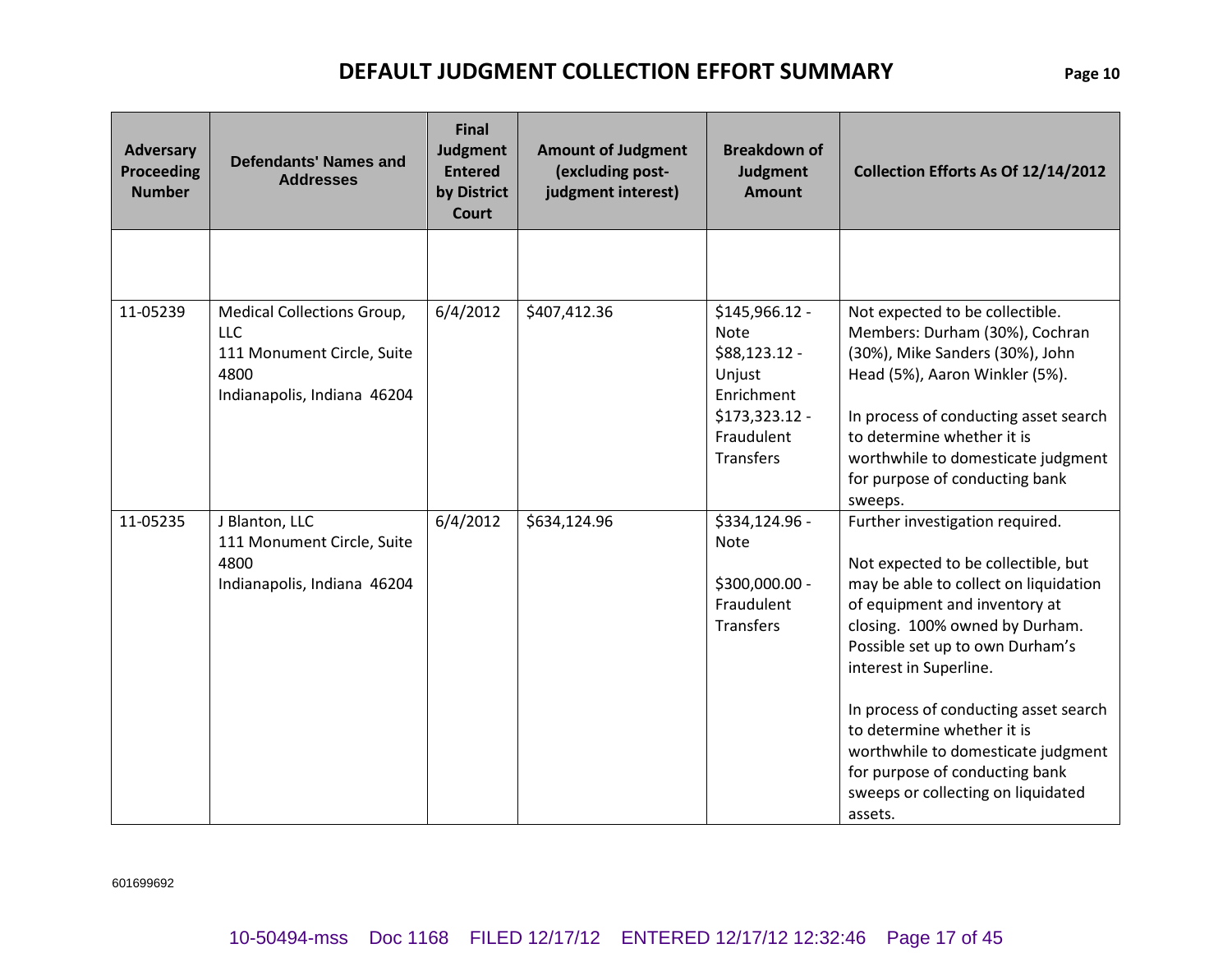| <b>Adversary</b><br><b>Proceeding</b><br><b>Number</b> | <b>Defendants' Names and</b><br><b>Addresses</b>                                    | <b>Final</b><br>Judgment<br><b>Entered</b><br>by District<br><b>Court</b> | <b>Amount of Judgment</b><br>(excluding post-<br>judgment interest) | <b>Breakdown of</b><br>Judgment<br><b>Amount</b> | Collection Efforts As Of 12/14/2012                                                                                                                                                                                                                                                                                                                   |
|--------------------------------------------------------|-------------------------------------------------------------------------------------|---------------------------------------------------------------------------|---------------------------------------------------------------------|--------------------------------------------------|-------------------------------------------------------------------------------------------------------------------------------------------------------------------------------------------------------------------------------------------------------------------------------------------------------------------------------------------------------|
|                                                        |                                                                                     |                                                                           |                                                                     |                                                  |                                                                                                                                                                                                                                                                                                                                                       |
| 12-05064                                               | Aaron Landau<br>19850 Pacific Coast Highway<br>Malibu, California 90265             | 6/4/2012                                                                  | \$75,000.00                                                         | n/a                                              | Conducted asset search. Real<br>property and vehicle found in the<br>name of the defendant.<br>Judgment domesticated in California.<br>Anticipated next steps include<br>attaching property (if possible),<br>issuing bank subpoenas, and<br>conducting bank sweeps.<br>Will decide whether to conduct a<br>debtor's examination at a future<br>date. |
| 12-05085                                               | <b>Social Connects</b><br>8228 Sunset Boulevard<br>Los Angeles, California<br>90046 | 6/4/2012                                                                  | \$63,500.00                                                         | n/a                                              | Not expected to be collectible. No<br>financial information. Same address<br>as My Ghetto Holdings.<br>Do no plan to conduct asset search or<br>pursue judgment at this time. May<br>reconsider later based on outcome of<br>other collection actions.                                                                                                |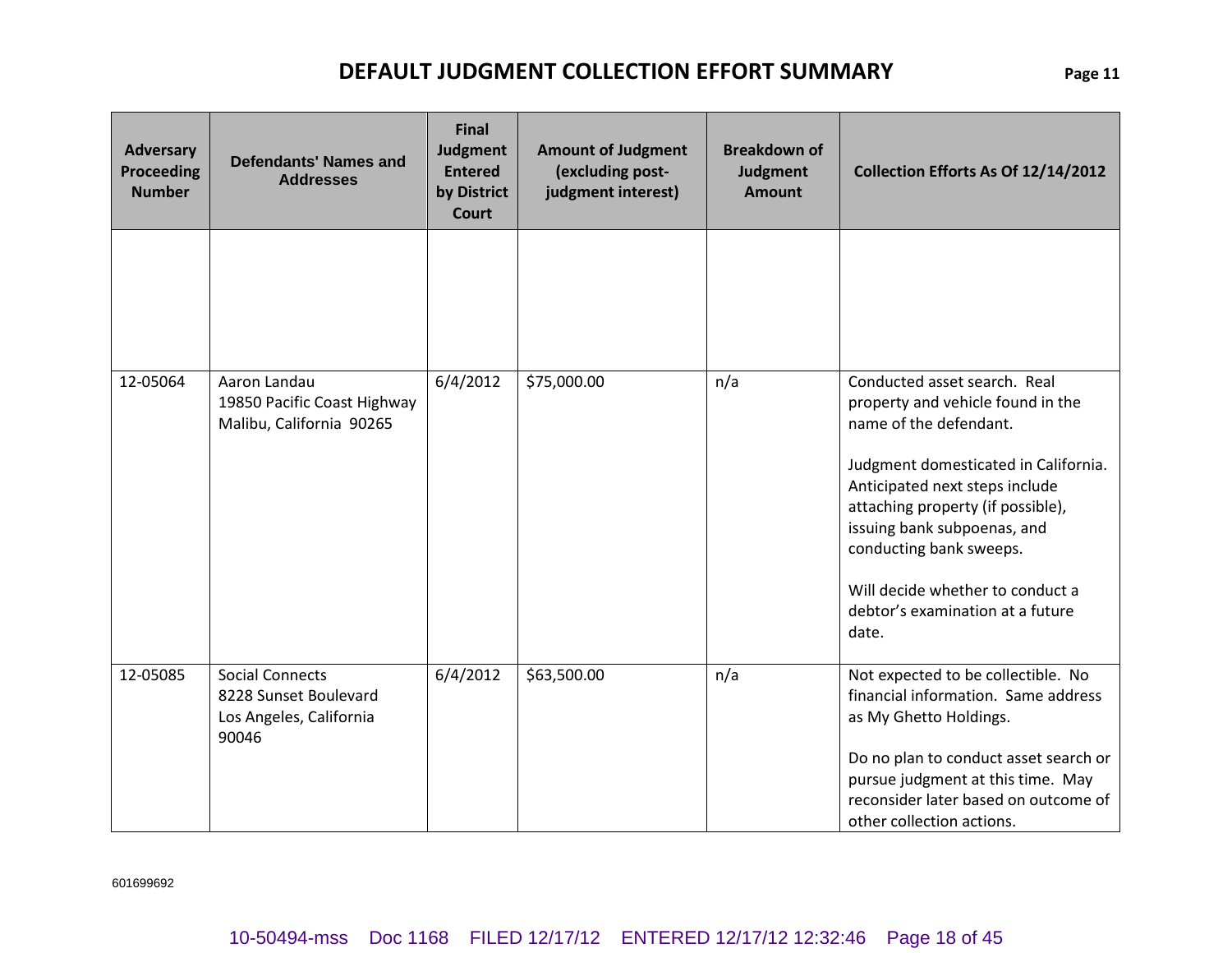| <b>Adversary</b><br><b>Proceeding</b><br><b>Number</b> | <b>Defendants' Names and</b><br><b>Addresses</b>                                                                    | <b>Final</b><br>Judgment<br><b>Entered</b><br>by District<br><b>Court</b> | <b>Amount of Judgment</b><br>(excluding post-<br>judgment interest) | <b>Breakdown of</b><br><b>Judgment</b><br><b>Amount</b> | Collection Efforts As Of 12/14/2012                                                                                                                                                                                                                                                                                                                                                                                                                                                                                                                            |
|--------------------------------------------------------|---------------------------------------------------------------------------------------------------------------------|---------------------------------------------------------------------------|---------------------------------------------------------------------|---------------------------------------------------------|----------------------------------------------------------------------------------------------------------------------------------------------------------------------------------------------------------------------------------------------------------------------------------------------------------------------------------------------------------------------------------------------------------------------------------------------------------------------------------------------------------------------------------------------------------------|
|                                                        |                                                                                                                     |                                                                           |                                                                     |                                                         |                                                                                                                                                                                                                                                                                                                                                                                                                                                                                                                                                                |
| 12-05092                                               | <b>Obsidian Leasing Company,</b><br>Inc.<br>2000 Rubber Way, Highway<br>61 South<br>Vicksburg, Mississippi<br>39182 | 6/4/2012                                                                  | \$2,720,414.16                                                      | n/a                                                     | Not expected to be collectible, but<br>may be able to collect on liquidation<br>of equipment and inventory that may<br>still exist. 100% owned by Obsidian<br>Enterprises. Owned approximately<br>25 coaches. Most sold in 2007. May<br>still have five coaches.<br>Issued subpoenas to banks where<br>defendant is known to have had<br>accounts in the past.<br>In process of conducting asset search<br>to determine whether it is<br>worthwhile to domesticate judgment<br>for purpose of conducting bank<br>sweeps or collecting on liquidated<br>assets. |
| 12-05087                                               | Strategic Sports Agency, Inc.<br>2508 NW Boca Raton<br>Boulevard<br>Boca Raton, Florida 33431                       | 6/4/2012                                                                  | \$172,000.00                                                        | n/a                                                     | Not expected to be collectible. No<br>financial information. Relates to<br>Howard Jaffe, sports agent.<br>Do no plan to conduct asset search or<br>pursue judgment at this time. May                                                                                                                                                                                                                                                                                                                                                                           |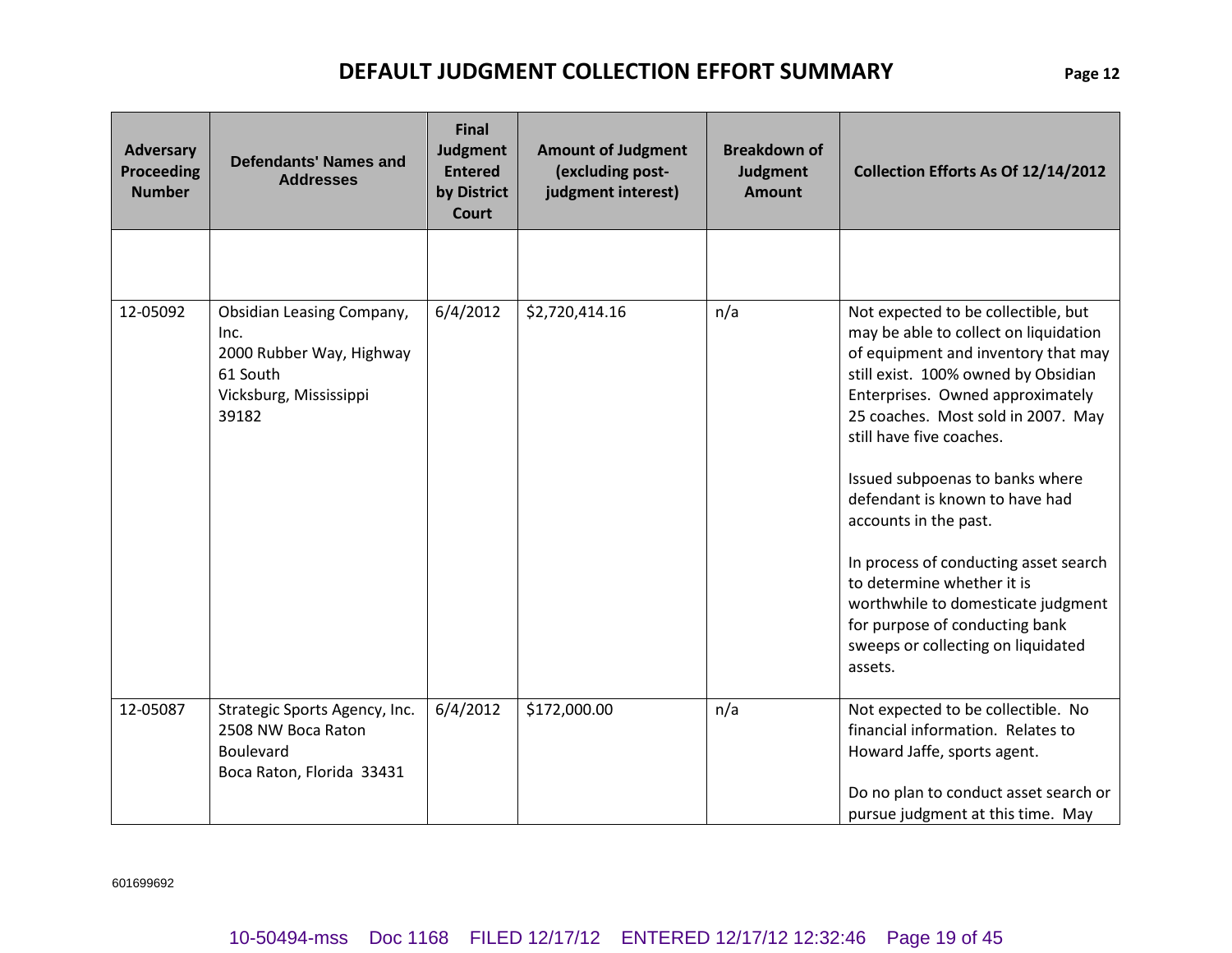| <b>Adversary</b><br><b>Proceeding</b><br><b>Number</b> | <b>Defendants' Names and</b><br><b>Addresses</b>                                                             | <b>Final</b><br>Judgment<br><b>Entered</b><br>by District<br><b>Court</b> | <b>Amount of Judgment</b><br>(excluding post-<br>judgment interest) | <b>Breakdown of</b><br>Judgment<br><b>Amount</b>                                     | Collection Efforts As Of 12/14/2012                                                                                                                                                                                                                                                                                                                                                                         |
|--------------------------------------------------------|--------------------------------------------------------------------------------------------------------------|---------------------------------------------------------------------------|---------------------------------------------------------------------|--------------------------------------------------------------------------------------|-------------------------------------------------------------------------------------------------------------------------------------------------------------------------------------------------------------------------------------------------------------------------------------------------------------------------------------------------------------------------------------------------------------|
|                                                        |                                                                                                              |                                                                           |                                                                     |                                                                                      | reconsider later based on outcome of<br>other collection actions.                                                                                                                                                                                                                                                                                                                                           |
| 11-05207                                               | Square One Design, Inc.<br>c/o Douglas Sholty<br>8206 Meadow Drive<br>Brownsburg, Indiana 46112              | 6/8/2012                                                                  | \$39,090.86                                                         | n/a                                                                                  | Not expected to be collectible. Was<br>taken over by Durham Whitesell &<br>Associates LLC. Entity provides<br>graphic lettering and sign services.<br>Have significant financial difficulties.<br>May be out of business. May have<br>graphic equipment.<br>Do no plan to conduct asset search or<br>pursue judgment at this time. May<br>reconsider later based on outcome of<br>other collection actions. |
| 12-05038                                               | DC Investments Leasing, LLC<br>c/o Timothy Durham<br>9032 Diamond Point Drive<br>Indianapolis, Indiana 46236 | 6/8/2012                                                                  | \$5,769,718.93                                                      | \$4,810,194.59 -<br><b>Notes</b><br>\$959,524.34 -<br>Fraudulent<br><b>Transfers</b> | Not expected to be collectible, but<br>may be able to collect on liquidation<br>of equipment and inventory that may<br>still exist. Members: DCI (99%) and<br>Durham (0.5%). Obsidian<br>Enterprises. Owned approximately<br>11 coaches. Most sold in 2007. May<br>still have one coach.<br>Issued subpoenas to banks where<br>defendant is known to have had<br>accounts in the past.                      |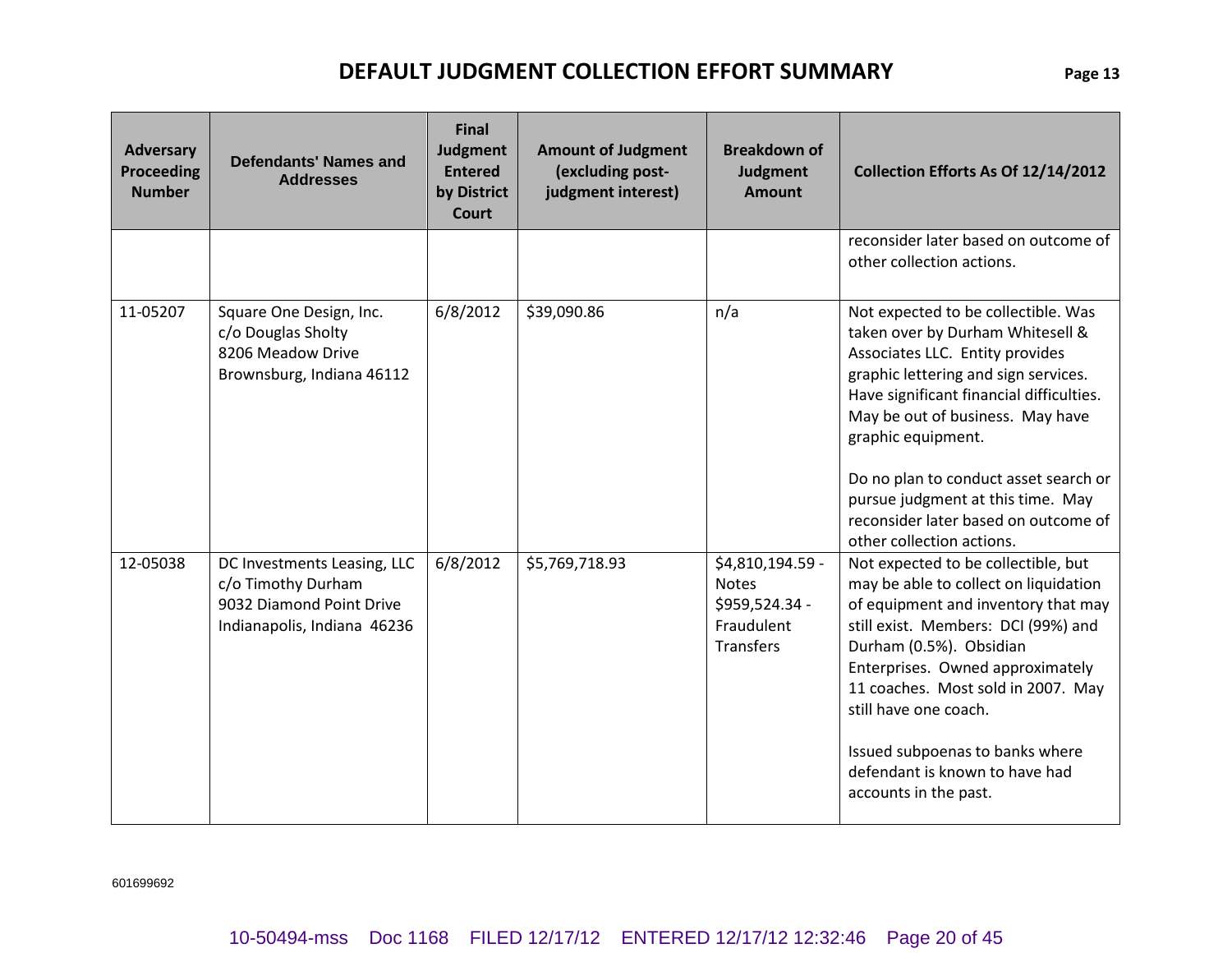| <b>Adversary</b><br><b>Proceeding</b><br><b>Number</b> | <b>Defendants' Names and</b><br><b>Addresses</b>                                                 | <b>Final</b><br>Judgment<br><b>Entered</b><br>by District<br>Court | <b>Amount of Judgment</b><br>(excluding post-<br>judgment interest) | <b>Breakdown of</b><br>Judgment<br><b>Amount</b> | Collection Efforts As Of 12/14/2012                                                                                                                                                                                                                                                                                                                                                                                                             |
|--------------------------------------------------------|--------------------------------------------------------------------------------------------------|--------------------------------------------------------------------|---------------------------------------------------------------------|--------------------------------------------------|-------------------------------------------------------------------------------------------------------------------------------------------------------------------------------------------------------------------------------------------------------------------------------------------------------------------------------------------------------------------------------------------------------------------------------------------------|
|                                                        |                                                                                                  |                                                                    |                                                                     |                                                  | In process of conducting asset search<br>to determine whether it is<br>worthwhile to domesticate judgment<br>for purpose of conducting bank<br>sweeps or collecting on liquidated<br>assets.                                                                                                                                                                                                                                                    |
| 12-05058                                               | Evaco Acquisition dba<br><b>Superline Trailers</b><br>480 Aerodome Way<br>Griffin, Georgia 30224 | 6/8/2012                                                           | \$1,017,590.00                                                      | n/a                                              | Further investigation required.<br>Not expected to be collectible.<br>Members: Durham (42.89589%), rest<br>unknown. Business closed in 2009<br>and assets were transferred to Classic<br>Manufacturing (100% owned by<br>Obsidian Enterprises).<br>In process of conducting asset search<br>to determine whether it is<br>worthwhile to domesticate judgment<br>for purpose of conducting bank<br>sweeps or collecting on liquidated<br>assets. |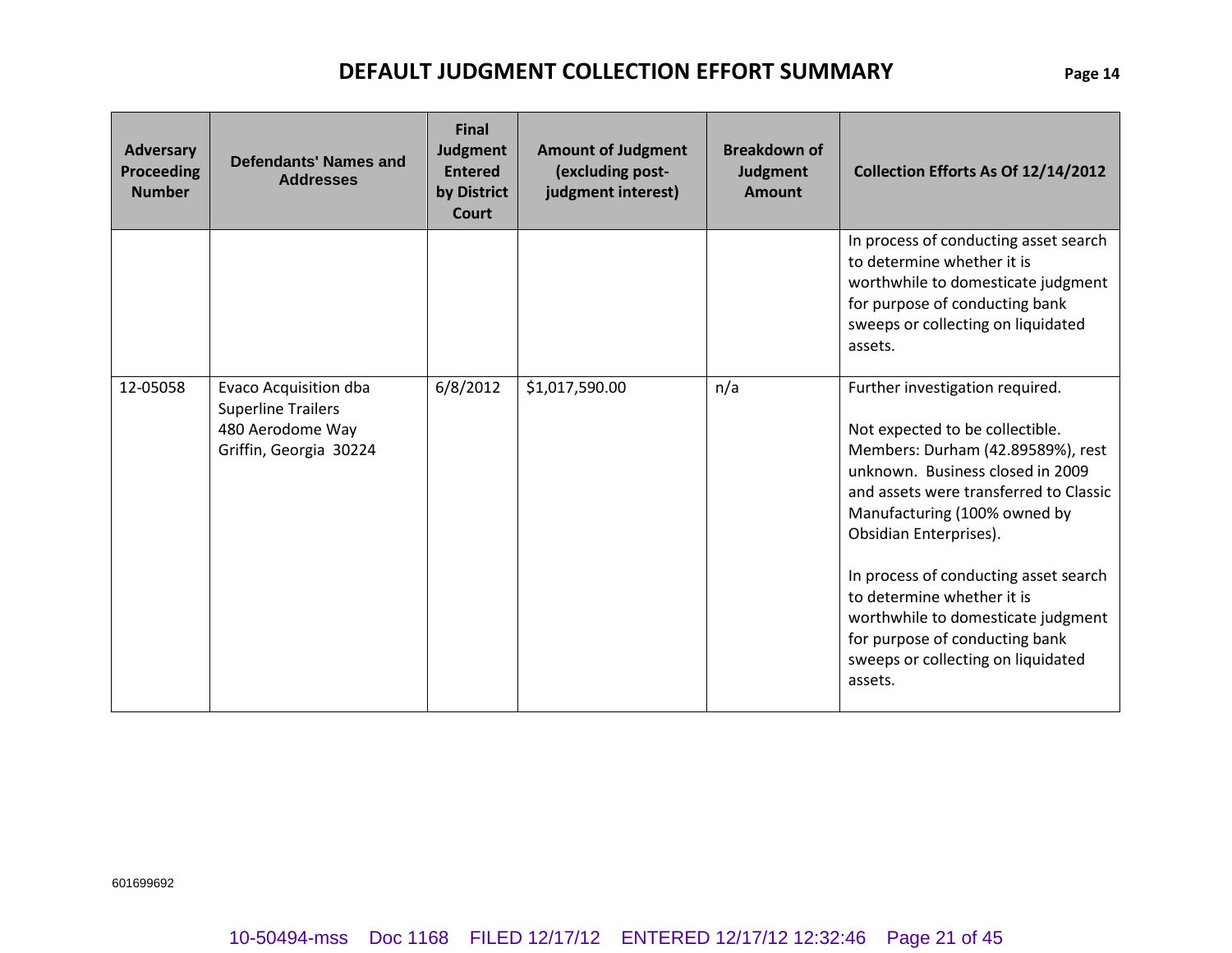| <b>Adversary</b><br>Proceeding<br><b>Number</b> | <b>Defendants' Names and</b><br><b>Addresses</b>                                                                                       | <b>Final</b><br>Judgment<br><b>Entered</b><br>by District<br><b>Court</b> | <b>Amount of Judgment</b><br>(excluding post-<br>judgment interest) | <b>Breakdown of</b><br>Judgment<br><b>Amount</b>                                      | Collection Efforts As Of 12/14/2012                                                                                                                                                                                                                                                                                                                                                                                                                                                                                                                                                               |
|-------------------------------------------------|----------------------------------------------------------------------------------------------------------------------------------------|---------------------------------------------------------------------------|---------------------------------------------------------------------|---------------------------------------------------------------------------------------|---------------------------------------------------------------------------------------------------------------------------------------------------------------------------------------------------------------------------------------------------------------------------------------------------------------------------------------------------------------------------------------------------------------------------------------------------------------------------------------------------------------------------------------------------------------------------------------------------|
| 12-05093                                        | Playa del Racing, Inc.<br>150 Gasoline Alley, Suite B<br>Indianapolis, Indiana 46222                                                   | 6/8/2012                                                                  | \$2,490,433.74                                                      | \$1,430,167.05 -<br><b>Note</b><br>\$1,060,266.69 -<br>Fraudulent<br><b>Transfers</b> | Not expected to be collectible, but<br>may be able to collect on assets from<br>sale of racing team in 2008. Owned<br>by Gary Sallee, Jeff Brougher, Ernie<br>Moody and Susan Schafer. Racing<br>team that was sold in 2008 by<br>American Dream Motorsports. Went<br>bankruptcy in 2008.<br>Issued subpoenas to banks where<br>defendant is known to have had<br>accounts in the past.<br>In process of conducting asset search<br>to determine whether it is<br>worthwhile to domesticate judgment<br>for purpose of conducting bank<br>sweeps or collecting on proceeds<br>from the 2008 sale. |
| 12-05062                                        | Pyramid Coach, Inc.<br>111 Monument Circle, Suite<br>4800<br>Indianapolis, Indiana 46236<br>(Pyramid North LLC<br>dismissed from case) | 6/8/2012                                                                  | \$975,938.40                                                        | n/a                                                                                   | Not expected to be collectible. 100%<br>owned by Obsidian Enterprises.<br>Operating company for the coaches<br>owned by other subsidiaries. Most<br>coaches sold in 2007. Business<br>closed in 2009.<br>In process of conducting asset search<br>to determine whether it is                                                                                                                                                                                                                                                                                                                      |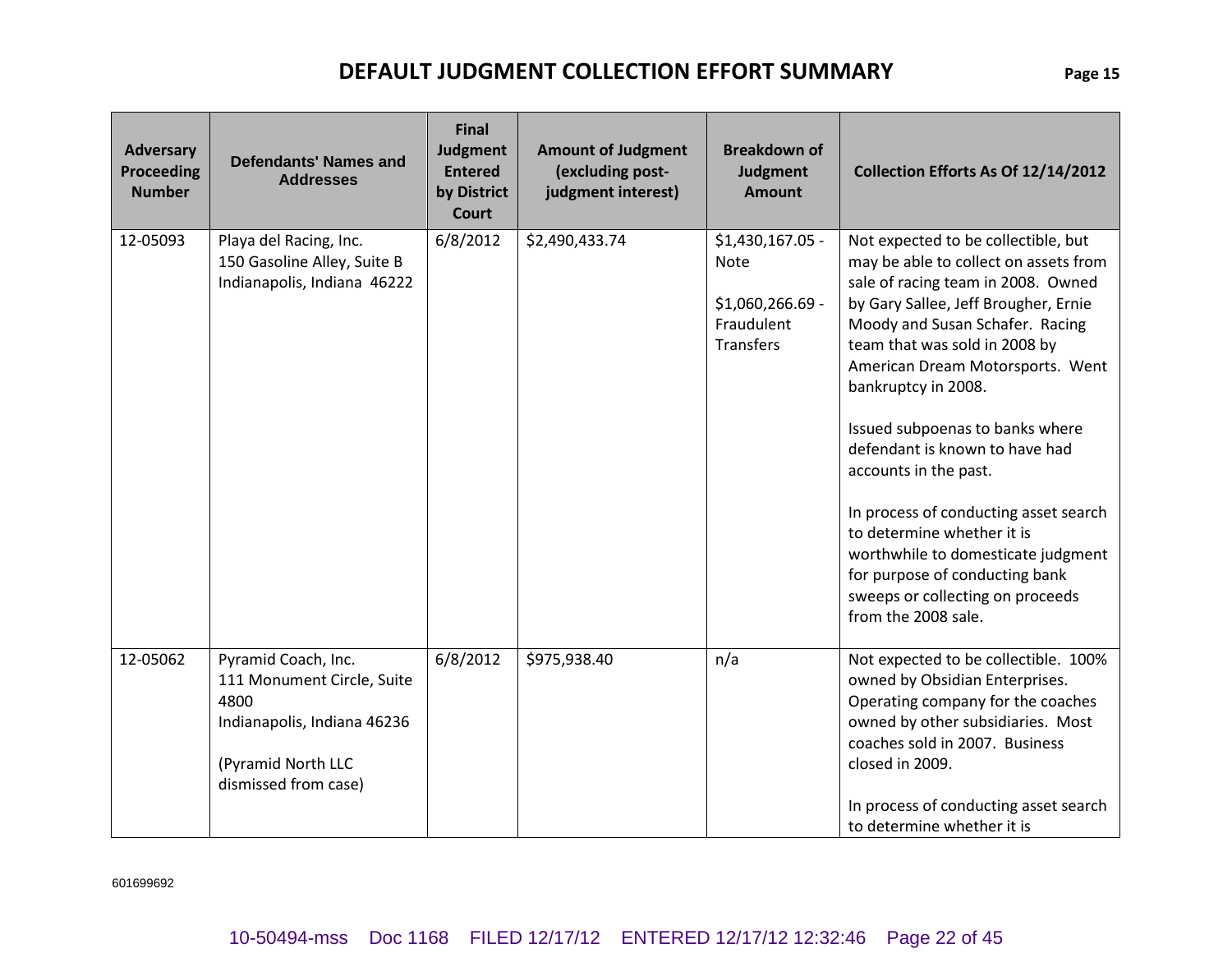| <b>Adversary</b><br><b>Proceeding</b><br><b>Number</b> | <b>Defendants' Names and</b><br><b>Addresses</b>                                | Final<br><b>Judgment</b><br><b>Entered</b><br>by District<br><b>Court</b> | <b>Amount of Judgment</b><br>(excluding post-<br>judgment interest) | <b>Breakdown of</b><br>Judgment<br><b>Amount</b> | Collection Efforts As Of 12/14/2012                                                                                                                                                                                                                                                                                                       |
|--------------------------------------------------------|---------------------------------------------------------------------------------|---------------------------------------------------------------------------|---------------------------------------------------------------------|--------------------------------------------------|-------------------------------------------------------------------------------------------------------------------------------------------------------------------------------------------------------------------------------------------------------------------------------------------------------------------------------------------|
|                                                        |                                                                                 |                                                                           |                                                                     |                                                  | worthwhile to domesticate judgment<br>for purpose of conducting bank<br>sweeps.                                                                                                                                                                                                                                                           |
| 12-05024                                               | Chairman Cigars, LLC<br>9032 Diamond Point Drive<br>Indianapolis, Indiana 46236 | 8/30/2012                                                                 | \$144,375.00                                                        | n/a                                              | Not expected to be collectible.<br>Members: Durham (33.33%), Cochran<br>(33.33%), Jeff Osler (33.33%). Closed<br>in 2008. Durham moved inventory to<br>his house when business closed.<br>Do no plan to conduct asset search or<br>pursue judgment at this time. May<br>reconsider later based on outcome of<br>other collection actions. |
| 12-05112                                               | Four Leaf Management, LLC<br>25 West 9th Street<br>Indianapolis, Indiana 46204  | 8/30/2012                                                                 | \$124,835.00                                                        | n/a                                              | Not expected to be collectible.<br>Member included Daniel Laiken (%<br>unknown). Entity had broker<br>accounts at Securities Research.<br>Account no. LIX-238402 as of<br>12/31/10 with balance of \$2,108.44.<br>Account no. 885-23840 as of 1/31/08<br>with balance of \$13,197.42. This<br>amount is part of the Laiken<br>litigation. |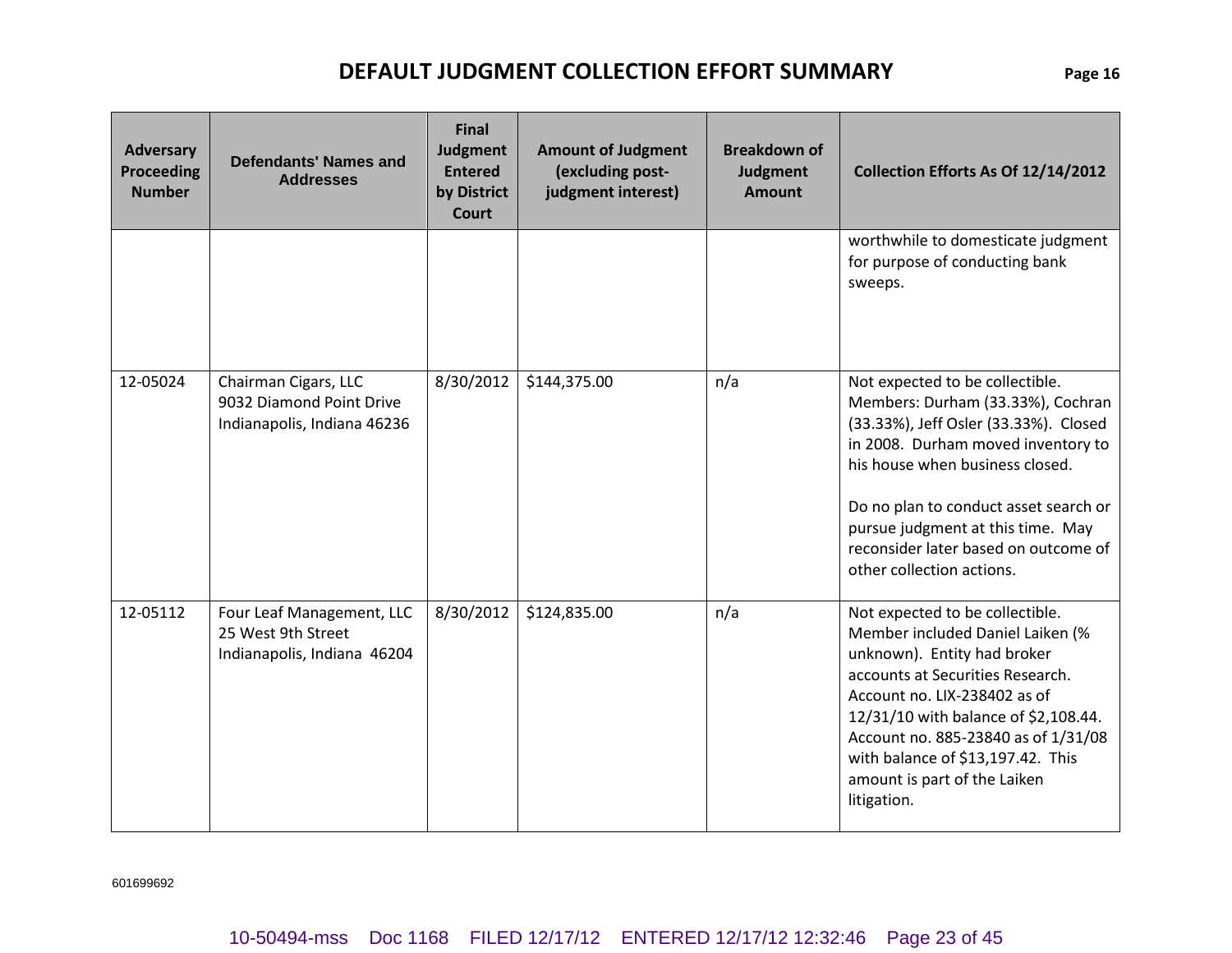| <b>Adversary</b><br><b>Proceeding</b><br><b>Number</b> | <b>Defendants' Names and</b><br><b>Addresses</b>                                                                                               | <b>Final</b><br>Judgment<br><b>Entered</b><br>by District<br><b>Court</b> | <b>Amount of Judgment</b><br>(excluding post-<br>judgment interest) | <b>Breakdown of</b><br><b>Judgment</b><br><b>Amount</b>                         | Collection Efforts As Of 12/14/2012                                                                                                                                                                                                                                                                                                                                                                                                                                                                            |
|--------------------------------------------------------|------------------------------------------------------------------------------------------------------------------------------------------------|---------------------------------------------------------------------------|---------------------------------------------------------------------|---------------------------------------------------------------------------------|----------------------------------------------------------------------------------------------------------------------------------------------------------------------------------------------------------------------------------------------------------------------------------------------------------------------------------------------------------------------------------------------------------------------------------------------------------------------------------------------------------------|
|                                                        |                                                                                                                                                |                                                                           |                                                                     |                                                                                 | Do no plan to conduct asset search or<br>pursue judgment at this time. May<br>reconsider later based on outcome of<br>other collection actions and Laiken<br>action.                                                                                                                                                                                                                                                                                                                                           |
| 12-05148                                               | US Rubber Reclaiming, Inc.<br>c/o Timothy Durham<br>9032 Diamond Point Drive<br>Indianapolis, Indiana 46236                                    | 8/30/2012                                                                 | \$22,860,604.18                                                     | \$18,399,388.98<br>- Note<br>\$4,461,215.20 -<br>Fraudulent<br><b>Transfers</b> | Not expected to be collectible, but<br>may be able to collect on proceeds<br>from liquidation of assets. 100%<br>owned by Obsidian Enterprises.<br>Unsure about status of real estate.<br>Issued subpoenas to banks where<br>defendant is known to have had<br>accounts in the past.<br>In process of conducting asset search<br>to determine whether it is<br>worthwhile to domesticate judgment<br>for purpose of conducting bank<br>sweeps, collecting on liquidation<br>proceeds or attaching real estate. |
| 11-05231                                               | <b>Blair Kiel Partners Inc.</b><br>c/o Resource Commercial<br>Real Estate, LLC<br>900 E. 96th Street, Suite 350<br>Indianapolis, Indiana 46240 | 8/30/2012                                                                 | \$126,328.96                                                        | n/a                                                                             | Not expected to be collectible. Start-<br>up company. Administratively<br>dissolved in 2008.<br>Do no plan to conduct asset search or<br>pursue judgment at this time. May                                                                                                                                                                                                                                                                                                                                     |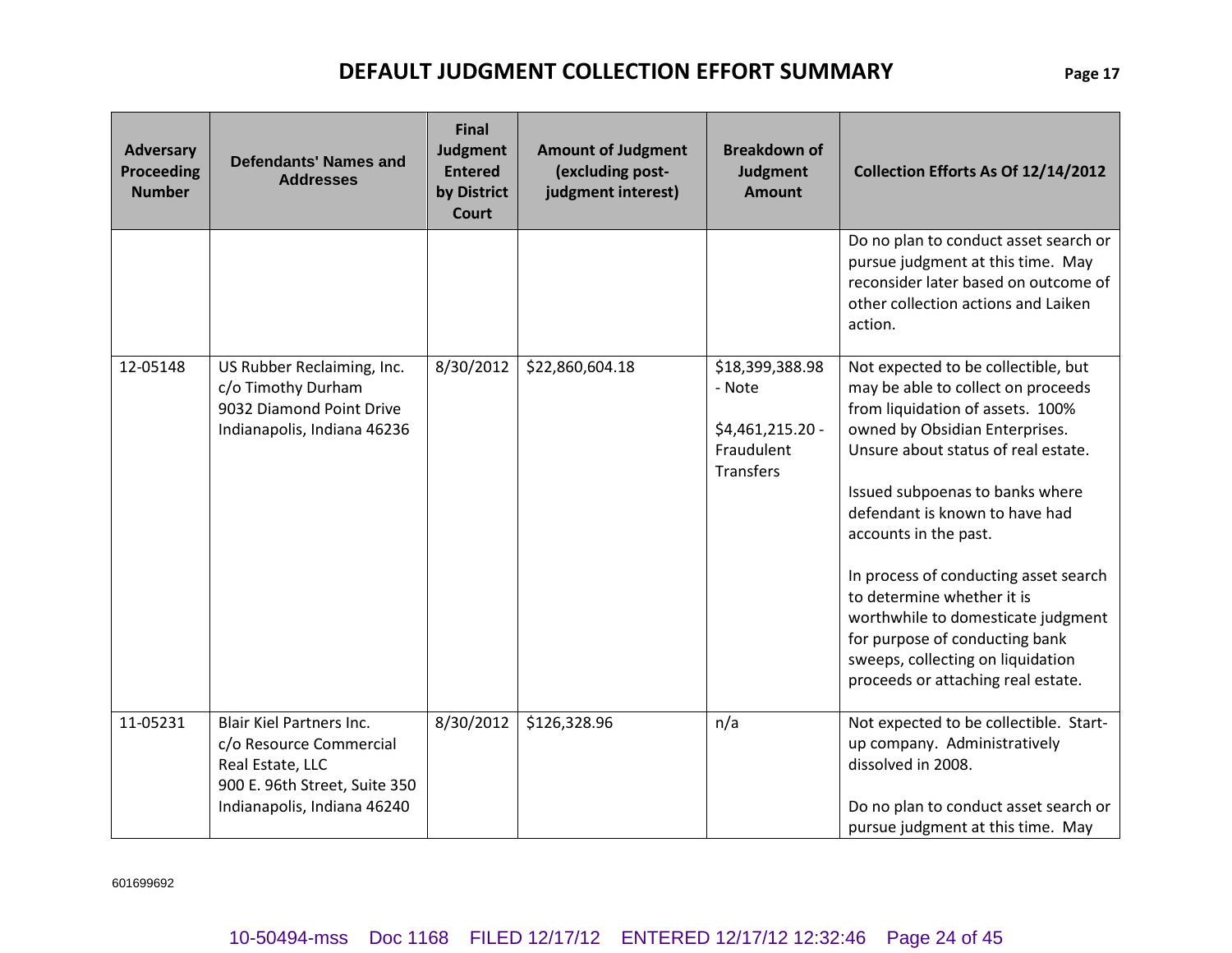| <b>Adversary</b><br><b>Proceeding</b><br><b>Number</b> | <b>Defendants' Names and</b><br><b>Addresses</b>                                                                                                                                        | <b>Final</b><br><b>Judgment</b><br><b>Entered</b><br>by District<br><b>Court</b> | <b>Amount of Judgment</b><br>(excluding post-<br>judgment interest) | <b>Breakdown of</b><br>Judgment<br><b>Amount</b> | Collection Efforts As Of 12/14/2012                                                                                                                                                                                                                                                                                                                                                                                                                                                                                                                                                                                                                                                                                       |  |  |  |
|--------------------------------------------------------|-----------------------------------------------------------------------------------------------------------------------------------------------------------------------------------------|----------------------------------------------------------------------------------|---------------------------------------------------------------------|--------------------------------------------------|---------------------------------------------------------------------------------------------------------------------------------------------------------------------------------------------------------------------------------------------------------------------------------------------------------------------------------------------------------------------------------------------------------------------------------------------------------------------------------------------------------------------------------------------------------------------------------------------------------------------------------------------------------------------------------------------------------------------------|--|--|--|
|                                                        |                                                                                                                                                                                         |                                                                                  |                                                                     |                                                  | reconsider later based on outcome of<br>other collection actions.                                                                                                                                                                                                                                                                                                                                                                                                                                                                                                                                                                                                                                                         |  |  |  |
| 12-05145                                               | Aesthetic Surgery Center,<br><b>LLC</b><br>13590 North Meridian<br>Carmel, Indiana 46032<br>Beeson Aesthetic Surgery<br>Institute, LLC<br>13590 North Meridian<br>Carmel, Indiana 46032 | 8/30/2012                                                                        | \$176,000.00                                                        | n/a                                              | Conducted asset search. No real<br>property found in the name of the<br>defendants. Boat and real property<br>found in the name of the owner of<br>the defendants, with mortgage and<br>sales involving DCI. Each defendant<br>also owes approximately \$800,000 on<br>leases with Diamond Investments.<br>Pursuing further investigation.<br>Judgment domesticated in Indiana.<br>Anticipated next steps include<br>attaching property (if possible),<br>issuing bank subpoenas, and<br>conducting bank sweeps.<br>Decided to wait for domestication of<br>judgment in Florida pending further<br>asset investigation.<br>Deciding whether to conduct<br>debtor's exam of William H. Beeson,<br>owner of the defendants. |  |  |  |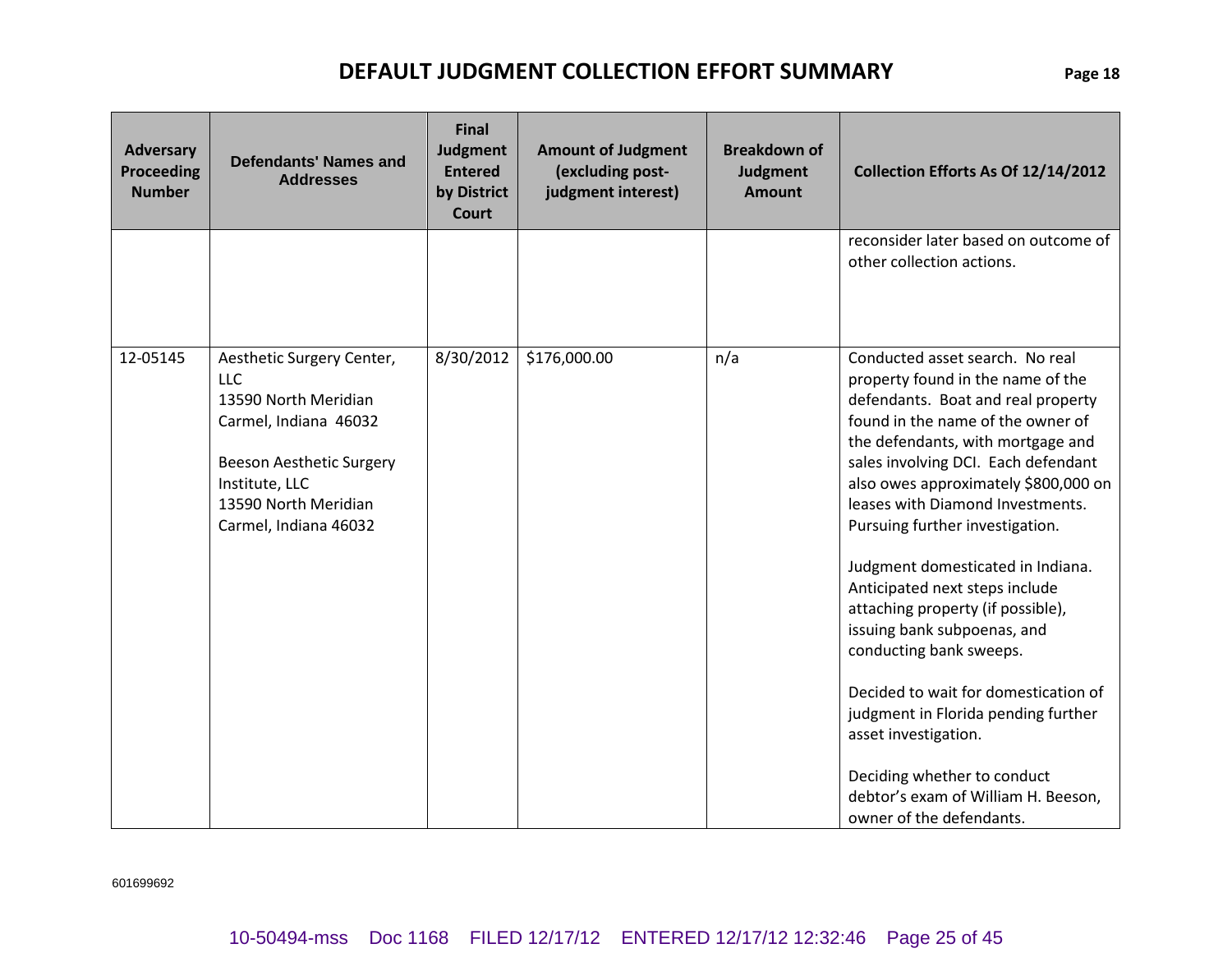| <b>Adversary</b><br><b>Proceeding</b><br><b>Number</b> | <b>Final</b><br><b>Judgment</b><br><b>Defendants' Names and</b><br><b>Entered</b><br><b>Addresses</b><br>by District<br><b>Court</b>                        |           | <b>Amount of Judgment</b><br>(excluding post-<br>judgment interest) | <b>Breakdown of</b><br><b>Judgment</b><br><b>Amount</b>                         | Collection Efforts As Of 12/14/2012                                                                                                                                                                                                                                                                                                                                                                               |  |  |  |  |
|--------------------------------------------------------|-------------------------------------------------------------------------------------------------------------------------------------------------------------|-----------|---------------------------------------------------------------------|---------------------------------------------------------------------------------|-------------------------------------------------------------------------------------------------------------------------------------------------------------------------------------------------------------------------------------------------------------------------------------------------------------------------------------------------------------------------------------------------------------------|--|--|--|--|
|                                                        |                                                                                                                                                             |           |                                                                     |                                                                                 |                                                                                                                                                                                                                                                                                                                                                                                                                   |  |  |  |  |
| 12-05063                                               | Timothy and Nina Porter<br>12668 East 116th Street,<br>#128<br>Fishers, Indiana 46037<br><b>OR</b><br>108 West 13th Street<br>Wilmington, Delaware<br>19801 | 8/30/2012 | \$205,997.77                                                        | n/a                                                                             | Conducted asset search. No real<br>property found in the name of the<br>defendants. Defendants are British<br>citizens who travel often and<br>purportedly still arrange auto races<br>around the world. Believe Timothy<br>and Nina are now divorced. May<br>need an expert to conduct<br>international asset search.<br>Cannot domesticate judgment until<br>the defendants and their assets can<br>be located. |  |  |  |  |
| 12-05018                                               | Indianapolis Concours, Inc.<br>111 Monument Circle, Suite<br>4800<br>Indianapolis, Indiana 46236                                                            | 8/30/2012 | \$100,025.01                                                        | \$15,309.80 -<br><b>Note</b><br>\$84,715.21 -<br>Fraudulent<br><b>Transfers</b> | Not expected to be collectible. Non-<br>profit entity. Durham - president,<br>Neil Lucas - registered agent, Andrew<br>Lee - executive director, Roger<br>Brummett - founder and chairman.<br>Administratively dissolved in 2009.                                                                                                                                                                                 |  |  |  |  |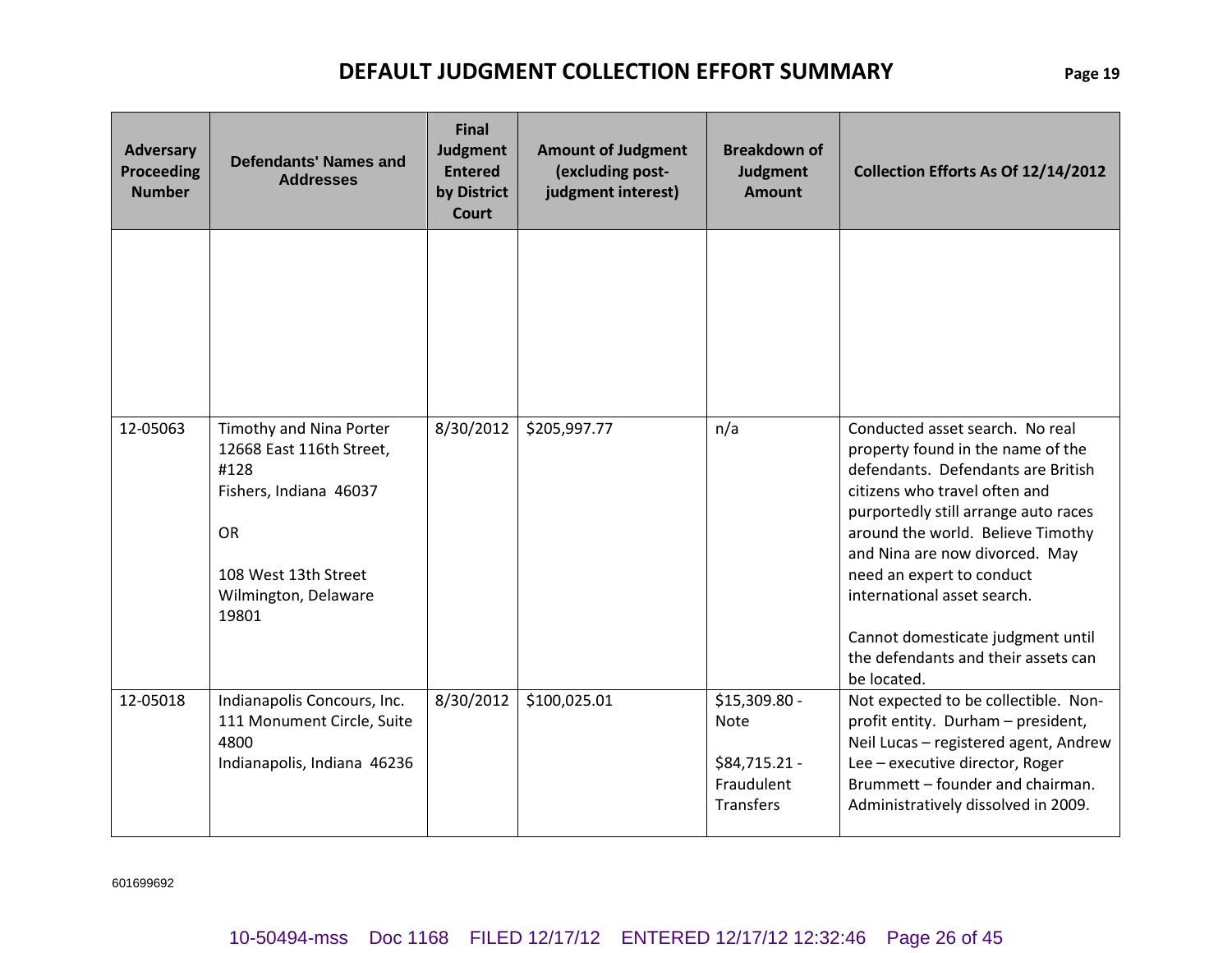| <b>Adversary</b><br><b>Proceeding</b><br><b>Number</b> | Defendants' Names and<br><b>Addresses</b>                                                                                   | <b>Final</b><br>Judgment<br><b>Entered</b><br>by District<br>Court | <b>Amount of Judgment</b><br>(excluding post-<br>judgment interest) | <b>Breakdown of</b><br>Judgment<br><b>Amount</b>                                                                                  | Collection Efforts As Of 12/14/2012                                                                                                                                                                                                                                                                       |
|--------------------------------------------------------|-----------------------------------------------------------------------------------------------------------------------------|--------------------------------------------------------------------|---------------------------------------------------------------------|-----------------------------------------------------------------------------------------------------------------------------------|-----------------------------------------------------------------------------------------------------------------------------------------------------------------------------------------------------------------------------------------------------------------------------------------------------------|
|                                                        |                                                                                                                             |                                                                    |                                                                     |                                                                                                                                   | In process of conducting asset search<br>to determine whether it is<br>worthwhile to domesticate judgment<br>for purpose of conducting bank<br>sweeps.                                                                                                                                                    |
| 12-05039                                               | DW Leasing Company, LLC<br>c/o CT Corporation System<br>645 Lakeland East Drive,<br>Suite 101<br>Flowood, Mississippi 39232 | 12/12/12                                                           | \$4,403,621.98                                                      | \$2,989,367.68 -<br><b>Notes</b><br>\$402,620.27 -<br>Unjust<br>Enrichment<br>$$1,011,634.03$ -<br>Fraudulent<br><b>Transfers</b> | Not expected to be collectible.<br>Plan to issue subpoena by 12/18/12<br>to banks where defendant is known<br>to have had accounts in the past.<br>In process of conducting asset search<br>to determine whether it is<br>worthwhile to domesticate judgment<br>for purpose of conducting bank<br>sweeps. |
|                                                        |                                                                                                                             |                                                                    | \$48,340,333.74                                                     |                                                                                                                                   |                                                                                                                                                                                                                                                                                                           |

601699692

10-50494-mss Doc 1168 FILED 12/17/12 ENTERED 12/17/12 12:32:46 Page 27 of 45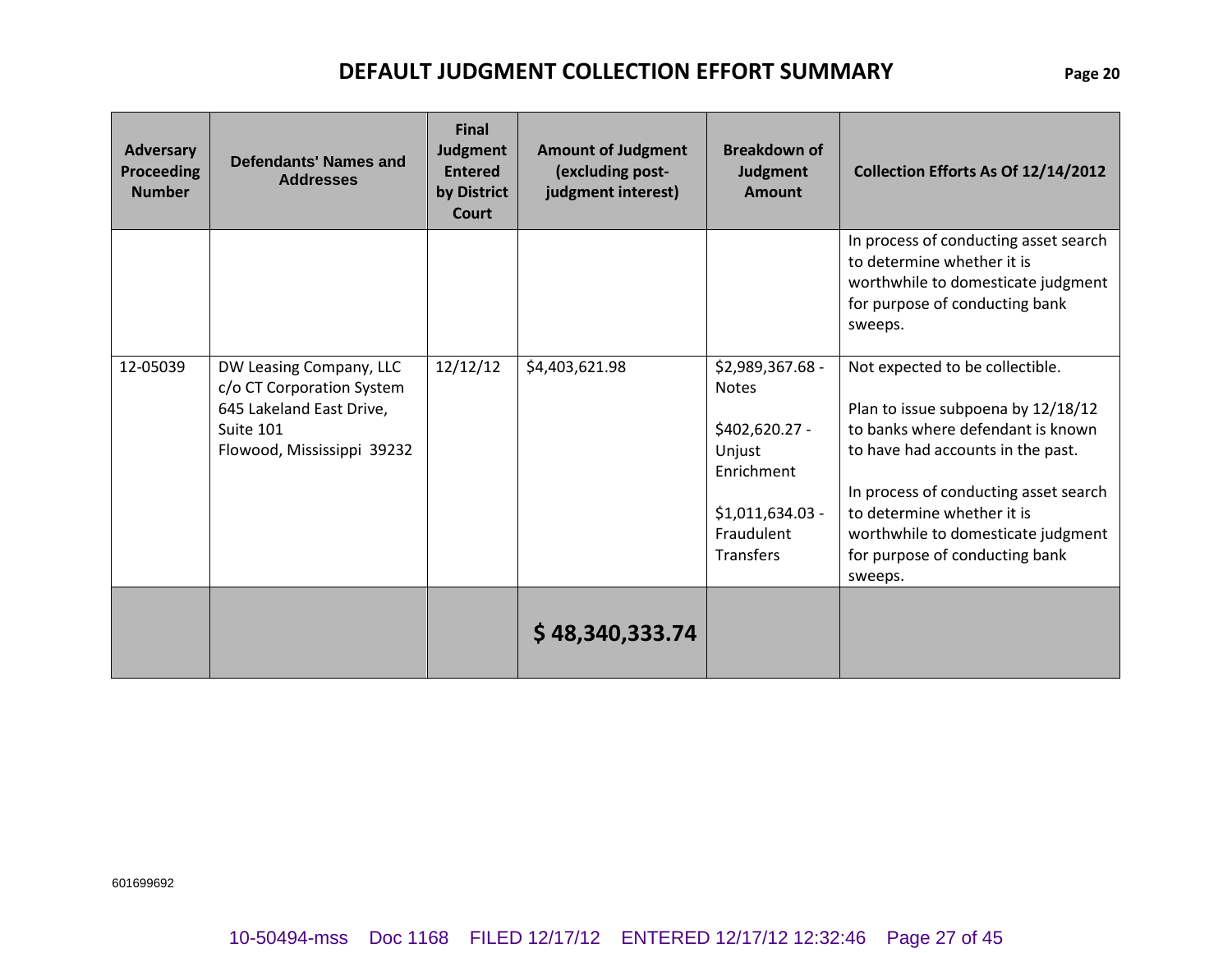|                |                                                                     |                              |                            |                                                      | <b>Bankruptcy</b> | <b>District</b> |                | <b>Amount of Claim</b> | <b>Settlement</b><br><b>Amount or</b>  |  |  |  |  |
|----------------|---------------------------------------------------------------------|------------------------------|----------------------------|------------------------------------------------------|-------------------|-----------------|----------------|------------------------|----------------------------------------|--|--|--|--|
| #              | <b>Case Name</b>                                                    | <b>Main Claim and Status</b> |                            | <b>Claim Amount</b>                                  | <b>Case No.</b>   | Case No.        | <b>Settled</b> | <b>Waiver</b>          | <b>Judgment Amount</b>                 |  |  |  |  |
|                | <b>GROUP A-1 - ACTIVE GROUP A CASES</b>                             |                              |                            |                                                      |                   |                 |                |                        |                                        |  |  |  |  |
| $\mathbf{1}$   | Bash v. Ricky D. Snow                                               | FT (Debtor Transfers)        | $\mathcal{L}$              | 1,763,679.68                                         | 12-5096           | 12-00980        |                |                        |                                        |  |  |  |  |
| $\overline{2}$ | Bash v. John J. Head; Head<br>Consulting Group, Inc.                | FT (Debtor Transfers)        | $\mathfrak{S}$             | 2,522,333.06                                         | 12-5097           | 12-00981        |                |                        |                                        |  |  |  |  |
| 3              | Bash v. Textron; Fortress; Fair<br>Facility                         | FT (Debtor Transfers)        | $\$\$                      | 72,000,000.00                                        | 12-5101           | 12-00987        |                |                        |                                        |  |  |  |  |
| $\overline{4}$ | Bash v. Ronald O. Kaffen; Kaffen<br>& Zimmerman                     | FT (Debtor Transfers)        | $\mathfrak{F}$             | 279,483.50                                           | 12-5149           | 12-00994        |                |                        |                                        |  |  |  |  |
| 5              | Bash v. Dana Osler; Geist Sports<br>Academy, LLC; Elizabeth McClure | FT (Debtor Transfers)        | $\mathbb{S}$               | 1,947,343.42                                         | 12-5158           | 12-00997        |                |                        |                                        |  |  |  |  |
|                |                                                                     | <b>TOTAL:</b>                | \$                         | 78,512,839.66                                        |                   |                 |                |                        |                                        |  |  |  |  |
|                |                                                                     |                              |                            | <b>GROUP A-2 - SETTLED OR RESOLVED GROUP A CASES</b> |                   |                 |                |                        |                                        |  |  |  |  |
|                | Bash v. BGBC Partners, LLP                                          | FT (Debtor Transfers)        | \$                         | 192,180.00                                           | 12-5102           | 12-00989        | Y              |                        | $\mathfrak{F}$<br>100,000.00           |  |  |  |  |
| 2              | Bash v. Somerset CPAs, P.C.                                         | FT (Debtor Transfers)        | \$                         | 760,454.00                                           | 12-5108           | 12-00992        | Y              |                        | 500,000.00                             |  |  |  |  |
| $\overline{3}$ | Bash v. Terry Whitesell; Julia<br><b>Whitesell</b>                  | FT (Debtor Transfers)        | $\mathbb S$                | 221,810.19                                           | 12-5109           | 12-00993        | Y              |                        | $\boldsymbol{\mathsf{S}}$<br>30,000.00 |  |  |  |  |
| $\overline{4}$ | Bash v. Donald R. Fair                                              | FT (Debtor Transfers)        |                            | \$150,000,000.00                                     | 12-5152           | 12-00996        | Y              |                        | 3,550,000.00<br>\$                     |  |  |  |  |
|                |                                                                     | <b>TOTAL:</b>                | \$                         | 151,174,444.19                                       |                   |                 |                |                        | \$<br>4,180,000.00                     |  |  |  |  |
|                |                                                                     |                              |                            | <b>GROUP A-3 - DEFAULT GROUP A CASES</b>             |                   |                 |                |                        |                                        |  |  |  |  |
|                | Bash v. James Cochran; Susan<br>Cochran                             | <b>FT (Debtor Transfers)</b> | $\mathfrak{F}$             | 9,255,212.64                                         | 12-5098           | 12-00988        |                |                        |                                        |  |  |  |  |
| $\overline{2}$ | Bash v. Fair Holdings, Inc.; DC<br>Investments, LLC                 | FT (Debtor Transfers)        | $\mathfrak{F}$             | 351,212,690.22                                       | 12-5103           | 12-00990        |                |                        |                                        |  |  |  |  |
| 3              | Bash v. Timothy Durham                                              | FT (Debtor Transfers)        | $\boldsymbol{\mathcal{L}}$ | 69,606,148.70                                        | 12-5107           | 12-00991        |                |                        |                                        |  |  |  |  |
|                |                                                                     | <b>TOTAL:</b>                | \$                         | 430,074,051.56                                       |                   |                 |                |                        |                                        |  |  |  |  |
|                |                                                                     |                              |                            | <b>GROUP B-1 - ACTIVE GROUP B CASES</b>              |                   |                 |                |                        |                                        |  |  |  |  |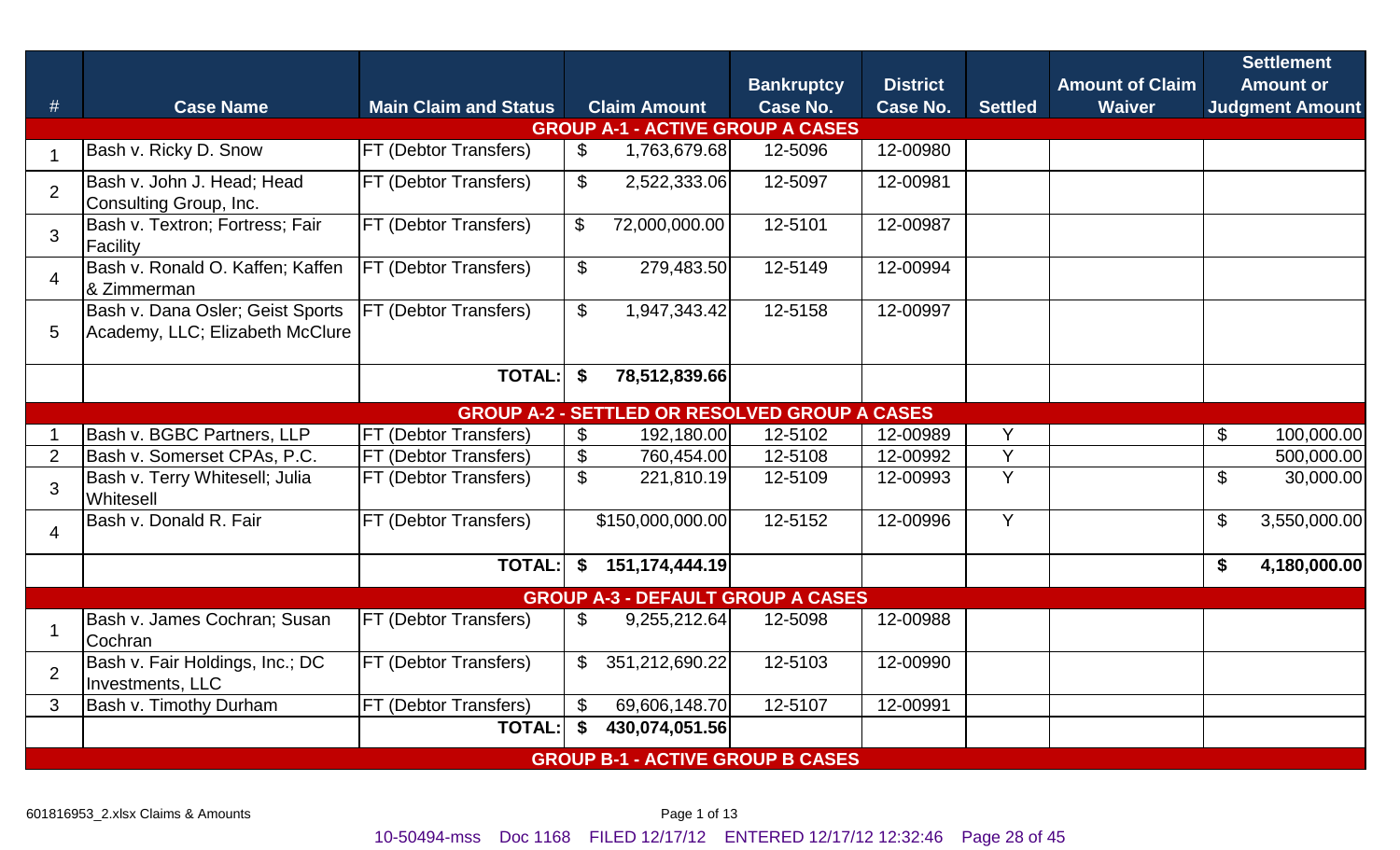|                |                                                                                                                                                |                                            |                                         | <b>Bankruptcy</b> | <b>District</b> |                | <b>Amount of Claim</b> | <b>Settlement</b><br><b>Amount or</b> |
|----------------|------------------------------------------------------------------------------------------------------------------------------------------------|--------------------------------------------|-----------------------------------------|-------------------|-----------------|----------------|------------------------|---------------------------------------|
| #              | <b>Case Name</b>                                                                                                                               | <b>Main Claim and Status</b>               | <b>Claim Amount</b>                     | <b>Case No.</b>   | <b>Case No.</b> | <b>Settled</b> | <b>Waiver</b>          | <b>Judgment Amount</b>                |
| $\mathbf 1$    | Bash v. Erika Lookadoo Jiles                                                                                                                   | FT (Non-Debtor<br>Transfers)               | $\mathbb S$<br>33,400.00                | 12-5029           | 12-01671        |                |                        |                                       |
| 2              | Bash v. Mitza Durham                                                                                                                           | FT (Non-Debtor<br>Transfers)               | $\mathfrak{S}$<br>831,426.46            | 12-5032           | 12-01672        |                |                        |                                       |
| 3              | Bash v. Neil Lucas                                                                                                                             | FT (Non-Debtor<br>Transfers) + Loan Claims | $\mathfrak{S}$<br>489,459.10            | 12-5046           | 12-00998        |                |                        |                                       |
| $\overline{4}$ | Bash v. Stephen Blaising                                                                                                                       | FT (Non-Debtor<br>Transfers)               | $\mathfrak{F}$<br>228,751.36            | 12-5057           | 12-00977        |                |                        |                                       |
| 5              | Bash v. Henri Najem; Najem<br>Durham Enterprises, LLC; Najem<br>Management, Inc.; Najem<br>Enterprises, Inc.; Najem Durham<br>Investments, LLC | FT (Non-Debtor<br>Transfers)               | 1,852,801.97<br>$\mathbb{S}$            | 12-5061           | 12-02222        |                |                        |                                       |
| 6              | Bash v. Joseph Hennigin                                                                                                                        | FT (Non-Debtor<br>Transfers)               | $\boldsymbol{\mathsf{S}}$<br>149,815.16 | 12-5078           | 12-00979        |                |                        |                                       |
| $\overline{7}$ | Bash v. Bernard Durham aka B.J.<br>Durham                                                                                                      | FT (Non-Debtor<br>Transfers)               | $\boldsymbol{\mathsf{S}}$<br>59,107.00  | 12-5104           | 12-01153        |                |                        |                                       |
| 8              | <b>Bash v. Courtney Durham</b>                                                                                                                 | FT (Non-Debtor<br>Transfers)               | \$<br>64,700.00                         | 12-5105           | 12-01673        |                |                        |                                       |
| 9              | Bash v. Joan SerVaas                                                                                                                           | FT (Non-Debtor<br>Transfers)               | \$<br>226,000.00                        | 12-5106           | 12-01154        |                |                        |                                       |
| 10             | Bash v. Bruce Long                                                                                                                             | FT (Non-Debtor<br>Transfers)               | $\mathcal{L}$<br>55,000.00              | 12-5110           | 12-00986        |                |                        |                                       |
| 11             | Bash v. Dalinger Designs, Inc.                                                                                                                 | FT (Non-Debtor<br>Transfers)               | $\mathfrak{S}$<br>311,026.75            | 12-5111           | N/A             |                |                        |                                       |
| 12             | Bash v. Cornelius Alig                                                                                                                         | <b>STAYED DUE TO</b><br><b>BANKRUPTCY</b>  | $\mathbb{S}$<br>800,000.00              | 12-5141           | N/A             |                |                        |                                       |
| 13             | Bash v. Shannon Connor Design,<br>Inc.                                                                                                         | <b>STAYED DUE TO</b><br><b>BANKRUPTCY</b>  | $\mathfrak{F}$<br>1,445,427.21          | 12-5144           | 12-01156        |                |                        |                                       |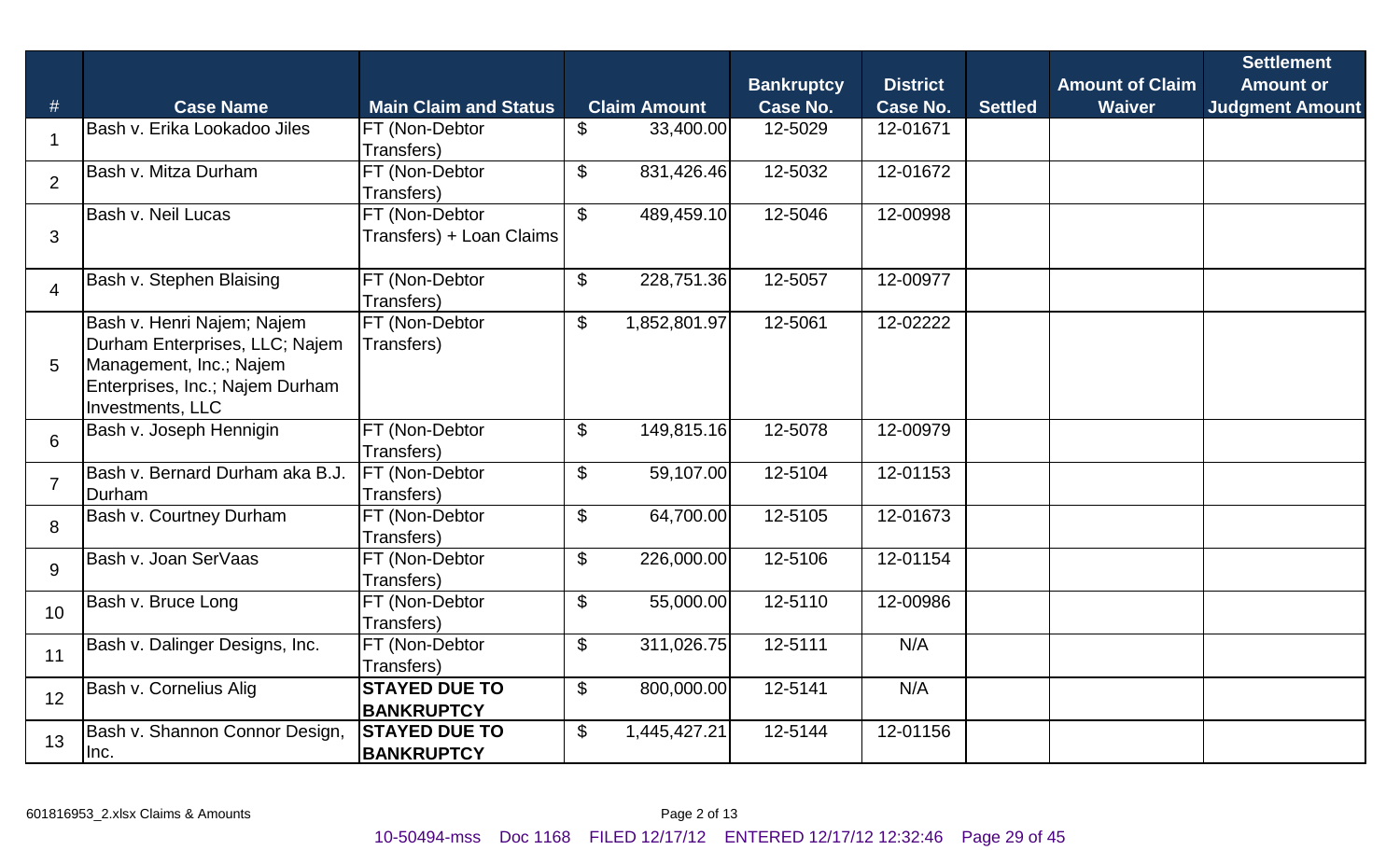| #              | <b>Case Name</b>                                          | <b>Main Claim and Status</b>              |                | <b>Claim Amount</b> | <b>Bankruptcy</b><br><b>Case No.</b>              | <b>District</b><br><b>Case No.</b> | <b>Settled</b>    | <b>Amount of Claim</b><br><b>Waiver</b> |                            | <b>Settlement</b><br><b>Amount or</b><br><b>Judgment Amount</b> |
|----------------|-----------------------------------------------------------|-------------------------------------------|----------------|---------------------|---------------------------------------------------|------------------------------------|-------------------|-----------------------------------------|----------------------------|-----------------------------------------------------------------|
| 14             | <b>Bash v. Shannon Frantz</b>                             | <b>STAYED DUE TO</b><br><b>BANKRUPTCY</b> | $\mathfrak{S}$ | 401,713.37          | 12-5151                                           | N/A                                |                   |                                         |                            |                                                                 |
| 15             | Bash v. Plopper and Partners, LLC Contract Claims (Lease) |                                           | $\mathfrak{S}$ | 128,792.68          | 12-5156                                           | N/A                                |                   |                                         |                            |                                                                 |
| 16             | <b>Bash v. Edward Morris</b>                              | FT (Non-Debtor<br>Transfers)              | $\mathfrak{S}$ | 60,000.00           | 12-5163                                           | N/A                                |                   |                                         |                            |                                                                 |
| 17             | Bash v. 77th Street Partners                              | FT (Non-Debtor<br>Transfers)              | \$             | 580,000.00          | 12-5212                                           | N/A                                |                   |                                         |                            |                                                                 |
|                |                                                           | <b>TOTAL:</b>                             | \$             | 7,717,421.06        |                                                   |                                    | <b>TOTAL:</b>     |                                         |                            |                                                                 |
|                |                                                           |                                           |                |                     | <b>GROUP B-2 - SETTLED/RESOLVED GROUP B CASES</b> |                                    |                   |                                         |                            |                                                                 |
|                | Bash v. Obsidian Conference and<br>Catering Center, LLC   | PENDING APPROVAL                          | $\mathbb{S}$   | 30,000.00           | 11-5230                                           | 12-00983                           | Y                 |                                         | $\boldsymbol{\mathsf{S}}$  | 12,000.00                                                       |
| 2              | Bash v. Etelco Services, Inc. et al.                      | PENDING APPROVAL                          | $\mathfrak{S}$ | 19,718.75           | 11-5233                                           | 12-00984                           |                   |                                         | \$                         | 556,812.00                                                      |
| 3              | <b>Bash v. Alternate Billing</b><br>Corporation           |                                           | $\mathfrak{S}$ | 292,831.36          | 12-5020                                           | 12-00999                           |                   |                                         |                            |                                                                 |
| $\overline{4}$ | Bash v. Cindy Landeen                                     |                                           | \$             | 240,000.00          | 12-5026                                           | 12-01152                           |                   |                                         |                            |                                                                 |
| 5              | Bash v. Mark Phillips                                     | FT (Non-Debtor<br>Transfers)              | $\mathfrak{S}$ | 30,000.00           | 11-5236                                           | N/A                                | Value<br>provided |                                         | \$                         |                                                                 |
|                | Bash v. Durham Whitesell &<br>Associates, LLC             | FT (Non-Debtor<br>Transfers)              | \$             | 252,650.00          | 11-5240                                           | N/A                                | Y                 |                                         |                            |                                                                 |
| 6              |                                                           |                                           |                |                     |                                                   |                                    |                   |                                         |                            |                                                                 |
|                | Bash v. Mathie Construction, Ltd.                         | 547 - Non-Investor                        | $\$\$          | 13,756.10           | 12-5013                                           | N/A                                | Y                 | 5,663.54<br>$\frac{1}{2}$               | $\boldsymbol{\mathcal{S}}$ | ,500.00                                                         |
| 8              | Bash v. Rubin & Levin<br><b>Professional Corporation</b>  | 547 - Non-Investor                        | $\frac{1}{2}$  | 40,000.00           | 12-5014                                           | N/A                                | Y                 |                                         | \$                         | 18,500.00                                                       |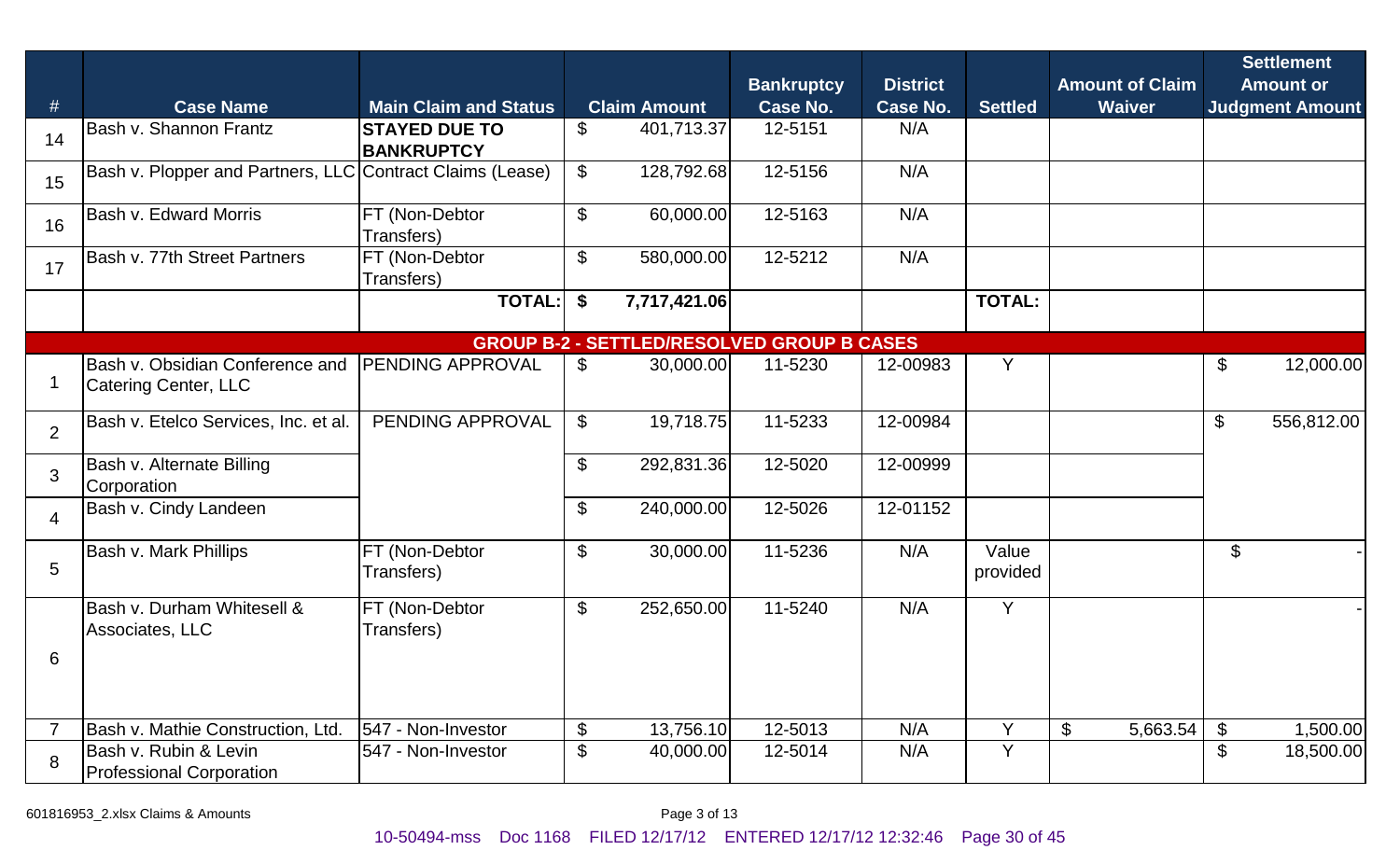|    |                                                                                             |                              |                           |                     | <b>Bankruptcy</b> | <b>District</b> |                        |                | <b>Amount of Claim</b> |                           | <b>Settlement</b><br><b>Amount or</b> |
|----|---------------------------------------------------------------------------------------------|------------------------------|---------------------------|---------------------|-------------------|-----------------|------------------------|----------------|------------------------|---------------------------|---------------------------------------|
| #  | <b>Case Name</b>                                                                            | <b>Main Claim and Status</b> |                           | <b>Claim Amount</b> | <b>Case No.</b>   | <b>Case No.</b> | <b>Settled</b>         |                | <b>Waiver</b>          |                           | <b>Judgment Amount</b>                |
| 9  | Bash v. Sanders Group of<br>Indianapolis, Inc.                                              | 547 - Non-Investor           | $\mathfrak{L}$            | 30,000.00           | 12-5015           | N/A             | Y                      |                |                        | \$                        | 8,500.00                              |
| 10 | Bash v. Voyles Zahn Paul Hogan<br>& Merriman                                                | 547 - Non-Investor           | \$                        | 25,000.00           | 12-5016           | N/A             | Y                      |                |                        | $\mathfrak{S}$            | 5,000.00                              |
| 11 | Bash v. Car Collector Magazine,<br>LLC; Jeffrey Broadus; RM Classic<br>Car Production, Inc. | PENDING APPROVAL             | $\mathbb S$               | 950,381.78          | 12-5017           | 12-01155        |                        |                |                        | $\mathfrak{S}$            | 67,757.00                             |
| 12 | Bash v. Robert Shoemake                                                                     | PENDING APPROVAL             | $\mathfrak{S}$            | 54,687.24           | 12-5019           | N/A             | Return<br>truck        |                |                        | \$                        |                                       |
| 13 | Bash v. Barone                                                                              | FT (Non-Debtor<br>Transfers) | $\boldsymbol{\mathsf{S}}$ | 152,850.00          | 12-5027           | N/A             | Hardship               |                |                        | $\boldsymbol{\mathsf{S}}$ |                                       |
| 14 | Bash v. Pace                                                                                | FT (Non-Debtor<br>Transfers) | $\mathfrak{S}$            | 135,248.34          | 12-5031           | N/A             | Hardship               |                |                        | \$                        |                                       |
| 15 | <b>Bash v. Scott Solem and Limitless</b><br>Yachting, Inc.                                  | <b>PENDING APPROVAL</b>      | $\mathfrak{S}$            | 84,326.05           | 12-5034           | N/A             | Y                      |                |                        | \$                        | 5,000.00                              |
| 16 | <b>Bash v. Table Moose Media, LLC</b>                                                       | <b>PENDING APPROVAL</b>      | $\frac{1}{2}$             | 322,250.00          | 12-5035           | N/A             | $\overline{Y}$         |                |                        |                           | 35,000.00                             |
| 17 | Bash v. Billie Dennie & Ann<br>Dennie                                                       | FT (Non-Debtor<br>Transfers) | $\mathbb{S}$              | 241,557.12          | 12-5045           | N/A             | Chapter 7              |                |                        |                           |                                       |
| 18 | Bash v. Michael Rypel                                                                       | FT (Non-Debtor<br>Transfers) | $\boldsymbol{\mathsf{S}}$ | 29,508.58           | 12-5047           | N/A             | $\overline{Y}$         |                |                        | $\mathcal{L}$             | 2,500.00                              |
| 19 | Bash v. Balint and Associates;<br><b>Raymond W. Balint</b>                                  | 547 - Non-Investor           | $\mathfrak{S}$            | 66,866.39           | 12-5049           | N/A             | Y                      | $\mathfrak{S}$ | 6,497.57               |                           | 35,000.00                             |
| 20 | Bash v. Carlile Patchen & Murphy<br><b>LLP</b>                                              | 547 - Non-Investor           | $\mathfrak{S}$            | 10,000.00           | 12-5050           | N/A             | Y                      |                |                        | \$                        | 2,500.00                              |
| 21 | Bash v. Mercho, Wells &<br>Masterson, Inc. and Hassan<br>Mercho                             | <b>PENDING APPROVAL</b>      | $\mathbb{S}$              | 1,437,206.00        | 12-5059           | N/A             | Y                      |                |                        |                           | 10,000.00                             |
| 22 | Bash v. Michael Durham                                                                      | FT (Non-Debtor<br>Transfers) | $\mathfrak{L}$            | 49,713.12           | 12-5060           | N/A             | Hardship<br>/ Military |                |                        | $\mathcal{L}$             |                                       |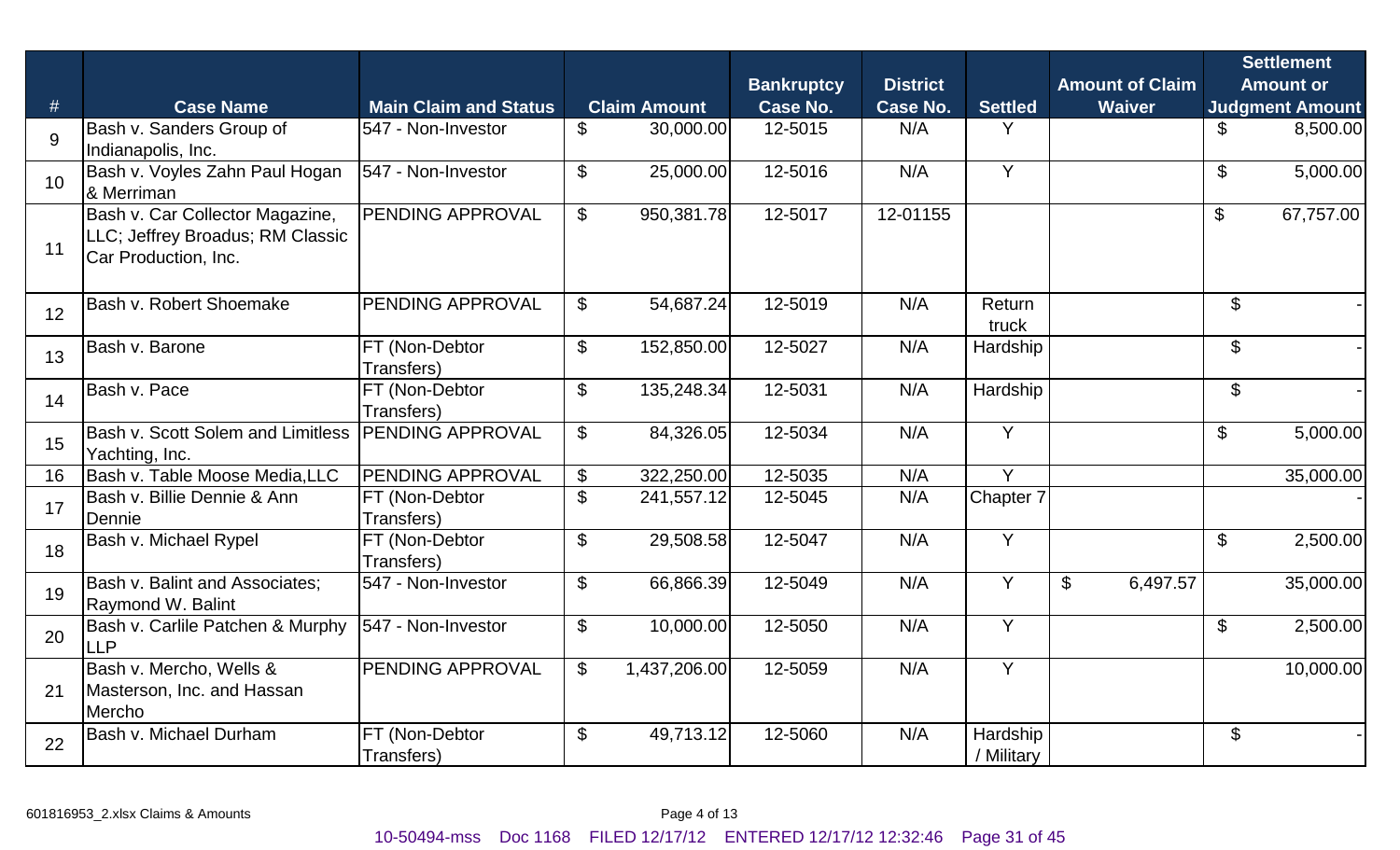| #  | <b>Case Name</b>                                                                   | <b>Main Claim and Status</b> |                           | <b>Claim Amount</b> | <b>Bankruptcy</b><br><b>Case No.</b> | <b>District</b><br><b>Case No.</b> | <b>Settled</b>      | <b>Amount of Claim</b><br><b>Waiver</b> |                            | <b>Settlement</b><br><b>Amount or</b><br><b>Judgment Amount</b> |
|----|------------------------------------------------------------------------------------|------------------------------|---------------------------|---------------------|--------------------------------------|------------------------------------|---------------------|-----------------------------------------|----------------------------|-----------------------------------------------------------------|
| 23 | Bash v. American Legends<br>Publicity, Inc.                                        | Loan Claims                  | \$                        | 150,488.11          | 12-5065                              | N/A                                | Consent             |                                         | \$                         |                                                                 |
| 24 | Bash v. Anthony Najem                                                              | FT (Non-Debtor<br>Transfers) | $\$\$                     | 69,600.00           | 12-5066                              | N/A                                | Value<br>provided   |                                         | \$                         |                                                                 |
| 25 | Bash v. Auburn Automotive<br>Heritage, Inc. dba Auburn Cord<br>Deusenberg Museum   | FT (Non-Debtor<br>Transfers) | $\frac{1}{2}$             | 78,970.00           | 12-5067                              | N/A                                |                     |                                         | $\$\$                      | 30,000.00                                                       |
| 26 | Bash v. Benjamin Harrison<br>Presidential Site, Inc. dba<br>Benjamin Harrison Home | FT (Non-Debtor<br>Transfers) | $\boldsymbol{\mathsf{S}}$ | 50,000.00           | 12-5068                              | N/A                                | Y                   |                                         | $\boldsymbol{\mathsf{S}}$  | 18,000.00                                                       |
| 27 | Bash v. Bennett Productions, Inc.                                                  | PENDING APPROVAL             | \$                        | 300,000.00          | 12-5069                              | 12-00982                           | Y                   |                                         |                            | 90,000.00                                                       |
| 28 | Bash v. Lockwood                                                                   | FT (Non-Debtor<br>Transfers) | $\mathfrak{S}$            | 892,200.34          | 12-5070                              | N/A                                | Value /<br>Hardship |                                         | $\boldsymbol{\mathsf{S}}$  |                                                                 |
| 29 | Bash v. Dennis Barsky                                                              | PENDING APPROVAL             | \$                        | 30,000.00           | 12-5071                              | N/A                                | $\checkmark$        |                                         | \$                         | 15,000.00                                                       |
| 30 | Bash v. Disturbing Tha Peace<br>Touring, Inc.                                      | <b>PENDING APPROVAL</b>      | \$                        | 76,603.00           | 12-5072                              | N/A                                | Y                   |                                         | $\boldsymbol{\mathsf{\$}}$ |                                                                 |
| 31 | Bash v. Ludacris Foundation, Inc.                                                  | PENDING APPROVAL             | $\mathbb{S}$              | 30,000.00           | 12-5081                              | N/A                                | Y                   |                                         |                            | 75,000.00                                                       |
| 32 | Bash v. George Anderson                                                            | FT (Non-Debtor<br>Transfers) | $\boldsymbol{\mathsf{S}}$ | 43,571.34           | 12-5073                              | N/A                                | Hardship            |                                         | \$                         |                                                                 |
| 33 | Bash v. Girls, Inc.                                                                | FT (Non-Debtor<br>Transfers) | $\boldsymbol{\mathsf{S}}$ | 37,500.00           | 12-5074                              | N/A                                | Y                   |                                         | \$                         | 7,500.00                                                        |
| 34 | Bash v. Green Lantern Partners,<br>Ltd.                                            | FT (Non-Debtor<br>Transfers) | $\frac{1}{2}$             | 127,000.00          | 12-5075                              | N/A                                | Value<br>provided   |                                         | \$                         |                                                                 |
| 35 | Bash v. Jamie Ferrell                                                              | FT (Non-Debtor<br>Transfers) | $\mathfrak{L}$            | 273,347.71          | 12-5076                              | N/A                                | Y                   |                                         | $\mathcal{S}$              | 55,000.00                                                       |
| 36 | Bash v. International Concierge                                                    | FT (Non-Debtor<br>Transfers) | $\mathfrak{S}$            | 49,840.00           | 12-5077                              | N/A                                | Value<br>provided   |                                         | \$                         |                                                                 |
| 37 | Bash v. Kato Kaelin                                                                | FT (Non-Debtor<br>Transfers) | $\frac{1}{2}$             | 23,700.00           | 12-5079                              | N/A                                | Y                   |                                         | \$                         | 7,000.00                                                        |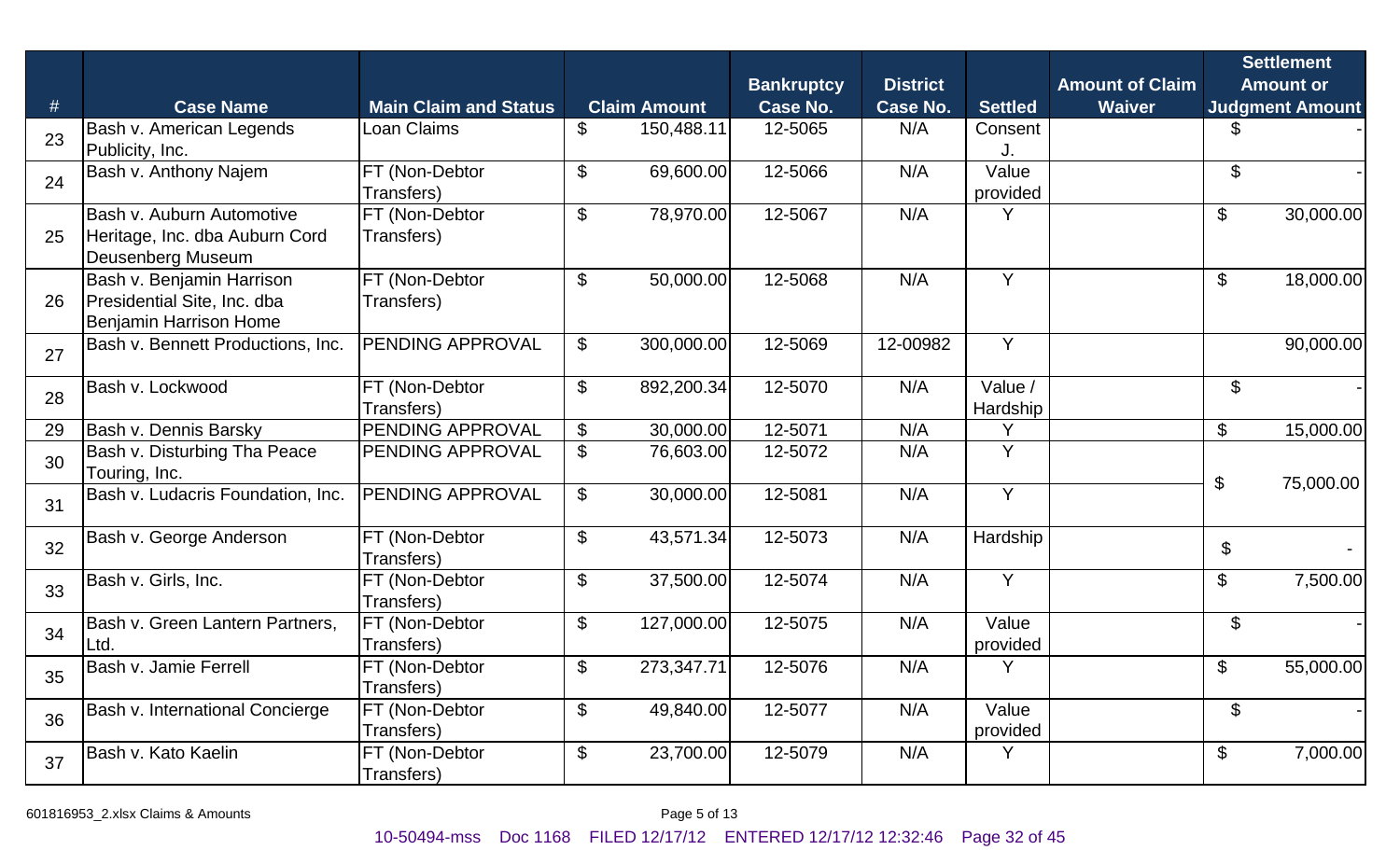|    |                                                                                                          |                                     |                           |                     | <b>Bankruptcy</b> | <b>District</b> |                     | <b>Amount of Claim</b>                 |                           | <b>Settlement</b><br><b>Amount or</b> |  |
|----|----------------------------------------------------------------------------------------------------------|-------------------------------------|---------------------------|---------------------|-------------------|-----------------|---------------------|----------------------------------------|---------------------------|---------------------------------------|--|
| #  | <b>Case Name</b>                                                                                         | <b>Main Claim and Status</b>        |                           | <b>Claim Amount</b> | <b>Case No.</b>   | <b>Case No.</b> | <b>Settled</b>      | <b>Waiver</b>                          |                           | <b>Judgment Amount</b>                |  |
| 38 | Bash v. Kathryn James & The<br><b>Charles L. James Trust</b>                                             | FT (Non-Debtor<br>Transfers)        | \$                        | 358,681.13          | 12-5080           | N/A             | Y                   |                                        | \$                        | 275,000.00                            |  |
| 39 | Bash v. Randi Siegel Ent.                                                                                | FT (Non-Debtor<br>Transfers)        | $\boldsymbol{\mathsf{S}}$ | 22,000.00           | 12-5082           | N/A             | Value<br>provided   |                                        | \$                        |                                       |  |
| 40 | Bash v. Shulte & Urig                                                                                    | FT (Non-Debtor<br>Transfers)        | $\mathfrak{S}$            | 63,600.00           | 12-5083           | N/A             | Value<br>provided   |                                        | \$                        |                                       |  |
| 41 | <b>Bash v. Sirote &amp; Permutt</b>                                                                      | FT (Non-Debtor<br>Transfers)        | \$                        | 585,520.02          | 12-5084           | N/A             | Value<br>provided   |                                        | \$                        |                                       |  |
| 42 | Bash v. Stonefield Josephson, Inc.<br><b>CPAs nka Marcum LLP</b>                                         | <b>PENDING APPROVAL</b>             | $\mathbb{S}$              | 41,375.00           | 12-5086           | N/A             | Y                   |                                        | $\boldsymbol{\theta}$     | 20,000.00                             |  |
| 43 | <b>Bash v. Tom Banner</b>                                                                                | FT (Non-Debtor<br>Transfers)        | $\mathfrak{S}$            | 45,000.00           | 12-5088           | N/A             | Value /<br>Hardship |                                        | \$                        |                                       |  |
| 44 | Bash v. Weener & Nathan                                                                                  | FT (Non-Debtor<br>Transfers)        | \$                        | 300,000.00          | 12-5089           | N/A             | Value<br>provided   |                                        | \$                        |                                       |  |
| 45 | Bash v. Obsidian Capital Co., LLC;<br>Timothy Durham; Terry Whitesell                                    | <b>FT</b> (Non-Debtor<br>Transfers) | $\mathfrak{F}$            | 1,123,097.58        | 12-5090           | N/A             | Y                   |                                        |                           |                                       |  |
| 46 | Bash v. Kevin James                                                                                      | <b>Loan Claims</b>                  | \$                        | 16,287.24           | 12-5094           | N/A             | Y                   |                                        | $\boldsymbol{\mathsf{S}}$ | 16,287.24                             |  |
| 47 | Bash v. Phillip Press, Inc.                                                                              | FT (Non-Debtor<br>Transfers)        | \$                        | 32,000.00           | 12-5113           | N/A             |                     |                                        |                           |                                       |  |
| 48 | <b>Bash v. Mitch for Governor</b>                                                                        | FT (Non-Debtor<br>Transfers)        | $\frac{1}{2}$             | 90,000.00           | 12-5126           | N/A             | Y                   |                                        | $\boldsymbol{\mathsf{S}}$ | 3,000.00                              |  |
| 49 | Bash v. Fragola & Fragola Limited<br>Partnership; Albert Fragola; The<br><b>Estate of Nunzie Fragola</b> | 547 - Investor                      | \$                        | 60,313.15           | 12-5129           | N/A             | Y                   | \$<br>80,000.00                        | $\mathfrak{F}$            | 10,000.00                             |  |
| 50 | Bash v. H. Joanne Allen, Trustee                                                                         | 547 - Investor                      | $\$\$                     | 20,016.99           | 12-5130           | N/A             | Y                   | $\boldsymbol{\mathsf{S}}$<br>37,609.93 |                           |                                       |  |
| 51 | Bash v. Hazel Cossey                                                                                     | 547 - Investor                      | $\boldsymbol{\mathsf{S}}$ | 20,000.00           | 12-5131           | N/A             | $\checkmark$        | \$<br>20,000.00                        |                           |                                       |  |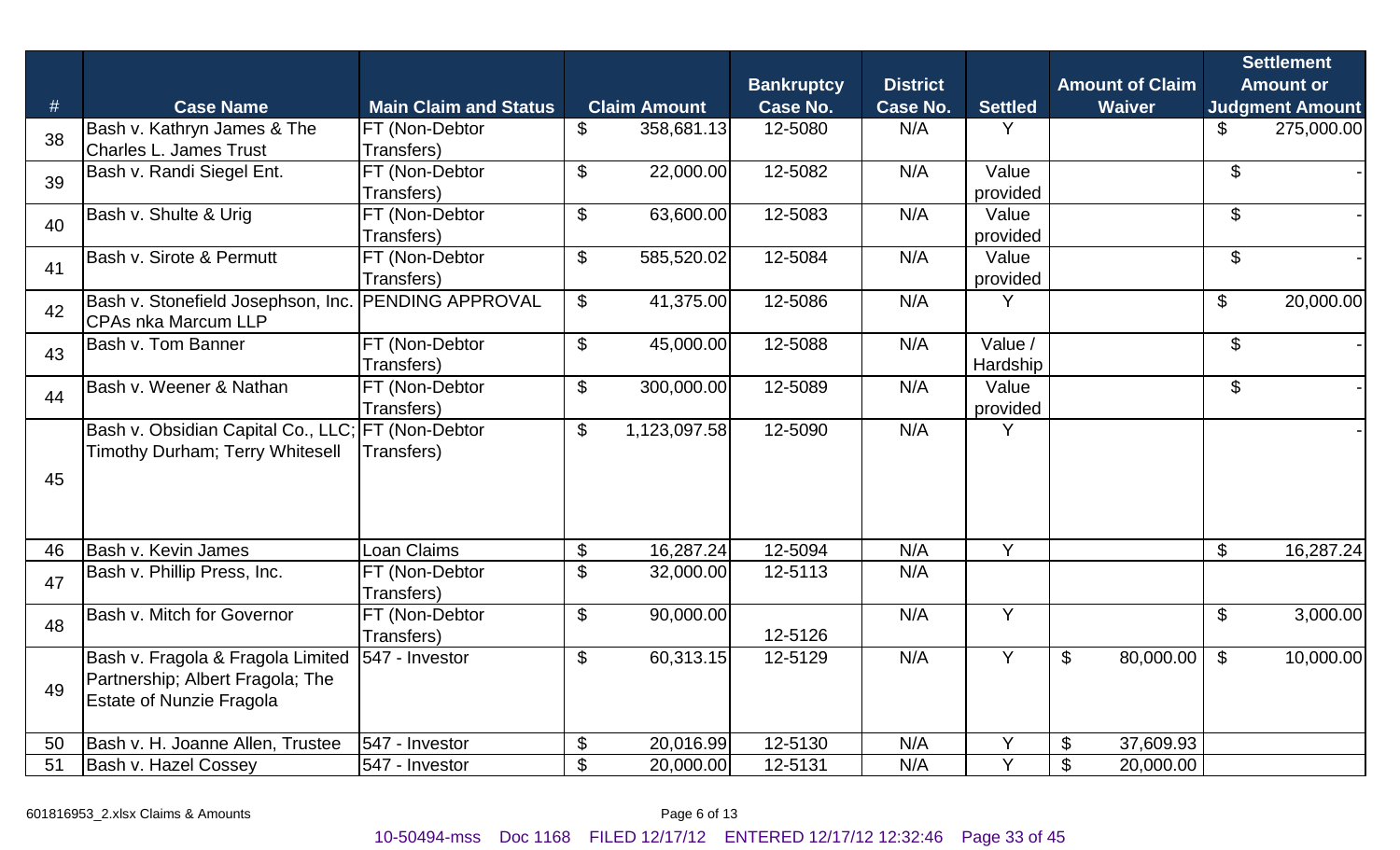|    |                                                                                    |                              |                           |                     | <b>Bankruptcy</b> | <b>District</b> |                     | <b>Amount of Claim</b> |               | <b>Settlement</b><br><b>Amount or</b> |                        |  |
|----|------------------------------------------------------------------------------------|------------------------------|---------------------------|---------------------|-------------------|-----------------|---------------------|------------------------|---------------|---------------------------------------|------------------------|--|
| #  | <b>Case Name</b>                                                                   | <b>Main Claim and Status</b> |                           | <b>Claim Amount</b> | <b>Case No.</b>   | <b>Case No.</b> | <b>Settled</b>      |                        | <b>Waiver</b> |                                       | <b>Judgment Amount</b> |  |
| 52 | Bash v. The Doe Trust; James O.<br>Pigg                                            | 547 - Investor               | $\$\$                     | 17,781.88           | 12-5132           | N/A             | Y                   |                        |               | \$                                    | 14,000.00              |  |
| 53 | Bash v. Joseph P. Spohn                                                            | 547 - Investor               | $\boldsymbol{\mathsf{S}}$ | 30,061.64           | 12-5133           | N/A             | Y                   | \$                     | 34,330.85     |                                       |                        |  |
| 54 | Bash v. Julie Imhoff                                                               | 547 - Investor               | $\boldsymbol{\mathsf{S}}$ | 60,021.92           | 12-5134           | N/A             | Y                   | $\mathcal{L}$          | 49,789.66     |                                       |                        |  |
| 55 | Bash v. Marie Ebert; Clyde Ebert                                                   | 547 - Investor               | $\mathcal{L}$             | 15,000.00           | 12-5135           | N/A             | Paid in<br>Full     |                        |               | $\mathfrak{L}$                        | 15,000.00              |  |
| 56 | Bash v. Schippers                                                                  | 547 - Investor               | $\boldsymbol{\mathsf{S}}$ | 25,082.19           | 12-5136           | N/A             | Hardship            |                        |               |                                       |                        |  |
| 57 | Bash v. Scot W. Kingan; Donald<br>W. Kingan                                        | 547 - Investor               | $\overline{\mathcal{S}}$  | 15,105.10           | 12-5137           | N/A             | Y                   |                        |               | \$                                    | 8,500.00               |  |
| 58 | Bash v. Thomas O'Neal                                                              | 547 - Investor               | $\$\$                     | 19,653.20           | 12-5138           | N/A             | $\overline{Y}$      |                        |               | $\boldsymbol{\mathsf{S}}$             | 8,000.00               |  |
| 59 | Bash v. Revocable Trust of<br>Victoria Scaia, Vicktoria Scaia;<br>Lorainne Brienza | 547 - Investor               | $\mathfrak{S}$            | 25,257.68           | 12-5139           | N/A             | Hardship            |                        |               |                                       |                        |  |
| 60 | Bash v. William Barton                                                             | 547 - Investor               | $\$\$                     | 22,000.00           | 12-5140           | N/A             | Y                   | $\mathfrak{S}$         | 22,000.00     |                                       |                        |  |
| 61 | Bash v. Melissa McDowell                                                           | PENDING APPROVAL             | $\mathcal{S}$             | 100,000.00          | 12-5142           | N/A             | Partial<br>hardship |                        |               |                                       | 25,000.00              |  |
| 62 | Bash v. Michael Reardon                                                            | <b>PENDING APPROVAL</b>      | $\mathfrak{S}$            | 187, 177. 75        | 12-5143           | N/A             | Y                   |                        |               | \$                                    | 38,500.00              |  |
| 63 | Bash v. Davis & Davis Electric,<br><b>LLC</b>                                      | FT (Non-Debtor<br>Transfers) | $\mathfrak{S}$            | 258,301.29          | 12-5146           | N/A             | Y                   |                        |               | $\boldsymbol{\mathcal{S}}$            | 5,000.00               |  |
| 64 | Bash v. DW Trailer, LLC; Terry G.<br>Whitesell                                     | FT (Non-Debtor<br>Transfers) | $\mathfrak{S}$            | 300,000.00          | 12-5147           | N/A             | $\overline{Y}$      |                        |               |                                       |                        |  |
| 65 | Bash v. Jaffe & Asher LLP                                                          | 547 - Non-Investor           | $\$\$                     | 87,000.00           | 12-5150           | N/A             | Y                   |                        |               | $\boldsymbol{\mathsf{S}}$             | 27,500.00              |  |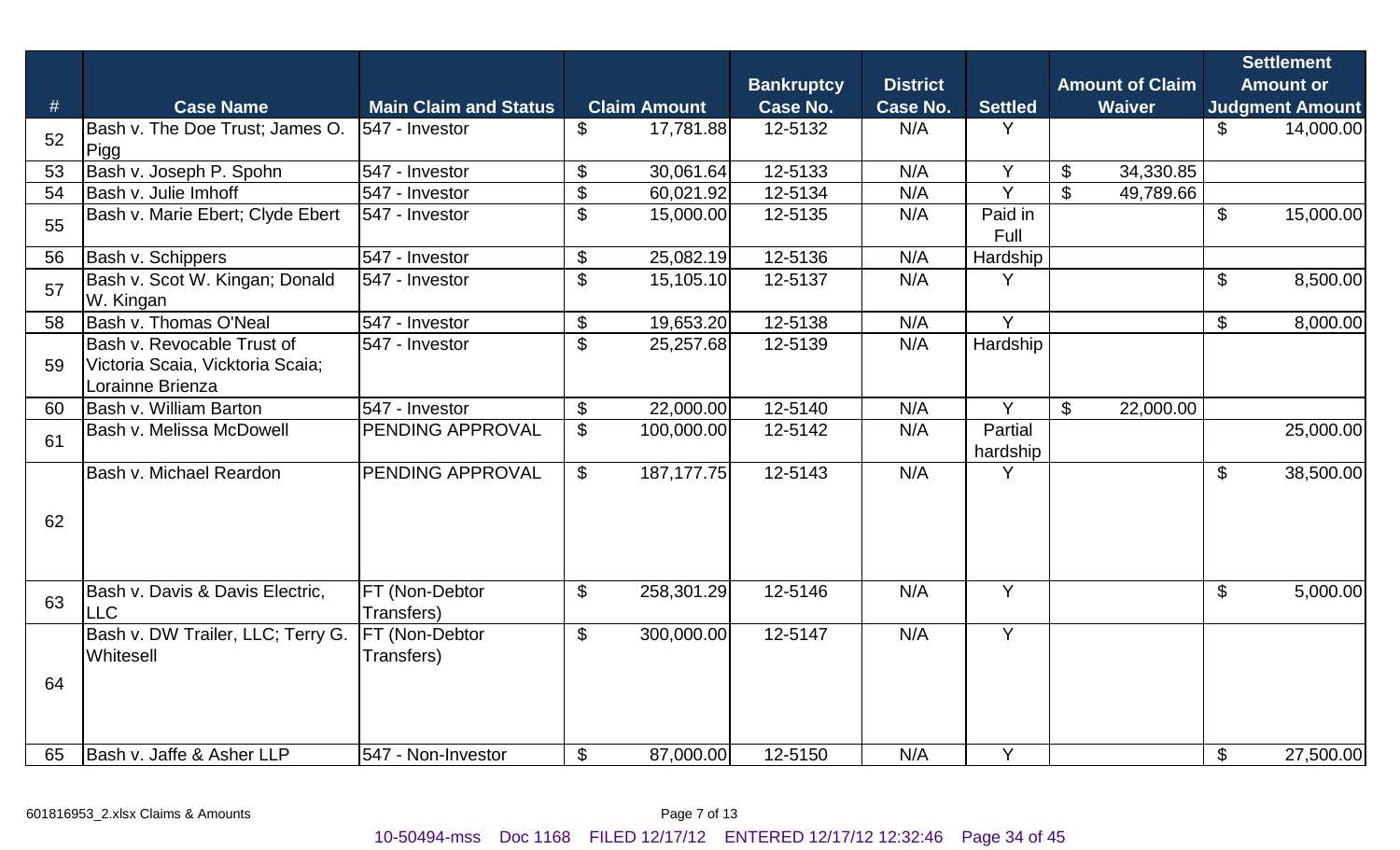| $\#$           | <b>Case Name</b>                                                                               | <b>Main Claim and Status</b>        | <b>Claim Amount</b>                      | <b>Bankruptcy</b><br><b>Case No.</b> | <b>District</b><br>Case No. | <b>Settled</b> | <b>Amount of Claim</b><br><b>Waiver</b> |                           | <b>Settlement</b><br><b>Amount or</b><br><b>Judgment Amount</b> |
|----------------|------------------------------------------------------------------------------------------------|-------------------------------------|------------------------------------------|--------------------------------------|-----------------------------|----------------|-----------------------------------------|---------------------------|-----------------------------------------------------------------|
| 66             | <b>Bash v. Misty Rice-Baniewicz</b>                                                            | FT (Non-Debtor<br>Transfers)        | $\mathfrak{L}$<br>1,115,484.41           | 12-5154                              | N/A                         | Y              |                                         | \$                        | 45,000.00                                                       |
|                |                                                                                                | <b>TOTAL:</b>                       | \$<br>11,797,189.50                      |                                      |                             | <b>TOTAL:</b>  | \$<br>255,891.55                        | \$                        | 1,568,356.24                                                    |
|                |                                                                                                |                                     | <b>GROUP B-3 - DEFAULT GROUP B CASES</b> |                                      |                             |                |                                         |                           |                                                                 |
|                | Bash v. Cedric Rashad                                                                          | Contract/Loan                       |                                          | 11-5203                              | 12-01236                    |                |                                         | \$                        | 83,340.48                                                       |
| $\overline{2}$ | Bash v. Alexander Talbott, Inc.                                                                | FT (Non-Debtor<br>Transfers)        |                                          | 11-5204                              | 12-01237                    |                |                                         | \$                        | 423,515.95                                                      |
| 3              | Bash v. Pointe Leasing, LLC                                                                    | Contract/Loan                       |                                          | 11-5205                              | 12-01238                    |                |                                         | \$                        | 385,675.34                                                      |
| 4              | Bash v. Square One design, Inc.                                                                | Contract/Loan                       |                                          | 11-5207                              | 12-01315                    |                |                                         | $\boldsymbol{\mathsf{S}}$ | 39,090.86                                                       |
| 5              | Bash v. CargoTrailerUSA.com                                                                    | FT (Non-Debtor<br>Transfers)        |                                          | 11-5209                              | 12-01239                    |                |                                         | $\boldsymbol{\mathsf{S}}$ | 68,926.31                                                       |
| 6              | Bash v. Obsidian Conference and<br>Catering Center, LLC (2 of 3<br>Defendants)                 | Contract/Loan                       | $\$\$<br>30,000.00                       | 11-5230                              |                             |                |                                         |                           |                                                                 |
| $\overline{7}$ | Bash v. Blair Kiel Partners Inc.                                                               | FT (Non-Debtor<br>Transfers)        |                                          | 11-5231                              | 12-02011                    |                |                                         | $\boldsymbol{\mathsf{S}}$ | 126,328.96                                                      |
| 8              | <b>Bash v. Durham Capital</b><br>Corporation                                                   | FT (Non-Debtor<br>Transfers)        |                                          | 11-5232                              | 12-01241                    |                |                                         | $\boldsymbol{\mathsf{S}}$ | 152,452.75                                                      |
| 9              | Bash v. Etelco Services, Inc., et al. Contract/Loan<br>$(1 \text{ of } 3 \text{ definedants})$ |                                     | \$<br>19,718.75                          | 11-5233                              |                             |                |                                         |                           |                                                                 |
| 10             | Bash v. Guyer Durham, LLC                                                                      | FT (Non-Debtor<br>Transfers)        |                                          | 11-5234                              | 12-01242                    |                |                                         | $\boldsymbol{\mathsf{S}}$ | 268,990.00                                                      |
| 11             | Bash v. J Blanton LLC                                                                          | FT (Non-Debtor<br>Transfers)        |                                          | 11-5235                              | 12-01243                    |                |                                         | $\boldsymbol{\mathsf{S}}$ | 634,124.96                                                      |
| 12             | Bash v. My Ghetto Holdings, LLC                                                                | <b>FT (Non-Debtor</b><br>Transfers) |                                          | 11-5237                              | 12-01244                    |                |                                         | \$                        | 305,160.18                                                      |
| 13             | <b>Bash v. Medical Collections</b><br>Group, LLC                                               | FT (Non-Debtor<br>Transfers)        |                                          | 11-5239                              | 12-01246                    |                |                                         | $\boldsymbol{\mathsf{S}}$ | 407,412.36                                                      |
| 14             | Bash v. Durham Whitesell &<br>Associates (2 of 3 Defendants)                                   | FT (Non-Debtor<br>Transfers)        | $\boldsymbol{\mathsf{S}}$<br>252,650.00  | 11-5240                              |                             |                |                                         |                           |                                                                 |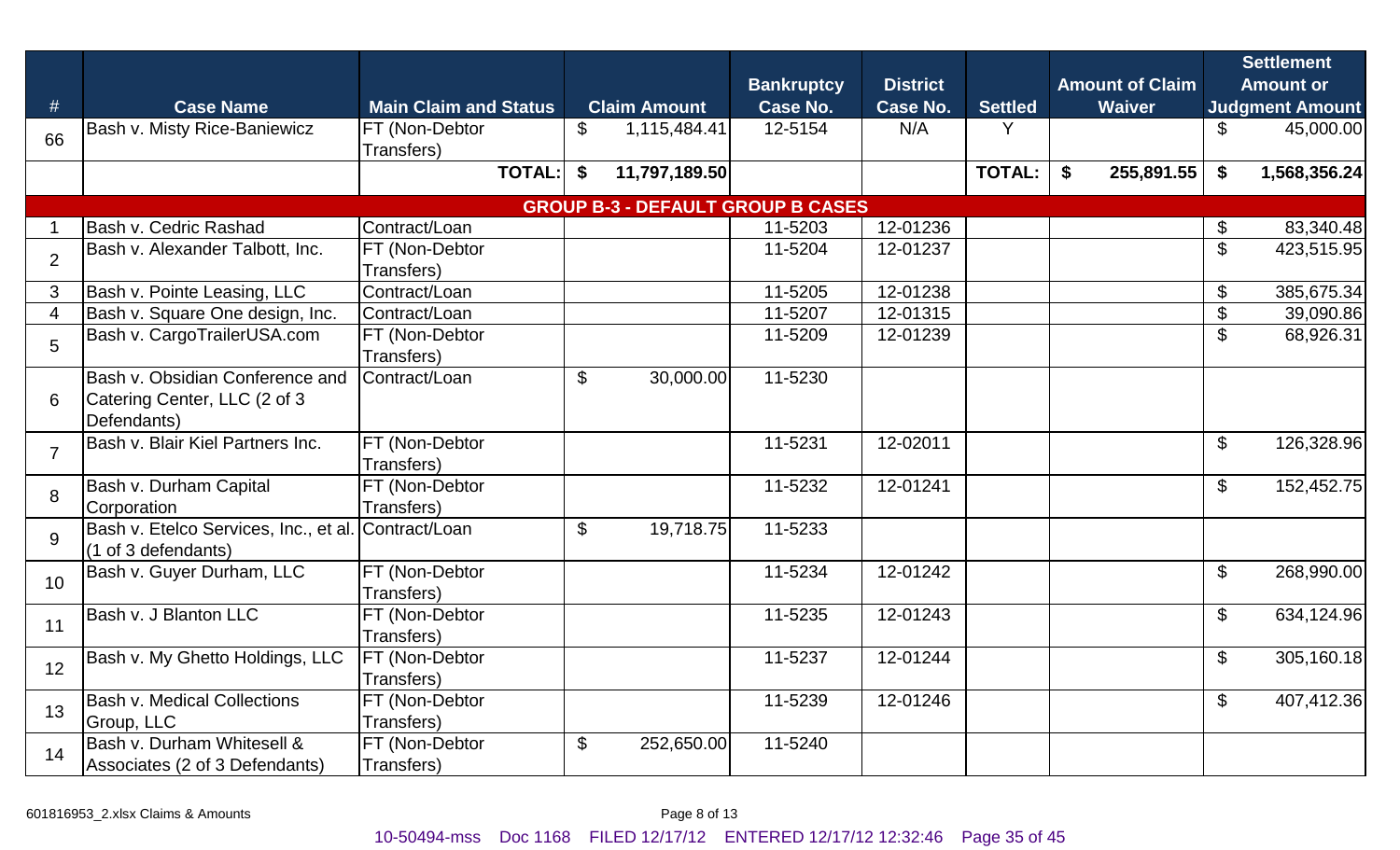| #  | <b>Case Name</b>                                                                                                   | <b>Main Claim and Status</b> | <b>Claim Amount</b> | <b>Bankruptcy</b><br><b>Case No.</b> | <b>District</b><br><b>Case No.</b> | <b>Settled</b> | <b>Amount of Claim</b><br><b>Waiver</b> | <b>Settlement</b><br><b>Amount or</b><br><b>Judgment Amount</b> |
|----|--------------------------------------------------------------------------------------------------------------------|------------------------------|---------------------|--------------------------------------|------------------------------------|----------------|-----------------------------------------|-----------------------------------------------------------------|
| 15 | Bash v. Car Collector Magazine,<br>LLC; Jeffrey Broadus; RM Classic<br>Car Production, Inc. (2 of 3<br>defendants) | FT (Non-Debtor<br>Transfers) |                     | 12-5017                              | 12-01155                           |                |                                         |                                                                 |
| 16 | <b>Indianapolis Concours</b>                                                                                       | FT (Non-Debtor<br>Transfers) |                     | 12-5018                              | 12-02041                           |                |                                         | 100,025.01<br>$\mathbb{S}$                                      |
| 17 | Bash v. Bad Boyz Toy Shop, LLC                                                                                     | FT (Non-Debtor<br>Transfers) |                     | 12-5021                              | 12-01194                           |                |                                         | $\boldsymbol{\mathsf{S}}$<br>153,900.00                         |
| 18 | Bash v. Black Rock Acquisition<br>Corporation                                                                      | FT (Non-Debtor<br>Transfers) |                     | 12-5022                              | 12-01195                           |                |                                         | $\boldsymbol{\mathsf{S}}$<br>838,900.00                         |
| 19 | Bash v. Cannonball World Evens,<br><b>LLC</b>                                                                      | FT (Non-Debtor<br>Transfers) |                     | 12-5023                              | 12-01196                           |                |                                         | $\mathfrak{S}$<br>446,181.76                                    |
| 20 | Bash v. Chairman Cigars, LLC                                                                                       | FT (Non-Debtor<br>Transfers) |                     | 12-5024                              | 12-02013                           |                |                                         | $\boldsymbol{\mathsf{S}}$<br>144,375.00                         |
| 21 | Bash v. Champion Trailer<br>Acquisition, LLC; Champion Trailer Transfers)<br>Company LP; Champion Trailer,<br>Inc. | FT (Non-Debtor               |                     | 12-5025                              | 12-01197                           |                |                                         | 335,783.36<br>$\boldsymbol{\mathsf{S}}$                         |
| 22 | Bash v. Durco Leasing, LLC                                                                                         | FT (Non-Debtor<br>Transfers) |                     | 12-5028                              | 12-01198                           |                |                                         | $\mathfrak{S}$<br>1,288,650.00                                  |
| 23 | Bash v. Fashion House, LLC                                                                                         | FT (Non-Debtor<br>Transfers) |                     | 12-5030                              | 12-01199                           |                |                                         | $\mathfrak{S}$<br>42,250.00                                     |
| 24 | Bash v. Rated X Custom Garage,<br><b>LLC</b>                                                                       | FT (Non-Debtor<br>Transfers) |                     | 12-5033                              | 12-01200                           |                |                                         | 641,362.01<br>$\mathfrak{L}$                                    |
| 25 | Bash v. Vizion Enterprises, LLC                                                                                    | FT (Non-Debtor<br>Transfers) |                     | 12-5036                              | 12-01201                           |                |                                         | $\$\$<br>309,234.29                                             |
| 26 | Bash v. Waterway Group Realty,<br><b>LLC</b>                                                                       | FT (Non-Debtor<br>Transfers) |                     | 12-5037                              | 12-01202                           |                |                                         | $\mathfrak{L}$<br>89,000.00                                     |
| 27 | Bash v. DC Investments Leasing,<br><b>LLC</b>                                                                      | FT (Non-Debtor<br>Transfers) |                     | 12-5038                              | 12-01294                           |                |                                         | \$<br>5,795,918.93                                              |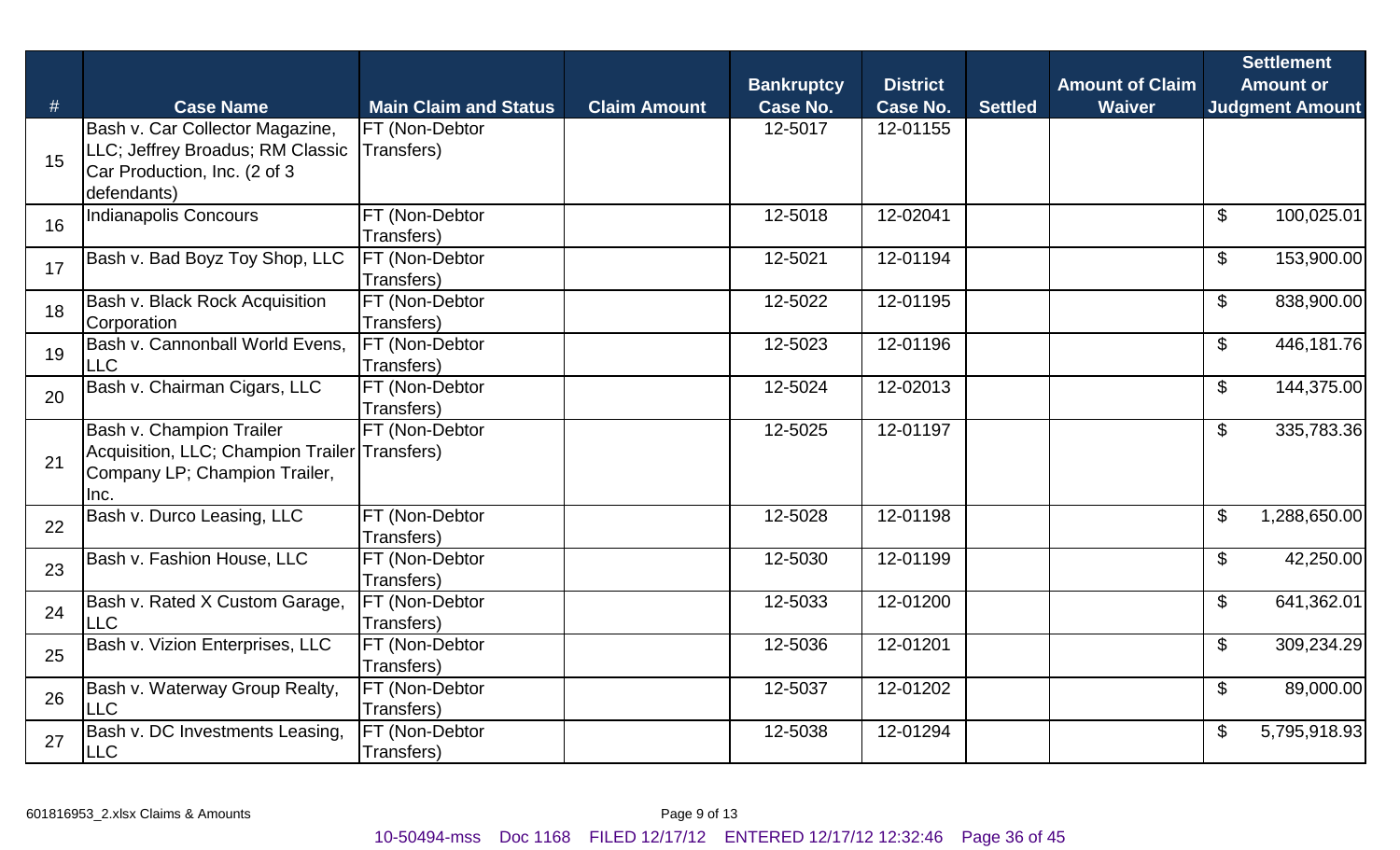| #  | <b>Case Name</b>                                                                                 | <b>Main Claim and Status</b> | <b>Claim Amount</b>            | <b>Bankruptcy</b><br><b>Case No.</b> | <b>District</b><br><b>Case No.</b> | <b>Settled</b> | <b>Amount of Claim</b><br><b>Waiver</b> |                            | <b>Settlement</b><br><b>Amount or</b><br><b>Judgment Amount</b> |
|----|--------------------------------------------------------------------------------------------------|------------------------------|--------------------------------|--------------------------------------|------------------------------------|----------------|-----------------------------------------|----------------------------|-----------------------------------------------------------------|
| 28 | Bash v. DW Leasing Company,<br><b>LLC</b>                                                        | FT (Non-Debtor<br>Transfers) |                                | 12-5039                              | 12-02863                           |                |                                         | \$                         | 4,403,621.98                                                    |
| 29 | Bash v. Evaco Acquisition<br>Corporation                                                         | FT (Non-Debtor<br>Transfers) |                                | 12-5058                              | 12-01295                           |                |                                         | $\boldsymbol{\mathsf{S}}$  | 1,017,590.00                                                    |
| 30 | Bash v. Pyramid Coach, Inc.                                                                      | FT (Non-Debtor<br>Transfers) |                                | 12-5062                              | 12-01296                           |                |                                         | $\boldsymbol{\mathsf{S}}$  | 975,938.40                                                      |
| 31 | Bash v. Timothy Porter and Nina<br>Porter                                                        | FT (Non-Debtor<br>Transfers) |                                | 12-5063                              | 12-02017                           |                |                                         | $\boldsymbol{\mathsf{S}}$  | 205,997.77                                                      |
| 32 | Bash v. Aaron Landau                                                                             | FT (Non-Debtor<br>Transfers) |                                | 12-5064                              | 12-01203                           |                |                                         | $\boldsymbol{\mathcal{S}}$ | 75,000.00                                                       |
| 33 | Bash v. Social Connects                                                                          | FT (Non-Debtor<br>Transfers) |                                | 12-5085                              | 12-01204                           |                |                                         | $\boldsymbol{\mathsf{S}}$  | 63,500.00                                                       |
| 34 | Bash v. Strategic Sports Agency,<br>Inc.                                                         | FT (Non-Debtor<br>Transfers) |                                | 12-5087                              | 12-01205                           |                |                                         | $\boldsymbol{\mathsf{S}}$  | 172,000.00                                                      |
| 35 | Bash v. Obsidian Capital<br>Company, LLC; Timothy Durham;<br>Terry Whitesell (2 of 3 defendants) | FT (Non-Debtor<br>Transfers) | $\mathfrak{S}$<br>1,123,097.58 | 12-5090                              |                                    |                |                                         |                            |                                                                 |
| 36 | Bash v. Speedster Motorcars, Inc.;<br>SpeedsterMotorSales Timothy<br><b>IDurham</b>              | FT (Non-Debtor<br>Transfers) | $\mathfrak{S}$<br>5,215,366.19 | 12-5091                              |                                    |                |                                         |                            |                                                                 |
| 37 | Bash v. Obsidian Leasing<br>Company, Inc.                                                        | FT (Non-Debtor<br>Transfers) |                                | 12-5092                              | 12-01206                           |                |                                         | $\boldsymbol{\mathsf{S}}$  | 2,720,414.16                                                    |
| 38 | Bash v. Playa del Racing, Inc.                                                                   | FT (Non-Debtor<br>Transfers) |                                | 12-5093                              | 12-01297                           |                |                                         | \$                         | 2,490,433.74                                                    |
| 39 | <b>Bash v. Four Leaf Management</b>                                                              | FT (Non-Debtor<br>Transfers) |                                | 12-5112                              | 12-02015                           |                |                                         | \$                         | 124,835.00                                                      |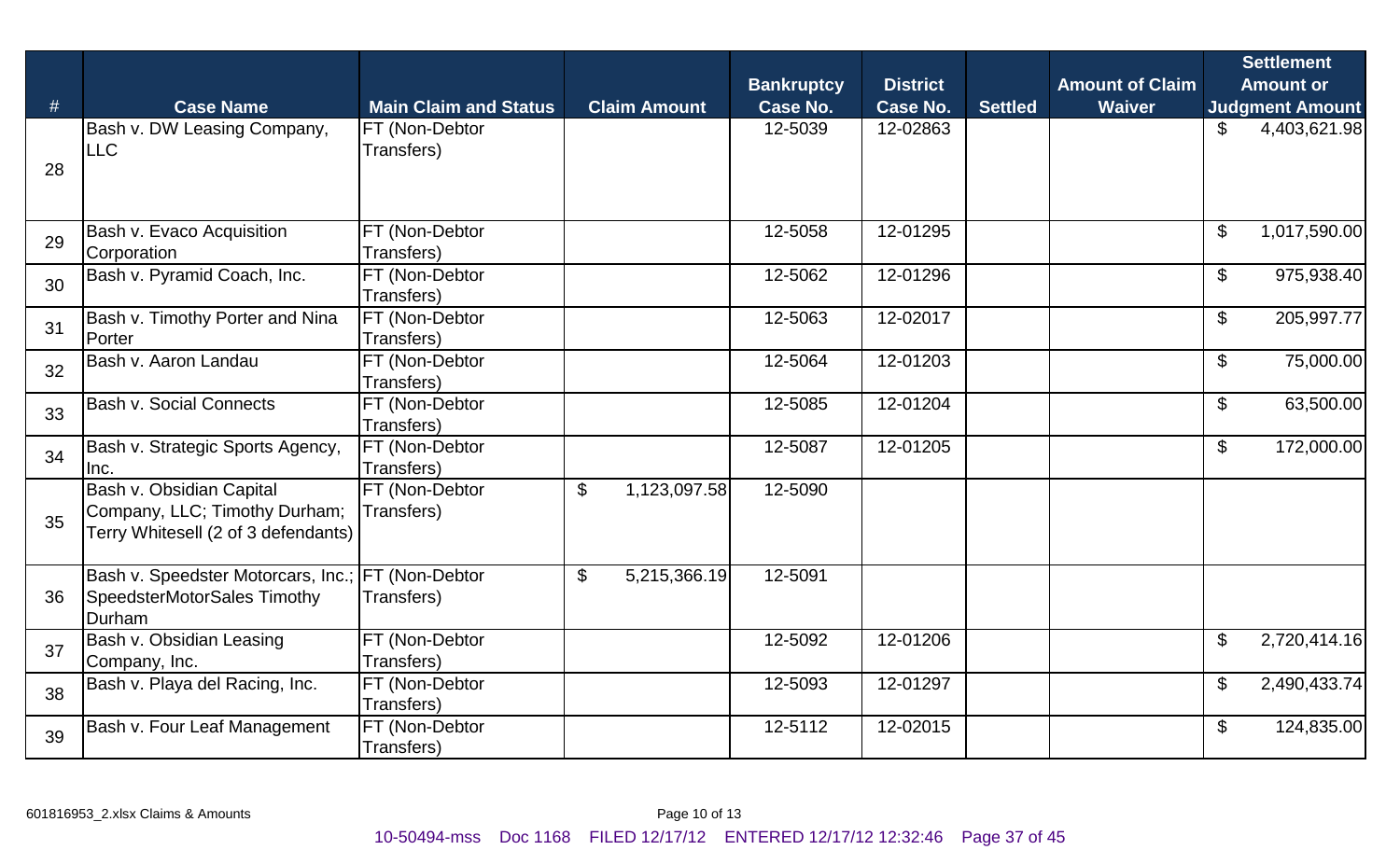|                |                                   |                                                                     |                                         | <b>Bankruptcy</b> | <b>District</b> |                | <b>Amount of Claim</b> |                           | <b>Settlement</b><br><b>Amount or</b> |  |  |  |  |
|----------------|-----------------------------------|---------------------------------------------------------------------|-----------------------------------------|-------------------|-----------------|----------------|------------------------|---------------------------|---------------------------------------|--|--|--|--|
| #              | <b>Case Name</b>                  | <b>Main Claim and Status</b>                                        | <b>Claim Amount</b>                     | <b>Case No.</b>   | <b>Case No.</b> | <b>Settled</b> | <b>Waiver</b>          |                           | <b>Judgment Amount</b>                |  |  |  |  |
|                | Bash v. Aesthetic Surgery Center, | FT (Non-Debtor                                                      |                                         | 12-5145           | 12-02016        |                |                        | \$                        | 176,000.00                            |  |  |  |  |
| 40             | LLC; Beeson Aesthetic Surgery     | Transfers)                                                          |                                         |                   |                 |                |                        |                           |                                       |  |  |  |  |
|                | Institute, LLC                    |                                                                     |                                         |                   |                 |                |                        |                           |                                       |  |  |  |  |
| 41             | Bash v. DW Trailer, LLC; Terry G. | FT (Non-Debtor                                                      | $\boldsymbol{\mathsf{S}}$<br>300,000.00 | 12-5147           |                 |                |                        |                           |                                       |  |  |  |  |
|                | Whitesell (1 of 2 Defendants)     | Transfers)                                                          |                                         |                   |                 |                |                        |                           |                                       |  |  |  |  |
| 42             | Bash v. US Rubber Reclaiming,     | FT (Non-Debtor                                                      |                                         | 12-5148           | 12-02018        |                |                        | \$                        | 22,860,604.18                         |  |  |  |  |
|                | Inc.                              | Transfers)                                                          |                                         |                   |                 |                |                        |                           |                                       |  |  |  |  |
|                | Bash v. Impressive Interiors and  | FT (Non-Debtor                                                      | \$<br>156,500.00                        | 12-5153           |                 |                |                        |                           |                                       |  |  |  |  |
|                | Designs, Inc.                     | Transfers)                                                          |                                         |                   |                 |                |                        |                           |                                       |  |  |  |  |
| 43             |                                   |                                                                     |                                         |                   |                 |                |                        |                           |                                       |  |  |  |  |
|                |                                   |                                                                     |                                         |                   |                 |                |                        |                           |                                       |  |  |  |  |
|                |                                   |                                                                     |                                         |                   |                 |                |                        |                           |                                       |  |  |  |  |
|                |                                   | <b>TOTAL:</b>                                                       | 7,097,332.52<br>\$                      |                   |                 | <b>TOTAL:</b>  |                        |                           | \$48 Million +                        |  |  |  |  |
|                | <b>GROUP C - OTHER LITIGATION</b> |                                                                     |                                         |                   |                 |                |                        |                           |                                       |  |  |  |  |
|                | Bash v. Daniel Laikin             | Contract/Loan                                                       | 25,000,000.00<br>\$                     | 10-5043           | N/A             |                |                        |                           |                                       |  |  |  |  |
|                | Bash v. Fair Finance (McKibben    | FT (Non-Debtor                                                      | \$<br>208,000,000.00                    | 10-5038           | N/A             |                |                        |                           |                                       |  |  |  |  |
| 2              | litigation)                       | Transfers)                                                          |                                         |                   |                 |                |                        |                           |                                       |  |  |  |  |
|                | Bash v. National Lampoon          | FT (Non-Debtor                                                      | \$<br>9,000,000.00                      | N/A               | N/A             |                |                        |                           |                                       |  |  |  |  |
| 3              |                                   | Transfers)                                                          |                                         |                   |                 |                |                        |                           |                                       |  |  |  |  |
|                |                                   |                                                                     |                                         |                   |                 |                |                        |                           |                                       |  |  |  |  |
|                | Bash v. FCS Advisors, Inc. dba    | <b>Preference - SETTLED</b>                                         | $\mathfrak{S}$<br>1,905,036.00          | 10-5041           | N/A             |                |                        | $\boldsymbol{\mathsf{S}}$ | 575,000.00                            |  |  |  |  |
| $\overline{4}$ | Brevet Capital Advisors, et al.   |                                                                     |                                         |                   |                 |                |                        |                           |                                       |  |  |  |  |
|                |                                   |                                                                     |                                         |                   |                 |                |                        |                           |                                       |  |  |  |  |
|                | Bash v. Jeffrey Osler             | FT (Non-Debtor                                                      | \$1,247,671.91,                         | 11-5020           | N/A             |                |                        | $\mathfrak{F}$            | 1,247,671.91                          |  |  |  |  |
| 5              |                                   | Transfers)                                                          |                                         |                   |                 |                |                        |                           |                                       |  |  |  |  |
|                |                                   |                                                                     |                                         |                   |                 |                |                        |                           |                                       |  |  |  |  |
|                |                                   |                                                                     |                                         |                   |                 |                |                        |                           |                                       |  |  |  |  |
| 6              | Bash v. Obsidian / Diamond        | Substantive                                                         | $\boldsymbol{\mathsf{S}}$               | 11-5049           | N/A             |                |                        | $\boldsymbol{\theta}$     |                                       |  |  |  |  |
|                |                                   | Consolidation                                                       |                                         |                   |                 |                |                        |                           |                                       |  |  |  |  |
|                |                                   | <b>TOTAL:</b>                                                       | 243,905,036.00<br>\$                    |                   |                 | <b>TOTAL:</b>  |                        | \$                        | 1,822,671.91                          |  |  |  |  |
|                |                                   | <b>GROUP D-1 - INVESTOR PREFERENCE CASES SETTLED W/O LITIGATION</b> |                                         |                   |                 |                |                        |                           |                                       |  |  |  |  |

601816953\_2.xlsx Claims & Amounts Page 11 of 13

10-50494-mss Doc 1168 FILED 12/17/12 ENTERED 12/17/12 12:32:46 Page 38 of 45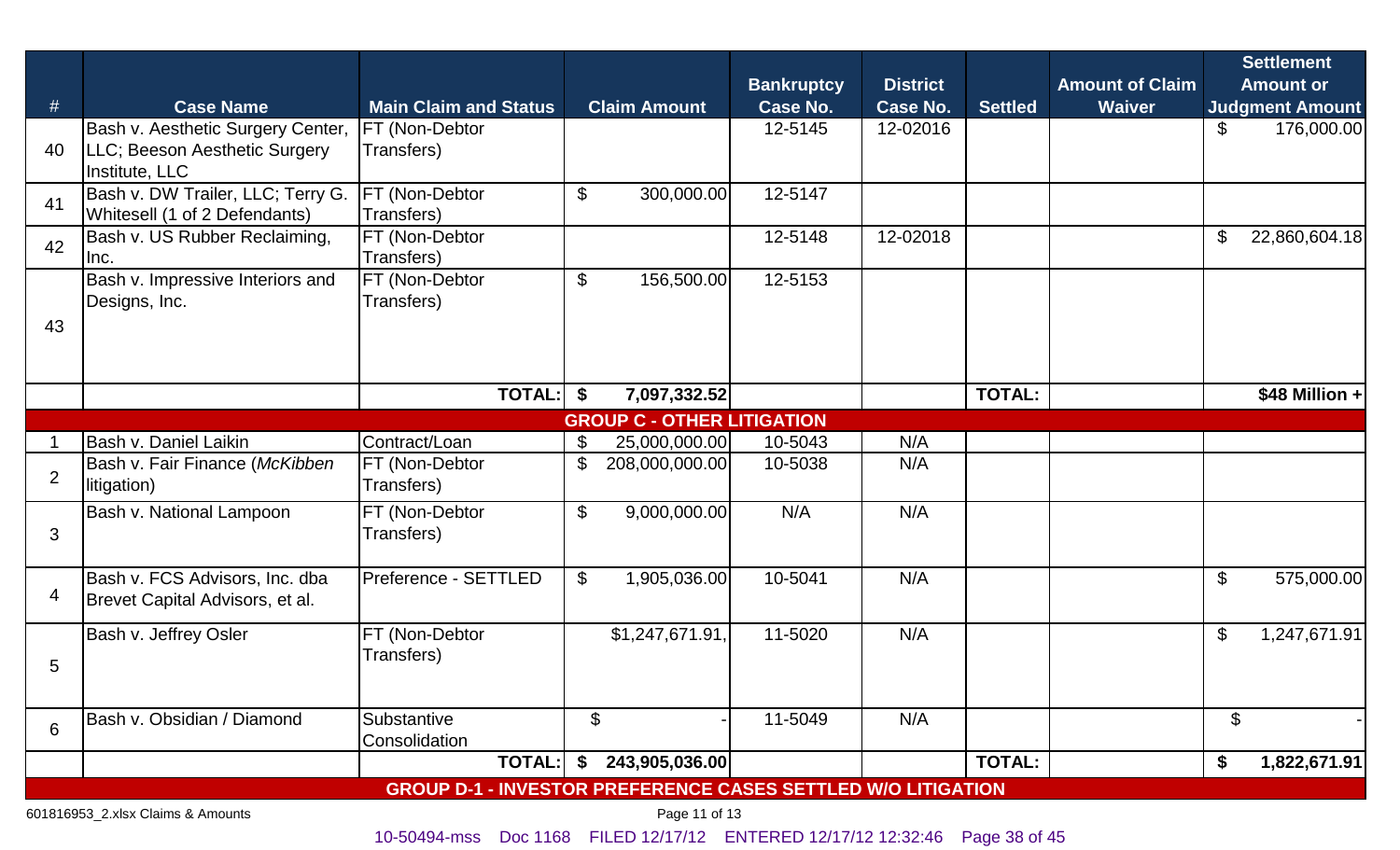| #              | <b>Case Name</b>             | <b>Main Claim and Status</b>                                                      | <b>Claim Amount</b> |            | <b>Bankruptcy</b><br><b>Case No.</b> | <b>District</b><br>Case No. | <b>Settled</b>                         | <b>Amount of Claim</b><br><b>Waiver</b> |            |                           | <b>Settlement</b><br><b>Amount or</b><br><b>Judgment Amount</b> |
|----------------|------------------------------|-----------------------------------------------------------------------------------|---------------------|------------|--------------------------------------|-----------------------------|----------------------------------------|-----------------------------------------|------------|---------------------------|-----------------------------------------------------------------|
|                | Barbara Doria                | 547 - Investor                                                                    | \$                  | 16,427.49  |                                      |                             | Y                                      | \$                                      | 41,000.00  |                           |                                                                 |
| $\overline{2}$ | <b>Charles Duane Sayre</b>   | 547 - Investor                                                                    | \$                  | 45,000.00  |                                      |                             | $\vee$                                 | $\$\$                                   | 90,000.00  |                           |                                                                 |
| 3              | David N. Specter             | 547 - Investor                                                                    | \$                  | 101,528.77 |                                      |                             | Paid in<br>Full                        |                                         |            | \$                        | 101,528.77                                                      |
| 4              | Eleanor Shaeffer             | 547 - Investor                                                                    | \$                  | 19,692.66  |                                      |                             | $\checkmark$                           |                                         |            | \$                        | 15,000.00                                                       |
| 5              | James & Marjorie Freeman     | 547 - Investor                                                                    | \$                  | 102,105.48 |                                      |                             | Paid in<br>Full                        |                                         |            | $\mathfrak{S}$            | 102,105.48                                                      |
| 6              | Jerry & Barbara Newcomer     | 547 - Investor                                                                    | \$                  | 41,663.56  |                                      |                             | Y                                      |                                         |            | \$                        | 20,000.00                                                       |
|                | <b>Mahlon Steffen</b>        | 547 - Investor                                                                    | \$                  | 30,235.68  |                                      |                             | $\vee$                                 | $\frac{1}{2}$                           | 60,000.00  |                           |                                                                 |
| 8              | Marilyn & Wilbur Terhune     | 547 - Investor                                                                    | \$                  | 37,500.00  |                                      |                             | $\vee$                                 |                                         |            | \$                        | 33,750.00                                                       |
| 9              | Marilyn DeCarlo              | 547 - Investor                                                                    | \$                  | 15,006.16  |                                      |                             | Paid in<br>Full                        |                                         |            | \$                        | 15,006.19                                                       |
| 10             | <b>Mark Shapiro</b>          | 547 - Investor                                                                    | $\$\$               | 25,196.40  |                                      |                             | Paid in<br>Full                        |                                         |            | \$                        | 25,196.40                                                       |
| 11             | Robert J. Wright             | 547 - Investor                                                                    | \$                  | 61,144.11  |                                      |                             | Hardship                               |                                         |            | \$                        | 10,000.00                                                       |
| 12             | <b>Rosemary Brett</b>        | 547 - Investor                                                                    | \$                  | 23,728.13  |                                      |                             | v                                      |                                         |            | \$                        | 21,356.00                                                       |
|                |                              | <b>TOTAL:</b>                                                                     | \$                  | 519,228.44 |                                      |                             | <b>TOTAL:</b>                          | \$                                      | 191,000.00 | -\$                       | 343,942.84                                                      |
|                |                              | <b>GROUP D-2 - NON-INVESTOR PREFERENCE CASES SETTLED W/O LITIGATION</b>           |                     |            |                                      |                             |                                        |                                         |            |                           |                                                                 |
|                | BCG Systems, Inc.            | 547 - Non-investor                                                                | $\mathfrak{F}$      | 80,437.72  |                                      |                             | 250<br>Hours of<br>Free IT<br>Services |                                         |            |                           |                                                                 |
| $\overline{2}$ | <b>MyOfficeProducts</b>      | 547 - Non-investor                                                                | $\mathfrak{S}$      | 11,342.25  |                                      |                             | Y                                      |                                         |            | $\mathcal{S}$             | 5,500.00                                                        |
|                |                              | TOTAL: \\$                                                                        |                     | 91,779.97  |                                      |                             | $TOTAL:$ $\frac{1}{3}$                 |                                         | $\sim$ 1   | $\mathbf{\hat{S}}$        | 5,500.00                                                        |
|                |                              | <b>GROUP E - CASES AGAINST INDIANA POLITICIANS RECEIVING DURHAM CONTRIBUTIONS</b> |                     |            |                                      |                             |                                        |                                         |            |                           |                                                                 |
|                | Zoeller for Attorney General | FT (Non-Debtor<br>Transfers)                                                      | \$                  | 11,000.00  |                                      |                             | Paid in<br>Full                        |                                         |            | \$                        | 11,000.00                                                       |
| $\overline{2}$ | <b>Aiming Higher</b>         | FT (Non-Debtor<br>Transfers)                                                      | $\mathfrak{F}$      | 10,000.00  |                                      |                             | Paid in<br>Full                        |                                         |            | $\boldsymbol{\mathsf{S}}$ | 10,000.00                                                       |

601816953\_2.xlsx Claims & Amounts Page 12 of 13

10-50494-mss Doc 1168 FILED 12/17/12 ENTERED 12/17/12 12:32:46 Page 39 of 45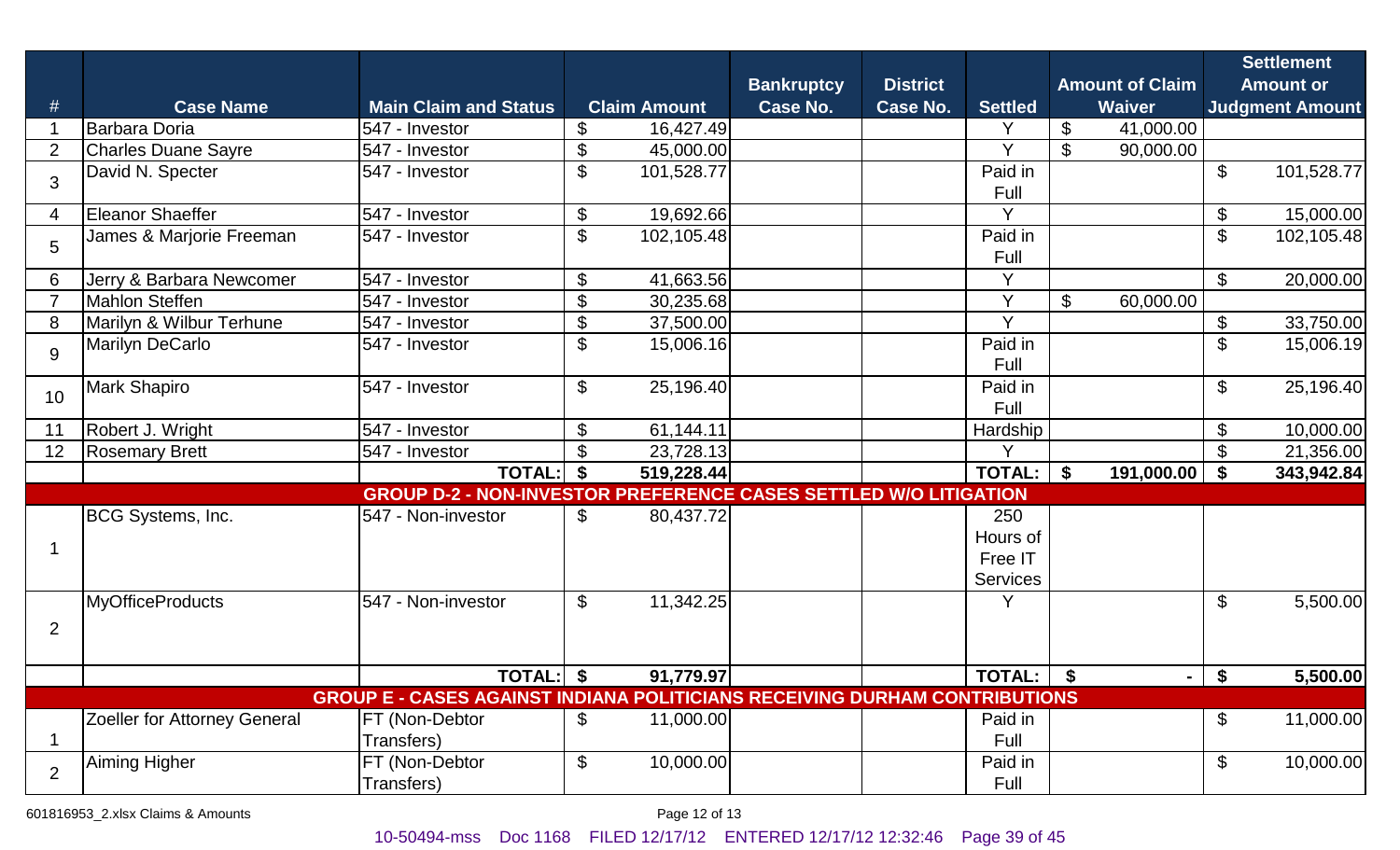|                |                                                                  |                                                               |                |                           |                                      | <b>District</b> |                 | <b>Amount of Claim</b> |                                            | <b>Settlement</b><br><b>Amount or</b> |
|----------------|------------------------------------------------------------------|---------------------------------------------------------------|----------------|---------------------------|--------------------------------------|-----------------|-----------------|------------------------|--------------------------------------------|---------------------------------------|
| #              | <b>Case Name</b>                                                 | <b>Main Claim and Status</b>                                  |                | <b>Claim Amount</b>       | <b>Bankruptcy</b><br><b>Case No.</b> | <b>Case No.</b> | <b>Settled</b>  | <b>Waiver</b>          |                                            | <b>Judgment Amount</b>                |
| 3              | Indiana Republican State                                         | FT (Non-Debtor                                                | $\mathfrak{F}$ | 92,500.00                 |                                      |                 | Y               |                        | \$                                         | 87,875.00                             |
|                | Committee                                                        | Transfers)                                                    |                |                           |                                      |                 |                 |                        |                                            |                                       |
| $\overline{4}$ | Bash v. Committee to Elect Brian<br>Bosma                        | FT (Non-Debtor<br>Transfers)                                  | \$             | 10,000.00                 | 11-5095                              |                 | Y               |                        | $\boldsymbol{\mathsf{S}}$                  | 10,000.00                             |
|                | Bash v. House Republican                                         | FT (Non-Debtor                                                | $\mathbb{S}$   | 58,580.00                 | 11-5096                              |                 | Y               |                        | $\boldsymbol{\mathsf{S}}$                  | 33,580.00                             |
| 5              | Campaign Committee                                               | Transfers)                                                    |                |                           |                                      |                 |                 |                        |                                            |                                       |
|                | <b>Bash v. Committee to Elect Paul</b>                           | FT (Non-Debtor                                                | $\mathbb{S}$   | 40,000.00                 |                                      |                 | Y               |                        | $\mathcal{S}$                              | 32,000.00                             |
| 6              | <b>Ricketts</b>                                                  | Transfers)                                                    |                |                           | 11-5098                              |                 |                 |                        |                                            |                                       |
| $\overline{7}$ | Carl Brizzi and Brizzi for                                       | FT (Non-Debtor                                                | \$             | 226,616.74                |                                      |                 | Y               |                        | $\boldsymbol{\mathsf{S}}$                  | 195,881.70                            |
|                | Prosecutor                                                       | Transfers)                                                    |                |                           |                                      |                 |                 |                        |                                            |                                       |
|                | Bash v. Marion County Republican FT (Non-Debtor                  |                                                               | \$             | 5,000.00                  | 11-5099                              |                 | Y               |                        | $\boldsymbol{\mathsf{S}}$                  | 4,250.00                              |
| 8              | Central Committee                                                | Transfers)                                                    |                |                           |                                      |                 |                 |                        |                                            |                                       |
|                | Bash v. Greater Indianapolis                                     | FT (Non-Debtor                                                | $\mathbb{S}$   | 27,943.00                 | 11-5100                              |                 | Y               |                        | $\mathcal{S}$                              | $\overline{23,751.55}$                |
| 9              | Republic Finance Committee                                       | Transfers)                                                    |                |                           |                                      |                 |                 |                        |                                            |                                       |
|                |                                                                  | <b>TOTAL:</b>                                                 | \$             | 481,639.74                |                                      |                 | <b>TOTAL:</b>   |                        | \$                                         | 408,338.25                            |
|                |                                                                  | <b>GROUP F - OTHER LITIGATION SETTLED PRIOR TO 11/10/2011</b> |                |                           |                                      |                 |                 |                        |                                            |                                       |
|                | Bash v. Richard Hart                                             | Contract/Loan                                                 | $\mathfrak{S}$ | 317,100.00                | 10-5160                              |                 | Y               |                        | \$                                         | 312,100.00                            |
|                | Bash v. Nathan D. Isen, et al.                                   | Contract/Loan                                                 | \$             | 47,940.00                 | 10-5162                              |                 | Paid in         |                        | $\mathcal{S}$                              | 47,940.00                             |
| $\overline{2}$ |                                                                  |                                                               |                |                           |                                      |                 | Full            |                        |                                            |                                       |
|                | Bash v. Stephen & Linda Plopper                                  | Contract/Loan                                                 | \$             | 370,999.96                |                                      |                 | Paid in         |                        | $\mathcal{S}$                              | 370,999.96                            |
| 3              |                                                                  |                                                               |                |                           | 11-5048                              |                 | Full            |                        |                                            |                                       |
| 4              | HSE Hockey Club, Inc.                                            | Contract/Loan                                                 | \$             | 234,666.75                |                                      |                 | Hardship I<br>V |                        | $\boldsymbol{\mathsf{S}}$                  | 25,000.00                             |
| 5              | Gemini Funding                                                   | Contract/Loan                                                 | \$             | 118,051.00                |                                      |                 | Y               |                        | $\mathcal{S}$                              | 84,000.00                             |
| 6              | <b>Riley Bennett &amp; Egloff</b><br>Bash v. SCB Bank aka Shelby | FT (Debtor Transfers)<br>Contract/Loan                        | \$<br>\$       | 25,000.00<br>1,077,914.00 |                                      |                 | Y               |                        | $\boldsymbol{\mathsf{S}}$<br>$\mathcal{S}$ | 22,500.00                             |
|                | <b>County Bank</b>                                               |                                                               |                |                           |                                      |                 |                 |                        |                                            | 260,000.00                            |
| $\overline{7}$ |                                                                  |                                                               |                |                           | 11-5128                              |                 |                 |                        |                                            |                                       |
| 8              | <b>Larry McCrary</b>                                             | PENDING APPROVAL                                              | $\mathfrak{S}$ | 71,825.76                 |                                      |                 | Y               |                        | \$                                         | 40,000.00                             |
|                |                                                                  | <b>TOTAL:</b>                                                 | \$             | 2,263,497.47              |                                      |                 | <b>TOTAL:</b>   |                        | \$                                         | 1,162,539.96                          |
|                |                                                                  |                                                               |                |                           |                                      |                 |                 |                        |                                            |                                       |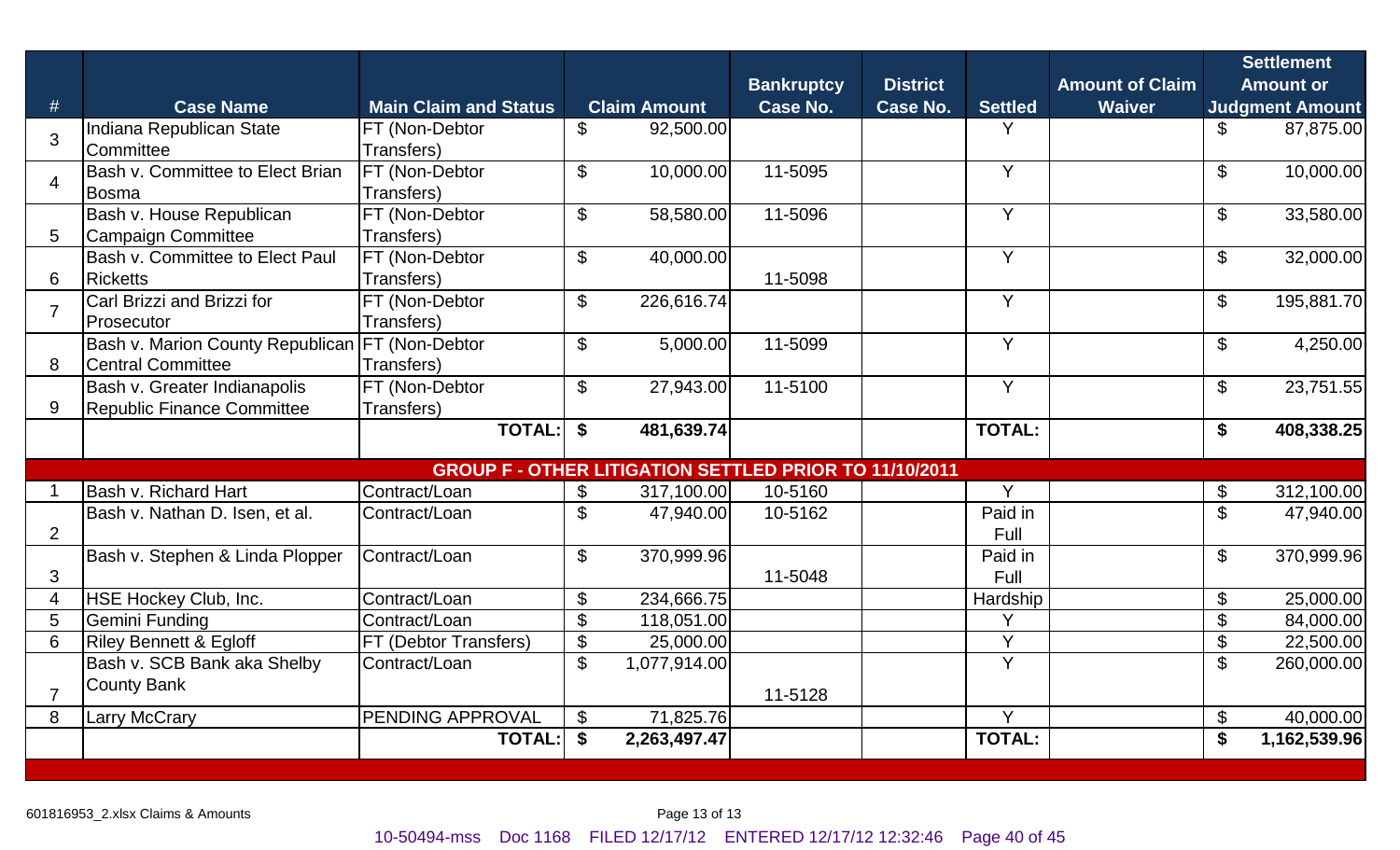#### **CERTIFICATE OF SERVICE**

A copy of the foregoing has been served via ECF or regular, U.S. Mail, on December 17, 2012, on the attached service list.

*/s/ Brian A. Bash*

Brian A. Bash *Counsel for the Trustee*

10-50494-mss Doc 1168 FILED 12/17/12 ENTERED 12/17/12 12:32:46 Page 41 of 45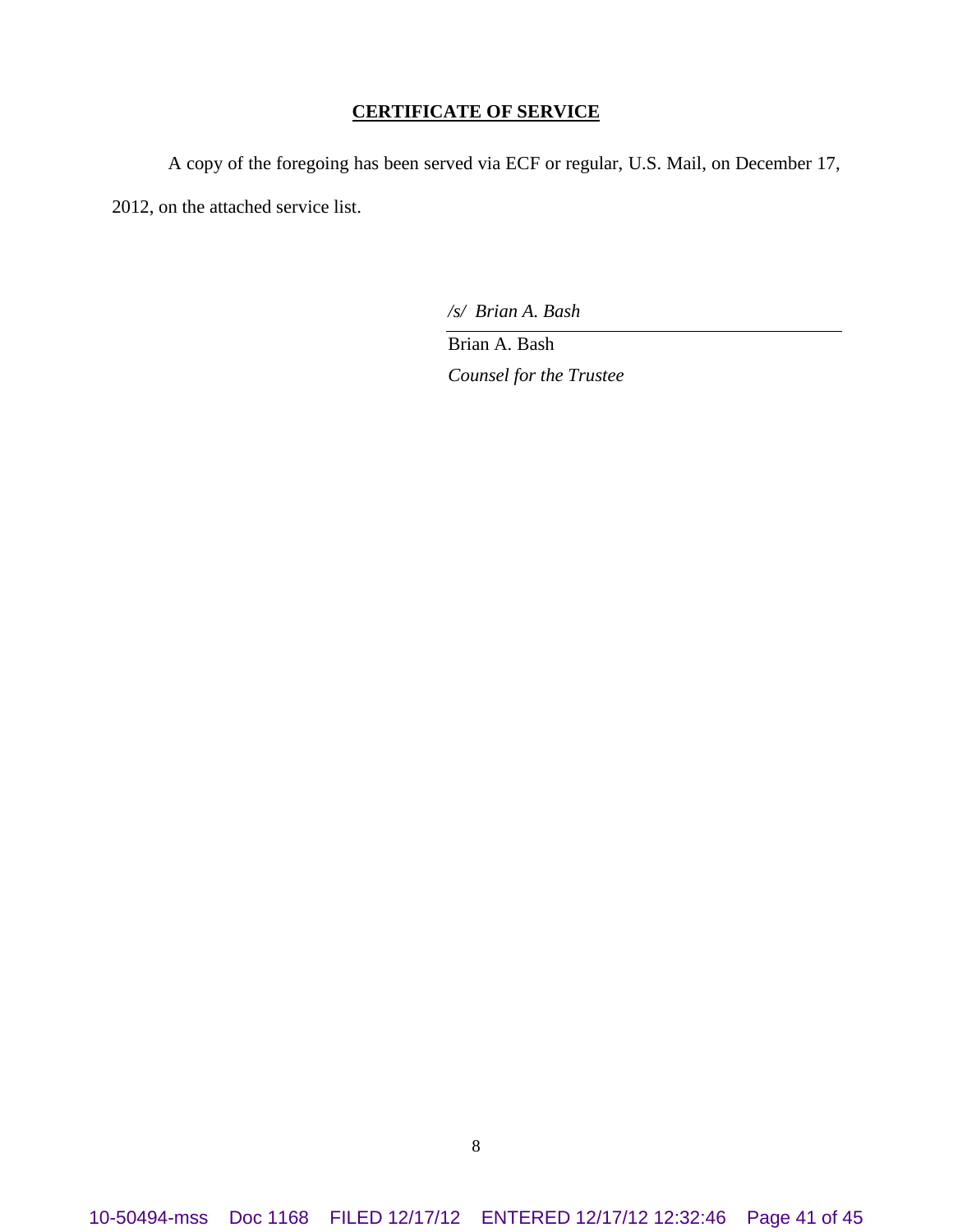#### **SERVICE LIST**

#### **Electronic Mail Notice List**

The following is the list of **parties** who are currently on the list to receive e-mail notice/service for this case.

- Richard M Bain bain@buckleyking.com, krupa@buckleyking.com
- Stephen M Bales sbales@zieglermetzger.com, dmalloy@zieglermetzger.com
- Brian A Bash bashtrustee@bakerlaw.com, bbash@ecf.epiqsystems.com
- Brian A Bash BBash@bakerlaw.com
- John E. Bator jbator@batorlaw.com, sbator@batorlaw.com
- Kathryn A. Belfance kb@rlbllp.com
- John B. Blanton jblanton@bakerlaw.com
- Kelly Burgan kburgan@bakerlaw.com
- Patrick W. Carothers pcarothers@thorpreed.com,
- dtomko@thorpreed.com;ghauswirth@thorpreed.com;rhotaling@thorpreed.com;jshannon@thorpreed.com
- Anthony J. Cespedes ajc1253@yahoo.com
- Michael L. Cioffi cioffi@blankrome.com
- LeGrand L Clark legrand.clark@atg.in.gov, stephanie.patrick@atg.in.gov
- Deborah A. Coleman dacoleman@hahnlaw.com, hlpcr@hahnlaw.com;mcsoulsby@hahnlaw.com;cmbeitel@hahnlaw.com
- Anthony J DeGirolamo ajdlaw@sbcglobal.net
- Daniel A DeMarco dademarco@hahnlaw.com, hlpcr@hahnlaw.com;cmbeitel@hahnlaw.com
- Rocco I. Debitetto ridebitetto@hahnlaw.com, hlpcr@hahnlaw.com
- Duriya Dhinojwala dhinojwala@ccj.com, duriya1@hotmail.com
- Michelle L. DiBartolo mdibartolo@ttmlaw.com, mldibartolo@gmail.com
- James M. Dickerson jdickerson@bgdlegal.com, bmartin@bgdlegal.com;mthompson@bgdlegal.com
- Breaden M Douthett bdouthett@bakerlaw.com, krossiter@bakerlaw.com;fairfinancedocket@bakerlaw.com
- J Douglas Drushal ddrushal@ccj.com
- Charles R. Dyas charles.dyas@btlaw.com
- Joseph Esmont jesmont@bakerlaw.com, joe.esmont@gmail.com;fairfinancedocket@bakerlaw.com
- Gregory R Farkas gfarkas@frantzward.com, dlbeatrice@frantzward.com
- Adam Lee Fletcher afletcher@bakerlaw.com
- Dov Frankel dfrankel@taftlaw.com, dwhite@taftlaw.com;docket@taftlaw.com
- Leon Friedberg lfriedberg@cpmlaw.com, knocera@cpmlaw.com;squinn@cpmlaw.com
- Ronald P. Friedberg rfriedberg@meyersroman.com, vvardon@meyersroman.com
- Marc P Gertz mpgertz@goldman-rosen.com, kls@goldman-rosen.com;kstone\_56@hotmail.com
- Harry W Greenfield bankpleadings@bucklaw.com,
- young@buckleyking.com;toole@buckleyking.com;heberlein@buckleyking.com
- John J Guy johnguy@neo.rr.com
- H Ritchey Hollenbaugh hrh@cpmlaw.com, knocera@cpmlaw.com;slq@cpmlaw.com
- Joseph F. Hutchinson jhutchinson@bakerlaw.com, smaxwell@bakerlaw.com;fairfinancedocket@bakerlaw.com
- 
- Steven G Janik steven.janik@janiklaw.com
- Cynthia A Jeffrey ecfndoh@reimerlaw.com, RACJ.ecfndoh@yahoo.com
- Kenneth C Johnson kjohnson@bricker.com, rdelsignore@bricker.com
- Nathaniel R. Jones jones-n@blankrome.com
- Patrick J Keating pkeating@bdblaw.com
- Scott J. Kelly skelly@hahnlaw.com
- Suzana Krstevski Koch skoch@brouse.com, tpalcic@brouse.com;rhaupt@brouse.com
- John F Kostelnik jkostelnik@frantzward.com, dlbeatrice@frantzward.com
- David R. Krebs dkrebs@hklawfirm.com, dadams@hklawfirm.com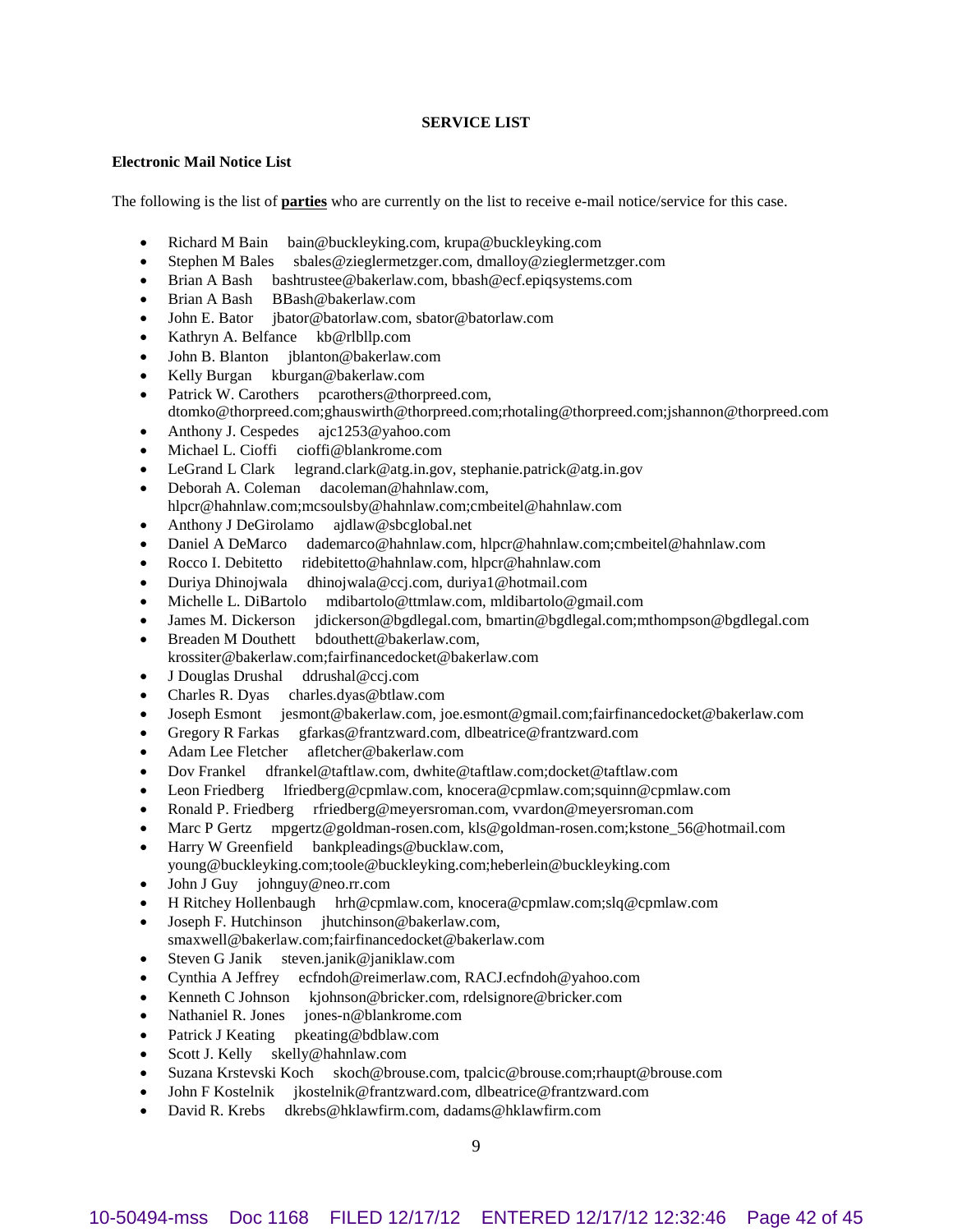- Stuart A. Laven slaven@beneschlaw.com, docket@beneschlaw.com;mkrawczyk@beneschlaw.com;lbehra@beneschlaw.com
- James Michael Lawniczak jlawniczak@calfee.com
- Trish D. Lazich trish.lazich@ohioattorneygeneral.gov, angelique.seals@ohioattorneygeneral.gov
- Scott B. Lepene scott.lepene@thompsonhine.com,
- docket@thompsonhine.com,betty.ribic@thompsonhine.com,marcia.burston@thompsonhine.com
- Jeffrey M Levinson jml@jml-legal.com
- David A Looney attorney@bright.net, davelooney1@gmail.com
- Thomas R Lucchesi tlucchesi@bakerlaw.com
- Crystal L. Maluchnik crystal.maluchnik@janiklaw.com
- Grant A Mason gamason@millermast.com
- Matthew H Matheney mmatheney@tddlaw.com, showard@tddlaw.com
- Shorain L. McGhee shorain.mcghee@sbcglobal.net
- Warner Mendenhall warnermendenhall@hotmail.com, bcyecfnotify@rushpost.com
- Tarek E. Mercho tmercho@mercholegal.com
- David P. Meyer dmeyer@dmlaws.com, docket@dmlaws.com
- David Polan Meyer dmeyer@dmlaws.com
- Michael J Moran moranecf@yahoo.com, moranecf@gmail.com
- David A Mucklow davidamucklow@yahoo.com
- Steven J. Mulligan stevenmulligan@cox.net
- Maritza S. Nelson mnelson@bakerlaw.com
- Josephine S. Noble josephine.noble@ogletreedeakins.com, jennifer.mcguigan@ogletreedeakins.com
- Alexis Courtney Osburn aosburn@bakerlaw.com, fairfinancedocket@bakerlaw.com
- F. Anthony Paganelli tpaganelli@taftlaw.com
- Mark A Phillips mphillips@beneschlaw.com,
- docket@beneschlaw.com;lbehra@beneschlaw.com;cgreen@beneschlaw.com
- Kenneth G. Prabucki kprabucki@bakerlaw.com
- Clinton E. Preslan ndohbky@jbandr.com
- David F. Proano dproano@bakerlaw.com, fairfinancedocket@bakerlaw.com
- Stephen J Pruneski spruneski@rlbllp.com
- Timothy J Richards trichards@frantzward.com, dlbeatrice@frantzward.com
- Mark Riemer mriemer@goldman-rosen.com, andreag@goldman-rosen.com
- Tim Robinson tim.robinson@dinsmore.com, lisa.geeding@dinsmore.com
- James E Rossow jim@rubin-levin.net, susan@rubin-levin.net
- Matthew J. Samsa msamsa@mcdonaldhopkins.com, docket@beneschlaw.com;cgreen@beneschlaw.com
- Rafael A Sanchez rsanchez@bgdlegal.com, lcase@bgdlegal.com
- Richard V. Singleton rsingleton@blankrome.com, kreda@blankrome.com;jhanner@blankrome.com
- Dale S Smith dsmith@frantzward.com, dlbeatrice@frantzward.com
- Michael A. Steel masteel@goldman-rosen.com, andreag@goldman-rosen.com;bstewart@goldmanrosen.com
- Rachel L. Steinlage rsteinlage@meyersroman.com, jray@meyersroman.com
- Ray H Stoess raystoess@600westmain.com
- Megan D. Stricker mnovinc@davisyoung.com, gcampbell@davisyoung.com
- Timothy M. Sullivan tim@tmslaw.net, alison@tmslaw.net;elaine@tmslaw.net;martin@tmslaw.net
- Jonathan D. Sundheimer jsundheimer@btlaw.com
- Gregory D Swope gswope@kwgd.com, mhelmick@kwgd.com
- David J. Theising dtheising@harrisonmoberly.com
- Ronald N Towne rtowne@neolaw.biz, awehener@neolaw.biz
- Vance P Truman medinaatty@yahoo.com, medinaatty@gmail.com
- United States Trustee (Registered address)@usdoj.gov
- Michael S Tucker mtucker@ulmer.com
- Nancy A Valentine navalentine@hahnlaw.com, hlpcr@hahnlaw.com;cmbeitel@hahnlaw.com
- Michael A. VanNiel mvanniel@bakerlaw.com
- Thomas C Wagner wagnert@tcwlawyers.com, wagnert@vwlawyers.com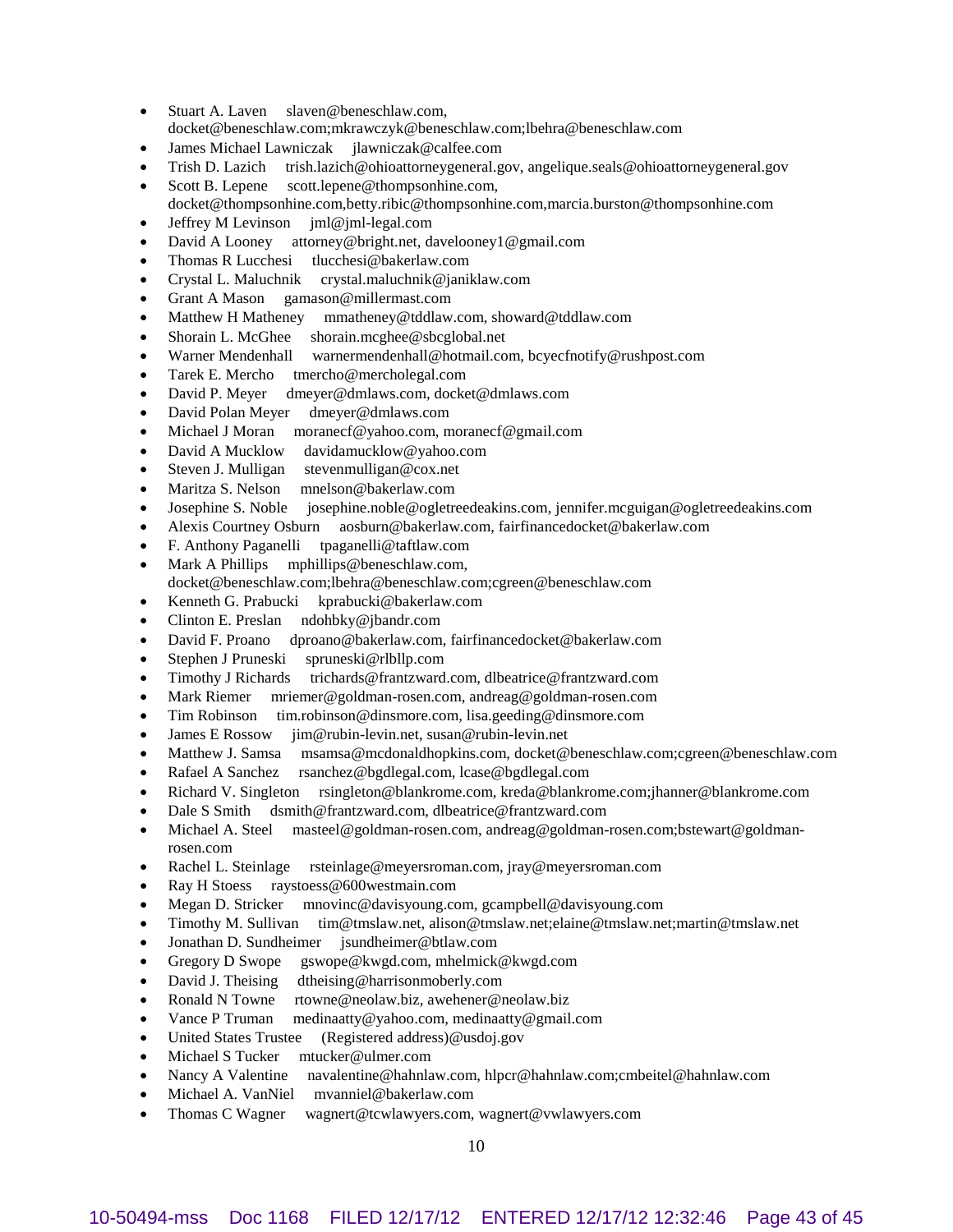- Wayne County Litigants ddrushal@ccj.com
- Nicholas L. White nwhite@bakerlaw.com, fairfinancedocket@bakerlaw.com
- Alicia Raina Whiting-Bozich whiting-bozich@buckleyking.com, heberlein@buckleyking.com
- Robert M Whittington robertwhittington0@gmail.com
- David E. Wright dwright@kgrlaw.com, mem@kgrlaw.com
- Lenore Kleinman ust04 Lenore.Kleinman@usdoj.gov
- Maria D. Giannirakis ust06 maria.d.giannirakis@usdoj.gov